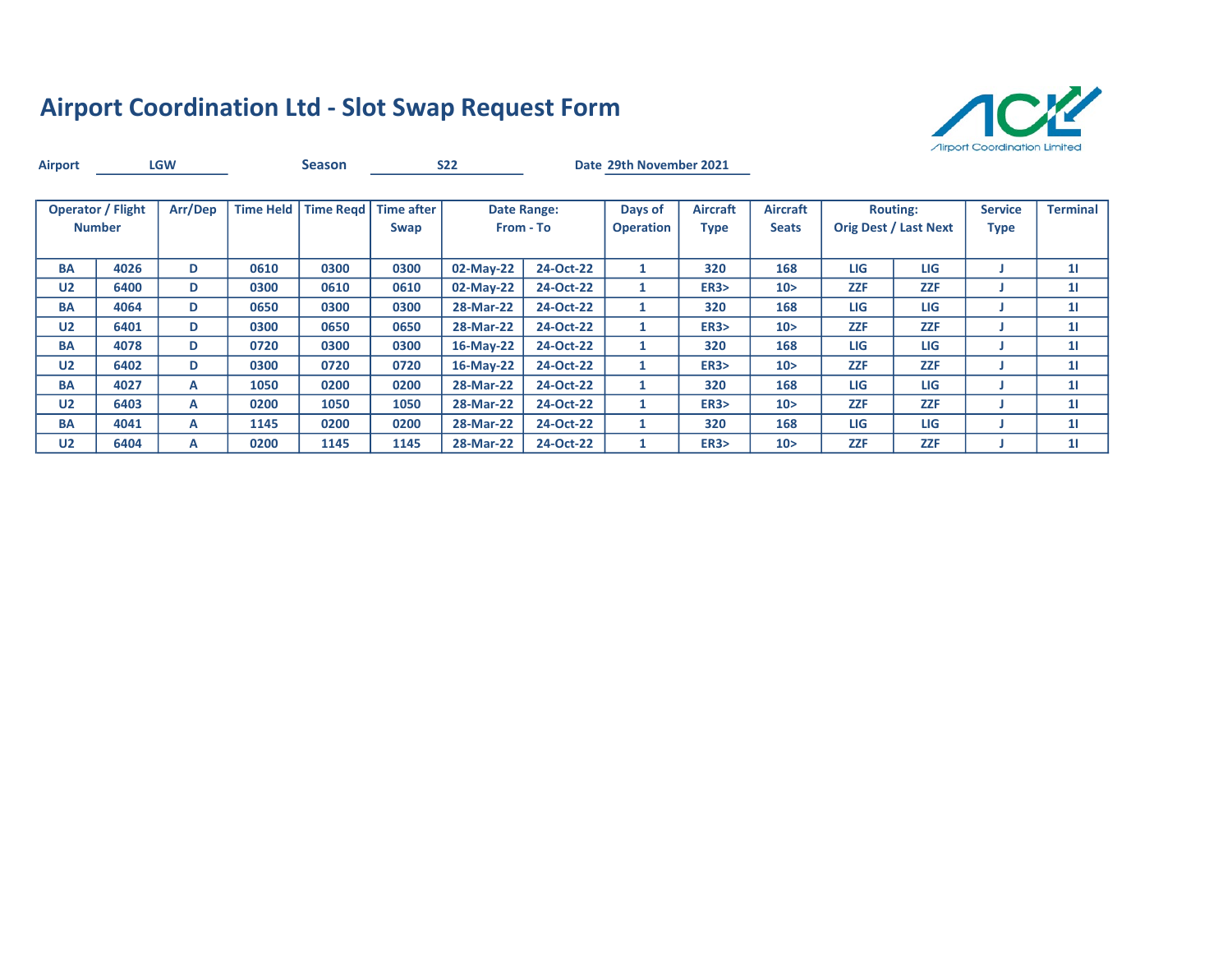

| <b>Airport</b> |                                           | <b>LGW</b> |                  | <b>Season</b> |                           | <b>S22</b> |                                 | Date 29th November 2021     |                                |                                 |            |                                                 |                        |                 |
|----------------|-------------------------------------------|------------|------------------|---------------|---------------------------|------------|---------------------------------|-----------------------------|--------------------------------|---------------------------------|------------|-------------------------------------------------|------------------------|-----------------|
|                | <b>Operator / Flight</b><br><b>Number</b> | Arr/Dep    | <b>Time Held</b> | Time Read     | <b>Time after</b><br>Swap |            | <b>Date Range:</b><br>From - To | Days of<br><b>Operation</b> | <b>Aircraft</b><br><b>Type</b> | <b>Aircraft</b><br><b>Seats</b> |            | <b>Routing:</b><br><b>Orig Dest / Last Next</b> | <b>Service</b><br>Type | <b>Terminal</b> |
| <b>BA</b>      | 4128                                      | D          | 1210             | 0300          | 0300                      | 28-Mar-22  | 24-Oct-22                       | 1                           | 320                            | 168                             | <b>LIG</b> | LIG                                             |                        | 11              |
| U <sub>2</sub> | 6405                                      | D          | 0300             | 1210          | 1210                      | 28-Mar-22  | 24-Oct-22                       | $\mathbf{1}$                | ER3                            | 10 <sub>2</sub>                 | <b>ZZF</b> | <b>ZZF</b>                                      |                        | 11              |
| <b>BA</b>      | 4146                                      | D          | 1240             | 0300          | 0300                      | 23-May-22  | 24-Oct-22                       | 1                           | 320                            | 168                             | <b>LIG</b> | LIG                                             |                        | 11              |
| U <sub>2</sub> | 6406                                      | D          | 0300             | 1240          | 1240                      | 23-May-22  | 24-Oct-22                       | 1                           | <b>ER3&gt;</b>                 | 10 <sub>2</sub>                 | <b>ZZF</b> | <b>ZZF</b>                                      |                        | 11              |
| <b>BA</b>      | 4065                                      | A          | 1320             | 0200          | 0200                      | 28-Mar-22  | 24-Oct-22                       | 1                           | 320                            | 168                             | <b>LIG</b> | LIG                                             |                        | 11              |
| U <sub>2</sub> | 6407                                      | А          | 0200             | 1320          | 1320                      | 28-Mar-22  | 24-Oct-22                       | $\mathbf{1}$                | <b>ER3&gt;</b>                 | 10 >                            | <b>ZZF</b> | <b>ZZF</b>                                      |                        | 11              |
| <b>BA</b>      | 4176                                      | D          | 1445             | 0300          | 0300                      | 28-Mar-22  | 24-Oct-22                       | $\mathbf{1}$                | 320                            | 168                             | LIG        | LIG                                             |                        | 11              |
| U <sub>2</sub> | 6408                                      | D          | 0300             | 1445          | 1445                      | 28-Mar-22  | 24-Oct-22                       | 1                           | ER3                            | 10 <sub>2</sub>                 | <b>ZZF</b> | <b>ZZF</b>                                      |                        | 11              |
| BA             | 4133                                      | А          | 1915             | 0200          | 0200                      | 23-May-22  | 24-Oct-22                       | 1                           | 320                            | 168                             | <b>LIG</b> | LIG                                             |                        | 11              |
| U <sub>2</sub> | 6409                                      | А          | 0200             | 1915          | 1915                      | 23-May-22  | 24-Oct-22                       | 1                           | <b>ER3&gt;</b>                 | 10 <sub>2</sub>                 | <b>ZZF</b> | <b>ZZF</b>                                      |                        | 11              |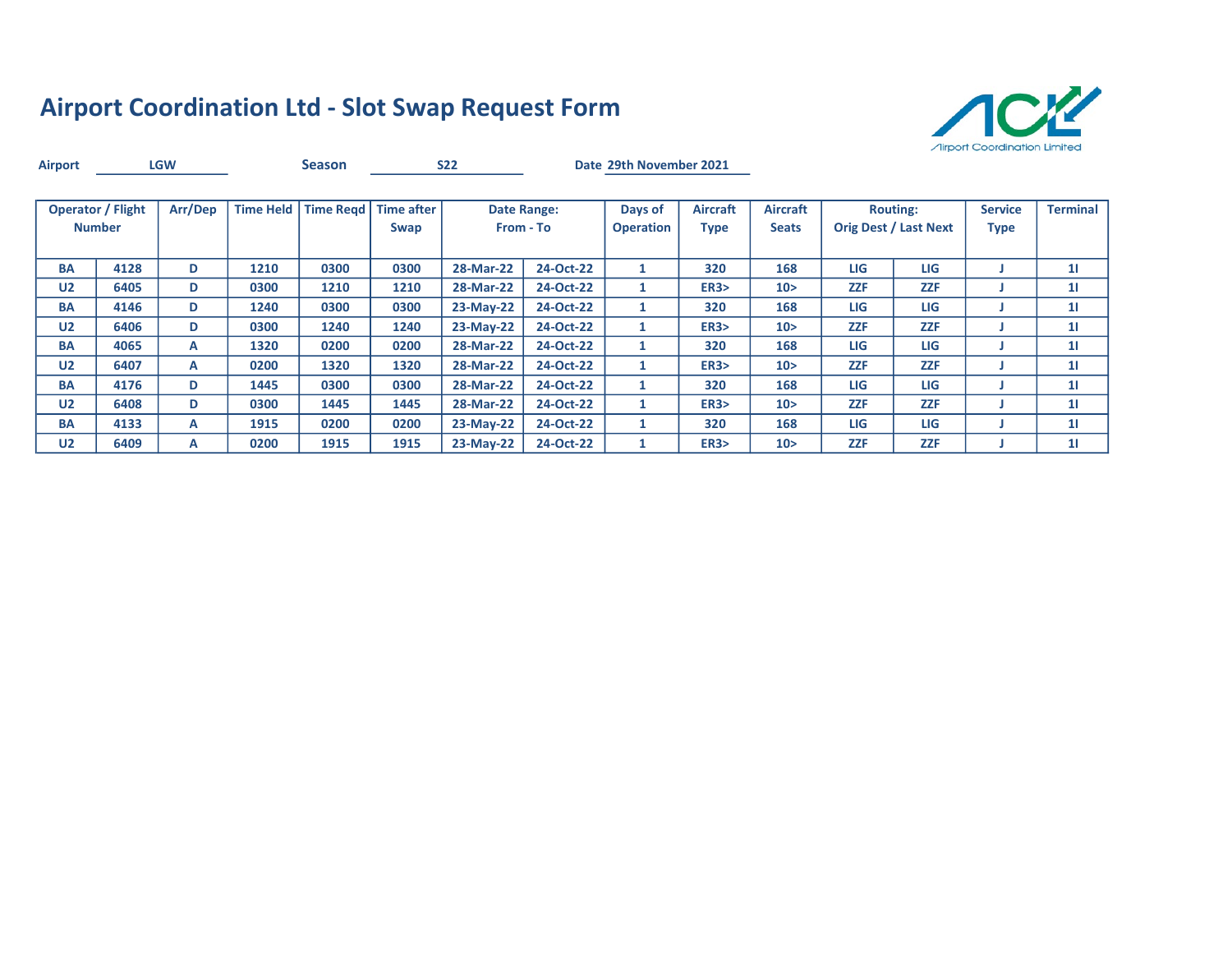

| <b>Airport</b> |                                           | <b>LGW</b> |                  | <b>Season</b> |                                | <b>S22</b> |                                 | Date 29th November 2021     |                                |                                 |            |                                                 |                        |                 |
|----------------|-------------------------------------------|------------|------------------|---------------|--------------------------------|------------|---------------------------------|-----------------------------|--------------------------------|---------------------------------|------------|-------------------------------------------------|------------------------|-----------------|
|                | <b>Operator / Flight</b><br><b>Number</b> | Arr/Dep    | <b>Time Held</b> |               | Time Regd   Time after<br>Swap |            | <b>Date Range:</b><br>From - To | Days of<br><b>Operation</b> | <b>Aircraft</b><br><b>Type</b> | <b>Aircraft</b><br><b>Seats</b> |            | <b>Routing:</b><br><b>Orig Dest / Last Next</b> | <b>Service</b><br>Type | <b>Terminal</b> |
| <b>BA</b>      | 4143                                      | А          | 1940             | 0200          | 0200                           | 23-May-22  | 24-Oct-22                       | $\mathbf{1}$                | 320                            | 168                             | LIG        | LIG                                             |                        | 11              |
| U <sub>2</sub> | 6410                                      | А          | 0200             | 1940          | 1940                           | 23-May-22  | 24-Oct-22                       | $\mathbf{1}$                | ER3                            | 10 <sub>2</sub>                 | <b>ZZF</b> | <b>ZZF</b>                                      |                        | 11              |
| <b>BA</b>      | 4179                                      | A          | 2040             | 0200          | 0200                           | 28-Mar-22  | 24-Oct-22                       | $\mathbf{1}$                | 320                            | 168                             | <b>LIG</b> | LIG                                             |                        | 11              |
| U <sub>2</sub> | 6411                                      | А          | 0200             | 2040          | 2040                           | 28-Mar-22  | 24-Oct-22                       | $\mathbf{1}$                | ER3                            | 10 <sub>2</sub>                 | <b>ZZF</b> | <b>ZZF</b>                                      |                        | 11              |
|                |                                           |            |                  |               |                                |            |                                 |                             |                                |                                 |            |                                                 |                        |                 |
|                |                                           |            |                  |               |                                |            |                                 |                             |                                |                                 |            |                                                 |                        |                 |
|                |                                           |            |                  |               |                                |            |                                 |                             |                                |                                 |            |                                                 |                        |                 |
|                |                                           |            |                  |               |                                |            |                                 |                             |                                |                                 |            |                                                 |                        |                 |
|                |                                           |            |                  |               |                                |            |                                 |                             |                                |                                 |            |                                                 |                        |                 |
|                |                                           |            |                  |               |                                |            |                                 |                             |                                |                                 |            |                                                 |                        |                 |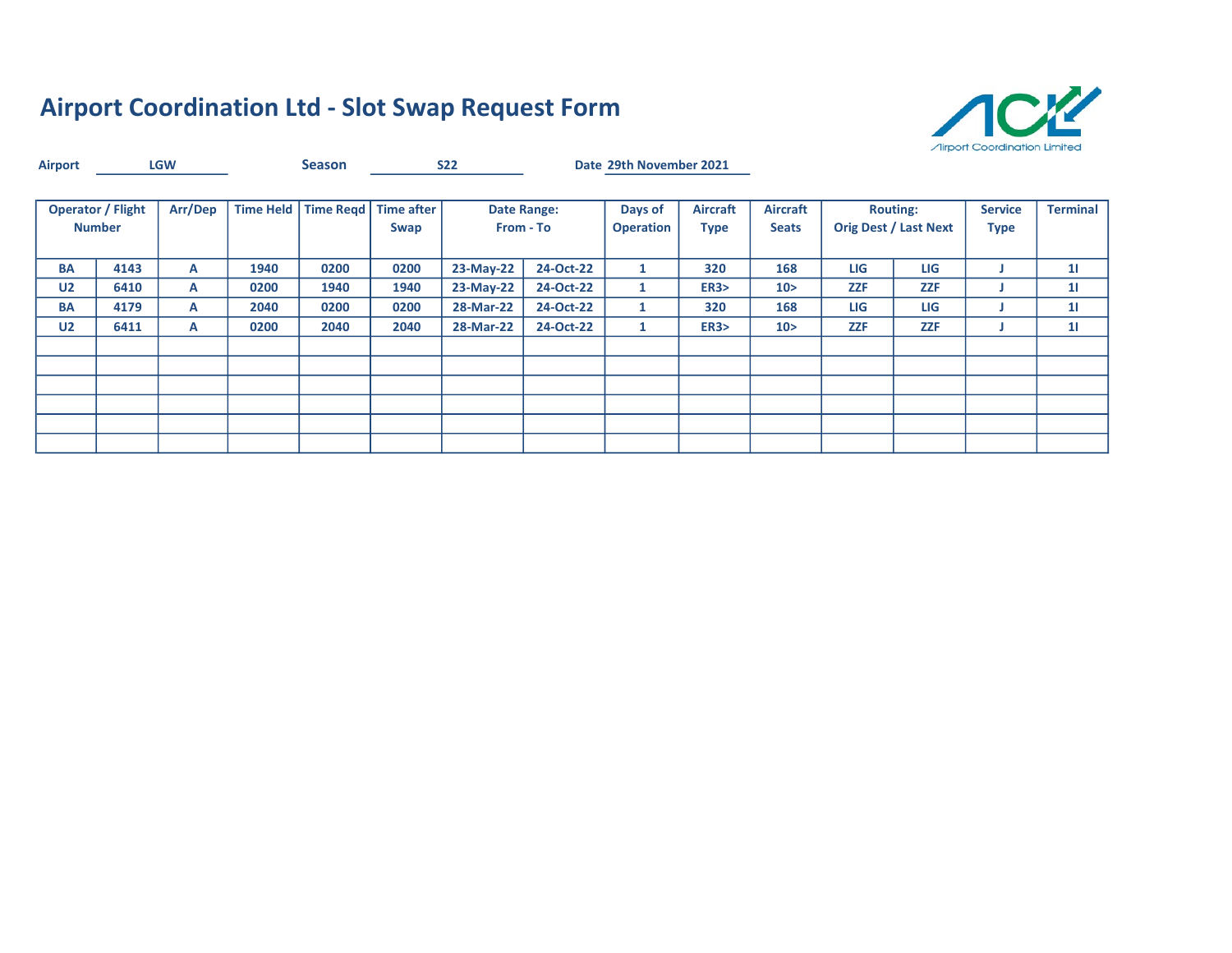

| <b>Airport</b> |                                           | <b>LGW</b> |                  | <b>Season</b> |                           | <b>S22</b> |                                 | Date 29th November 2021     |                                |                                 |            |                                                 |                        |                 |
|----------------|-------------------------------------------|------------|------------------|---------------|---------------------------|------------|---------------------------------|-----------------------------|--------------------------------|---------------------------------|------------|-------------------------------------------------|------------------------|-----------------|
|                | <b>Operator / Flight</b><br><b>Number</b> | Arr/Dep    | <b>Time Held</b> | Time Read     | <b>Time after</b><br>Swap |            | <b>Date Range:</b><br>From - To | Days of<br><b>Operation</b> | <b>Aircraft</b><br><b>Type</b> | <b>Aircraft</b><br><b>Seats</b> |            | <b>Routing:</b><br><b>Orig Dest / Last Next</b> | <b>Service</b><br>Type | <b>Terminal</b> |
| <b>BA</b>      | 4000                                      | D          | 0505             | 0300          | 0300                      | 24-May-22  | 25-Oct-22                       | $\mathbf{2}$                | 320                            | 168                             | <b>LIG</b> | LIG                                             |                        | 11              |
| U <sub>2</sub> | 6412                                      | D          | 0300             | 0505          | 0505                      | 24-May-22  | 25-Oct-22                       | $\overline{2}$              | <b>ER3&gt;</b>                 | 10 <sub>2</sub>                 | <b>ZZF</b> | <b>ZZF</b>                                      |                        | 11              |
| <b>BA</b>      | 4028                                      | D          | 0610             | 0300          | 0300                      | 03-May-22  | 25-Oct-22                       | $\mathbf{2}$                | 320                            | 168                             | <b>LIG</b> | LIG                                             |                        | 11              |
| U <sub>2</sub> | 6413                                      | D          | 0300             | 0610          | 0610                      | 03-May-22  | 25-Oct-22                       | $\mathbf{2}$                | <b>ER3&gt;</b>                 | 10 <sub>2</sub>                 | <b>ZZF</b> | <b>ZZF</b>                                      |                        | 11              |
| <b>BA</b>      | 4068                                      | D          | 0700             | 0300          | 0300                      | 29-Mar-22  | 25-Oct-22                       | $\mathbf{2}$                | 320                            | 168                             | <b>LIG</b> | LIG                                             |                        | 11              |
| U <sub>2</sub> | 6414                                      | D          | 0300             | 0700          | 0700                      | 29-Mar-22  | 25-Oct-22                       | $\mathbf{2}$                | <b>ER3&gt;</b>                 | 10 >                            | <b>ZZF</b> | <b>ZZF</b>                                      |                        | 11              |
| <b>BA</b>      | 4130                                      | D          | 1215             | 0300          | 0300                      | 29-Mar-22  | 25-Oct-22                       | $\mathbf{2}$                | 320                            | 168                             | LIG        | LIG                                             |                        | 11              |
| U <sub>2</sub> | 6415                                      | D          | 0300             | 1215          | 1215                      | 29-Mar-22  | 25-Oct-22                       | $\mathbf{2}$                | ER3                            | 10 <sub>2</sub>                 | <b>ZZF</b> | <b>ZZF</b>                                      |                        | 11              |
| BA             | 4142                                      | D          | 1235             | 0300          | 0300                      | 03-May-22  | 25-Oct-22                       | $\mathbf{2}$                | 320                            | 168                             | <b>LIG</b> | LIG                                             |                        | 11              |
| U <sub>2</sub> | 6416                                      | D          | 0300             | 1235          | 1235                      | 03-May-22  | 25-Oct-22                       | $\mathbf{2}$                | <b>ER3&gt;</b>                 | 10 <sub>2</sub>                 | <b>ZZF</b> | <b>ZZF</b>                                      |                        | 11              |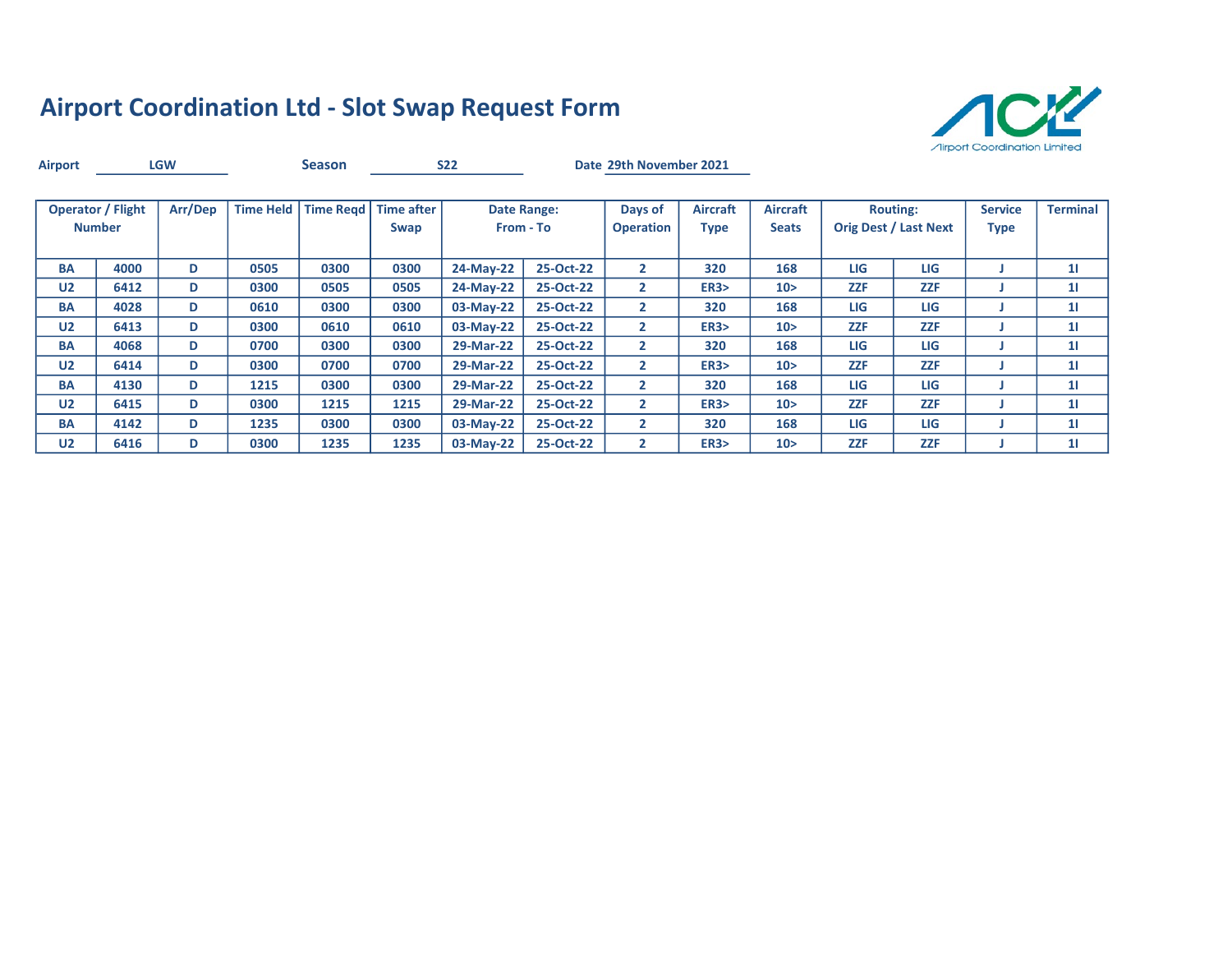

| <b>Airport</b> |                                           | <b>LGW</b> |                  | <b>Season</b> |                           | <b>S22</b> |                                 | Date 29th November 2021     |                                |                                 |            |                                                 |                        |                 |
|----------------|-------------------------------------------|------------|------------------|---------------|---------------------------|------------|---------------------------------|-----------------------------|--------------------------------|---------------------------------|------------|-------------------------------------------------|------------------------|-----------------|
|                | <b>Operator / Flight</b><br><b>Number</b> | Arr/Dep    | <b>Time Held</b> | Time Read     | <b>Time after</b><br>Swap |            | <b>Date Range:</b><br>From - To | Days of<br><b>Operation</b> | <b>Aircraft</b><br><b>Type</b> | <b>Aircraft</b><br><b>Seats</b> |            | <b>Routing:</b><br><b>Orig Dest / Last Next</b> | <b>Service</b><br>Type | <b>Terminal</b> |
| <b>BA</b>      | 4156                                      | D          | 1340             | 0300          | 0300                      | 29-Mar-22  | 13-Sep-22                       | $\mathbf{2}$                | 320                            | 168                             | LIG        | LIG                                             |                        | 11              |
| U <sub>2</sub> | 6417                                      | D          | 0300             | 1340          | 1340                      | 29-Mar-22  | 13-Sep-22                       | $\mathbf{2}$                | ER3                            | 10 <sub>2</sub>                 | <b>ZZF</b> | <b>ZZF</b>                                      |                        | 11              |
| <b>BA</b>      | 4159                                      | А          | 2010             | 0200          | 0200                      | 29-Mar-22  | 25-Oct-22                       | $\mathbf{2}$                | 320                            | 168                             | LIG        | LIG                                             |                        | 11              |
| U <sub>2</sub> | 6418                                      | A          | 0200             | 2010          | 2010                      | 29-Mar-22  | 25-Oct-22                       | $\mathbf{2}$                | <b>ER3&gt;</b>                 | 10 <sub>2</sub>                 | <b>ZZF</b> | <b>ZZF</b>                                      |                        | 11              |
| <b>BA</b>      | 4019                                      | A          | 1035             | 0200          | 0200                      | 29-Mar-22  | 25-Oct-22                       | $\mathbf{2}$                | 320                            | 168                             | <b>LIG</b> | LIG                                             |                        | 11              |
| U <sub>2</sub> | 6419                                      | А          | 0200             | 1035          | 1035                      | 29-Mar-22  | 25-Oct-22                       | $\mathbf{2}$                | <b>ER3&gt;</b>                 | 10 >                            | <b>ZZF</b> | <b>ZZF</b>                                      |                        | 11              |
| <b>BA</b>      | 4033                                      | А          | 1125             | 0200          | 0200                      | 10-May-22  | 27-Sep-22                       | $\mathbf{2}$                | 320                            | 168                             | LIG        | LIG                                             |                        | 11              |
| U <sub>2</sub> | 6420                                      | A          | 0200             | 1125          | 1125                      | 10-May-22  | 27-Sep-22                       | $\mathbf{2}$                | ER3                            | 10 <sub>2</sub>                 | <b>ZZF</b> | <b>ZZF</b>                                      |                        | 11              |
| BA             | 4053                                      | А          | 1250             | 0200          | 0200                      | 17-May-22  | 25-Oct-22                       | $\mathbf{2}$                | 320                            | 168                             | <b>LIG</b> | LIG                                             |                        | 11              |
| U <sub>2</sub> | 6421                                      | А          | 0200             | 1250          | 1250                      | 17-May-22  | 25-Oct-22                       | $\mathbf{2}$                | <b>ER3&gt;</b>                 | 10 <sub>2</sub>                 | <b>ZZF</b> | <b>ZZF</b>                                      |                        | 11              |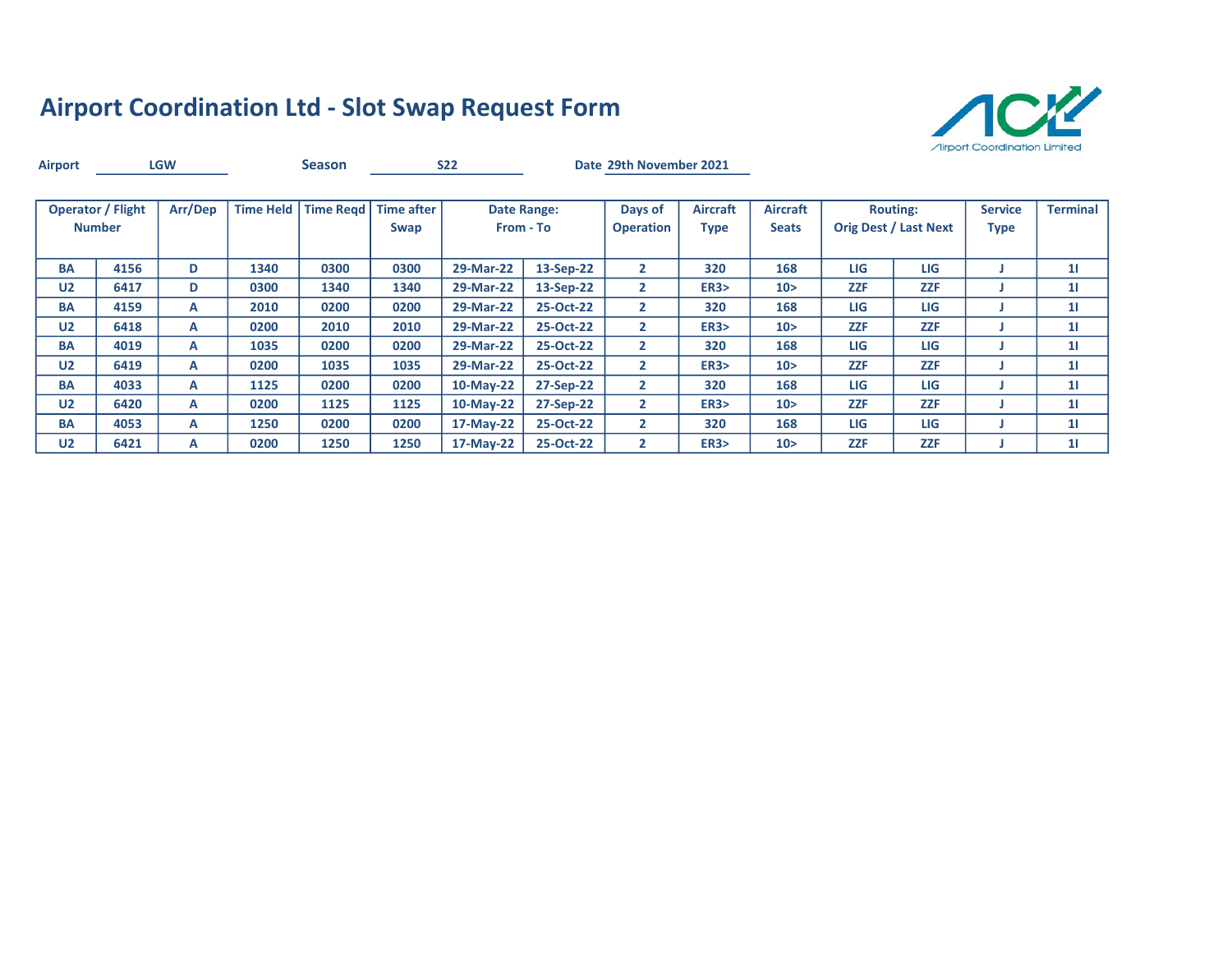

| <b>Airport</b> |                                           | <b>LGW</b> |                  | <b>Season</b> |                                | <b>S22</b> |                                 | Date 29th November 2021     |                                |                                 |            |                                                 |                        |                 |
|----------------|-------------------------------------------|------------|------------------|---------------|--------------------------------|------------|---------------------------------|-----------------------------|--------------------------------|---------------------------------|------------|-------------------------------------------------|------------------------|-----------------|
|                | <b>Operator / Flight</b><br><b>Number</b> | Arr/Dep    | <b>Time Held</b> |               | Time Regd   Time after<br>Swap |            | <b>Date Range:</b><br>From - To | Days of<br><b>Operation</b> | <b>Aircraft</b><br><b>Type</b> | <b>Aircraft</b><br><b>Seats</b> |            | <b>Routing:</b><br><b>Orig Dest / Last Next</b> | <b>Service</b><br>Type | <b>Terminal</b> |
| <b>BA</b>      | 4147                                      | A          | 1945             | 0200          | 0200                           | 14-Jun-22  | 20-Sep-22                       | $\mathbf{2}$                | 320                            | 168                             | <b>LIG</b> | LIG                                             |                        | 11              |
| U <sub>2</sub> | 6422                                      | А          | 0200             | 1945          | 1945                           | 14-Jun-22  | 20-Sep-22                       | $\mathbf{2}$                | ER3                            | 10 <sub>2</sub>                 | <b>ZZF</b> | <b>ZZF</b>                                      |                        | 11              |
| <b>BA</b>      | 4187                                      | A          | 2055             | 0200          | 0200                           | 29-Mar-22  | 25-Oct-22                       | $\overline{2}$              | 320                            | 168                             | <b>LIG</b> | LIG                                             |                        | 11              |
| U <sub>2</sub> | 6423                                      | А          | 0200             | 2055          | 2055                           | 29-Mar-22  | 25-Oct-22                       | $\mathbf{2}$                | ER3                            | 10 <sub>2</sub>                 | <b>ZZF</b> | <b>ZZF</b>                                      |                        | 11              |
|                |                                           |            |                  |               |                                |            |                                 |                             |                                |                                 |            |                                                 |                        |                 |
|                |                                           |            |                  |               |                                |            |                                 |                             |                                |                                 |            |                                                 |                        |                 |
|                |                                           |            |                  |               |                                |            |                                 |                             |                                |                                 |            |                                                 |                        |                 |
|                |                                           |            |                  |               |                                |            |                                 |                             |                                |                                 |            |                                                 |                        |                 |
|                |                                           |            |                  |               |                                |            |                                 |                             |                                |                                 |            |                                                 |                        |                 |
|                |                                           |            |                  |               |                                |            |                                 |                             |                                |                                 |            |                                                 |                        |                 |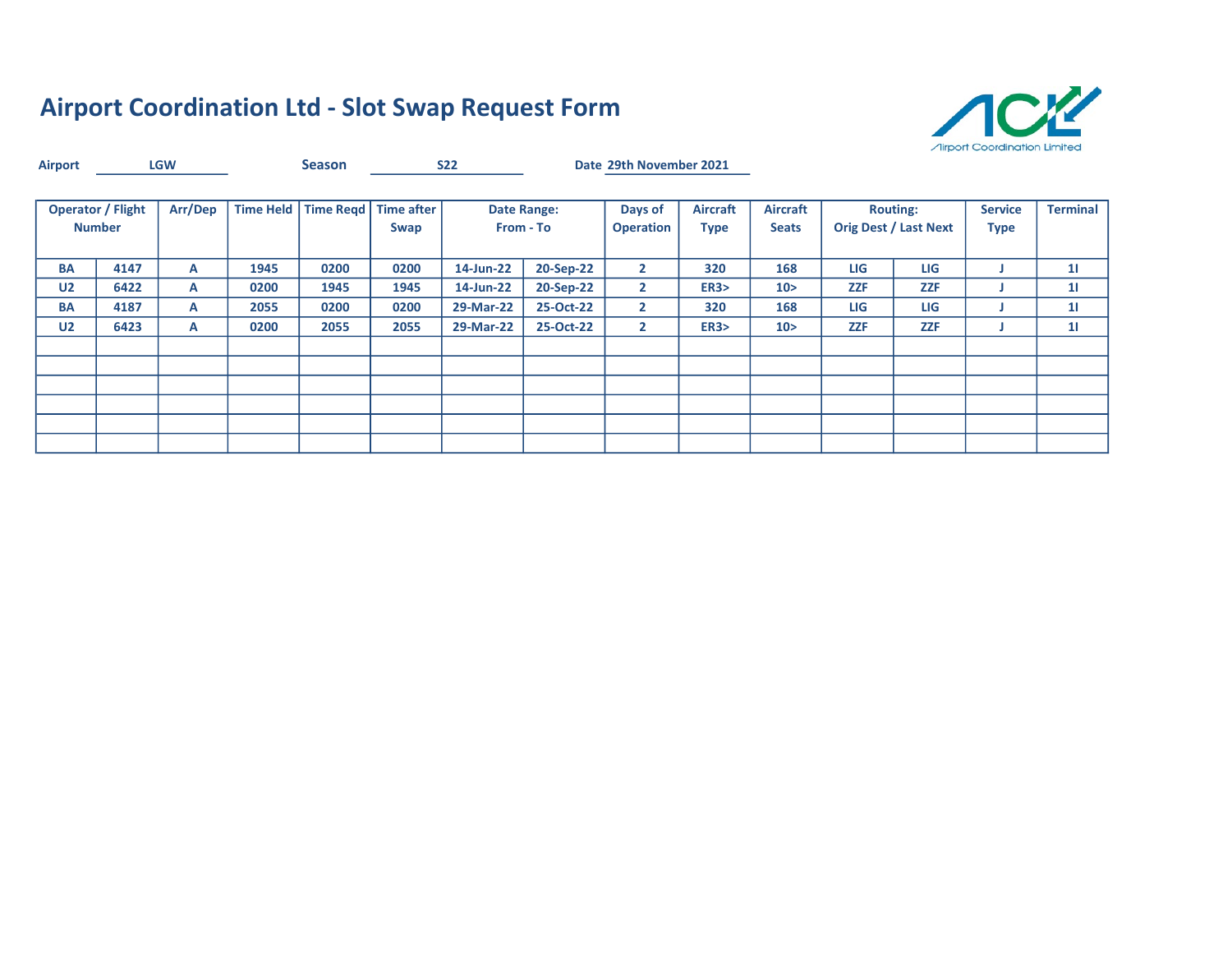

| <b>Airport</b> |                                           | <b>LGW</b> |                  | <b>Season</b> |                           | <b>S22</b> |                                 | Date 29th November 2021     |                                |                                 |            |                                                 |                        |                 |
|----------------|-------------------------------------------|------------|------------------|---------------|---------------------------|------------|---------------------------------|-----------------------------|--------------------------------|---------------------------------|------------|-------------------------------------------------|------------------------|-----------------|
|                | <b>Operator / Flight</b><br><b>Number</b> | Arr/Dep    | <b>Time Held</b> | Time Read     | <b>Time after</b><br>Swap |            | <b>Date Range:</b><br>From - To | Days of<br><b>Operation</b> | <b>Aircraft</b><br><b>Type</b> | <b>Aircraft</b><br><b>Seats</b> |            | <b>Routing:</b><br><b>Orig Dest / Last Next</b> | <b>Service</b><br>Type | <b>Terminal</b> |
| <b>BA</b>      | 4036                                      | D          | 0620             | 0300          | 0300                      | 30-Mar-22  | 26-Oct-22                       | 3                           | 320                            | 168                             | <b>LIG</b> | LIG                                             |                        | 11              |
| U <sub>2</sub> | 6424                                      | D          | 0300             | 0620          | 0620                      | 30-Mar-22  | 26-Oct-22                       | 3                           | ER3                            | 10 <sub>2</sub>                 | <b>ZZF</b> | <b>ZZF</b>                                      |                        | 11              |
| <b>BA</b>      | 4084                                      | D          | 0725             | 0300          | 0300                      | 25-May-22  | 26-Oct-22                       | 3                           | 320                            | 168                             | <b>LIG</b> | LIG                                             |                        | 11              |
| U <sub>2</sub> | 6425                                      | D          | 0300             | 0725          | 0725                      | 25-May-22  | 26-Oct-22                       | 3                           | <b>ER3&gt;</b>                 | 10 <sub>2</sub>                 | <b>ZZF</b> | <b>ZZF</b>                                      |                        | 11              |
| <b>BA</b>      | 4102                                      | D          | 0750             | 0300          | 0300                      | 08-Jun-22  | 26-Oct-22                       | 3                           | 320                            | 168                             | <b>LIG</b> | LIG                                             |                        | 11              |
| U <sub>2</sub> | 6426                                      | D          | 0300             | 0750          | 0750                      | 08-Jun-22  | 26-Oct-22                       | 3                           | <b>ER3&gt;</b>                 | 10 <sub>2</sub>                 | <b>ZZF</b> | <b>ZZF</b>                                      |                        | 11              |
| <b>BA</b>      | 4023                                      | А          | 1035             | 0200          | 0200                      | 18-May-22  | 31-Aug-22                       | 3                           | 320                            | 168                             | LIG        | <b>LIG</b>                                      |                        | 11              |
| U <sub>2</sub> | 6427                                      | A          | 0200             | 1035          | 1035                      | 18-May-22  | 31-Aug-22                       | 3                           | ER3                            | 10 <sub>2</sub>                 | <b>ZZF</b> | <b>ZZF</b>                                      |                        | 11              |
| BA             | 4122                                      | D          | 1205             | 0300          | 0300                      | 04-May-22  | 26-Oct-22                       | 3                           | 320                            | 168                             | <b>LIG</b> | LIG                                             |                        | 11              |
| U <sub>2</sub> | 6428                                      | D          | 0300             | 1205          | 1205                      | 04-May-22  | 26-Oct-22                       | 3                           | <b>ER3&gt;</b>                 | 10 <sub>2</sub>                 | <b>ZZF</b> | <b>ZZF</b>                                      |                        | 11              |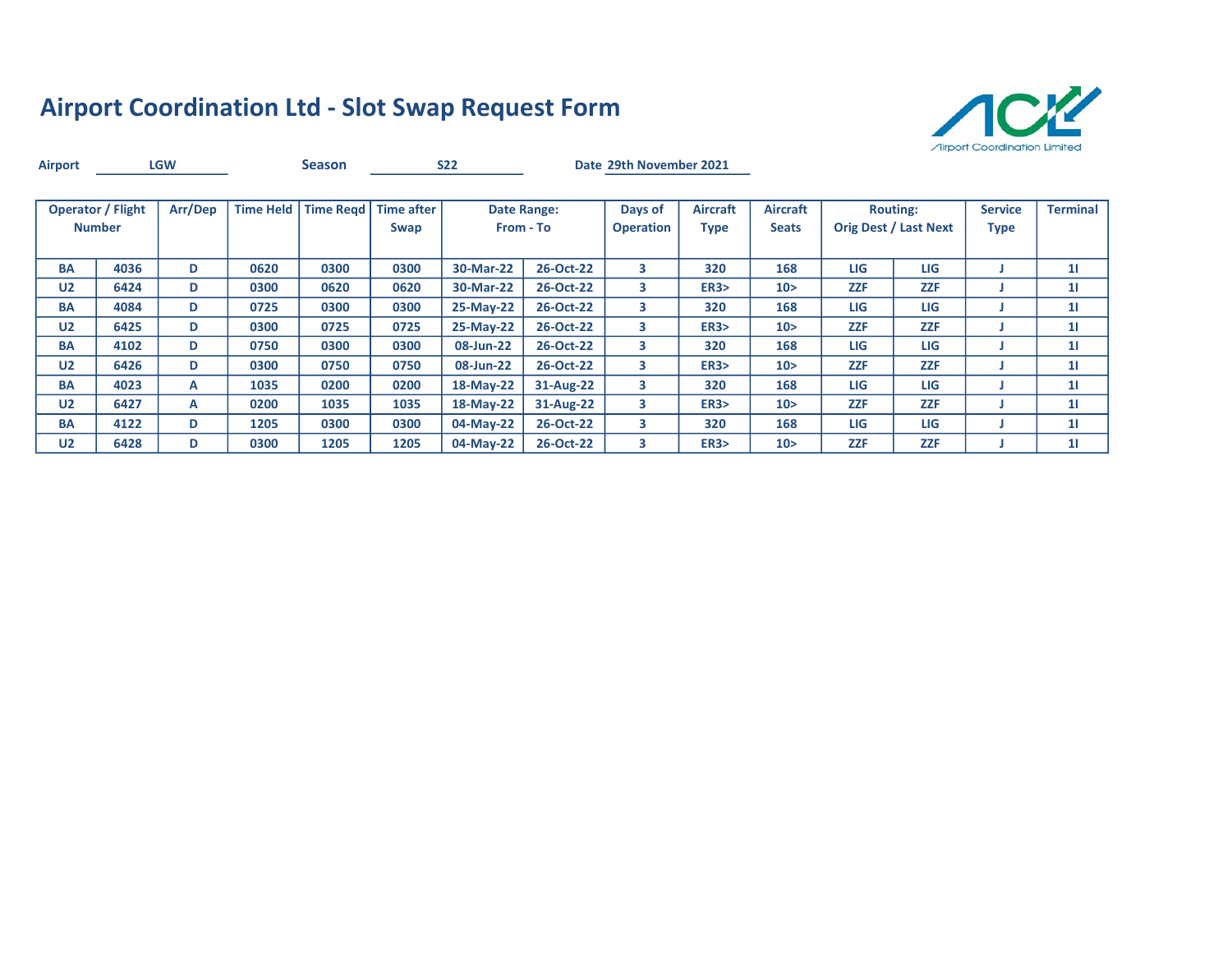

| <b>Airport</b> |                                           | <b>LGW</b> |                  | <b>Season</b> |                           | <b>S22</b>   |                          | Date 29th November 2021     |                                |                                 |            |                                                 |                               |                 |
|----------------|-------------------------------------------|------------|------------------|---------------|---------------------------|--------------|--------------------------|-----------------------------|--------------------------------|---------------------------------|------------|-------------------------------------------------|-------------------------------|-----------------|
|                | <b>Operator / Flight</b><br><b>Number</b> | Arr/Dep    | <b>Time Held</b> | Time Read     | <b>Time after</b><br>Swap |              | Date Range:<br>From - To | Days of<br><b>Operation</b> | <b>Aircraft</b><br><b>Type</b> | <b>Aircraft</b><br><b>Seats</b> |            | <b>Routing:</b><br><b>Orig Dest / Last Next</b> | <b>Service</b><br><b>Type</b> | <b>Terminal</b> |
| <b>BA</b>      | 4061                                      | A          | 1305             | 0200          | 0200                      | $01$ -Jun-22 | 07-Sep-22                | 3                           | 320                            | 168                             | <b>LIG</b> | LIG                                             |                               | 11              |
| U <sub>2</sub> | 6429                                      | A          | 0200             | 1305          | 1305                      | $01$ -Jun-22 | 07-Sep-22                | 3                           | <b>ER3&gt;</b>                 | 10 <sub>2</sub>                 | <b>ZZF</b> | <b>ZZF</b>                                      |                               | 11              |
| <b>BA</b>      | 4162                                      | D          | 1425             | 0300          | 0300                      | 18-May-22    | 26-Oct-22                | 3                           | 320                            | 168                             | LIG        | LIG                                             |                               | 11              |
| U <sub>2</sub> | 6430                                      | D          | 0300             | 1425          | 1425                      | 18-May-22    | 26-Oct-22                | 3                           | <b>ER3&gt;</b>                 | 10 <sub>2</sub>                 | <b>ZZF</b> | <b>ZZF</b>                                      |                               | 11              |
| <b>BA</b>      | 4103                                      | А          | 1435             | 0200          | 0200                      | 18-May-22    | 26-Oct-22                | 3                           | 320                            | 168                             | LIG        | LIG                                             |                               | 11              |
| U <sub>2</sub> | 6431                                      | А          | 0200             | 1435          | 1435                      | 18-May-22    | 26-Oct-22                | 3                           | <b>ER3&gt;</b>                 | 10 <sub>2</sub>                 | <b>ZZF</b> | <b>ZZF</b>                                      |                               | 11              |
| <b>BA</b>      | 4204                                      | D          | 1535             | 0300          | 0300                      | 04-May-22    | 26-Oct-22                | 3                           | 320                            | 168                             | <b>LIG</b> | LIG                                             |                               | 11              |
| U <sub>2</sub> | 6432                                      | D          | 0300             | 1535          | 1535                      | 04-May-22    | 26-Oct-22                | 3                           | <b>ER3&gt;</b>                 | 10 <sub>2</sub>                 | <b>ZZF</b> | <b>ZZF</b>                                      |                               | 11              |
| <b>BA</b>      | 4123                                      | A          | 1830             | 0200          | 0200                      | 30-Mar-22    | 26-Oct-22                | 3                           | 320                            | 168                             | <b>LIG</b> | LIG                                             |                               | 11              |
| U <sub>2</sub> | 6433                                      | А          | 0200             | 1830          | 1830                      | 30-Mar-22    | 26-Oct-22                | 3                           | ER3                            | 10 <sub>2</sub>                 | <b>ZZF</b> | <b>ZZF</b>                                      |                               | 11              |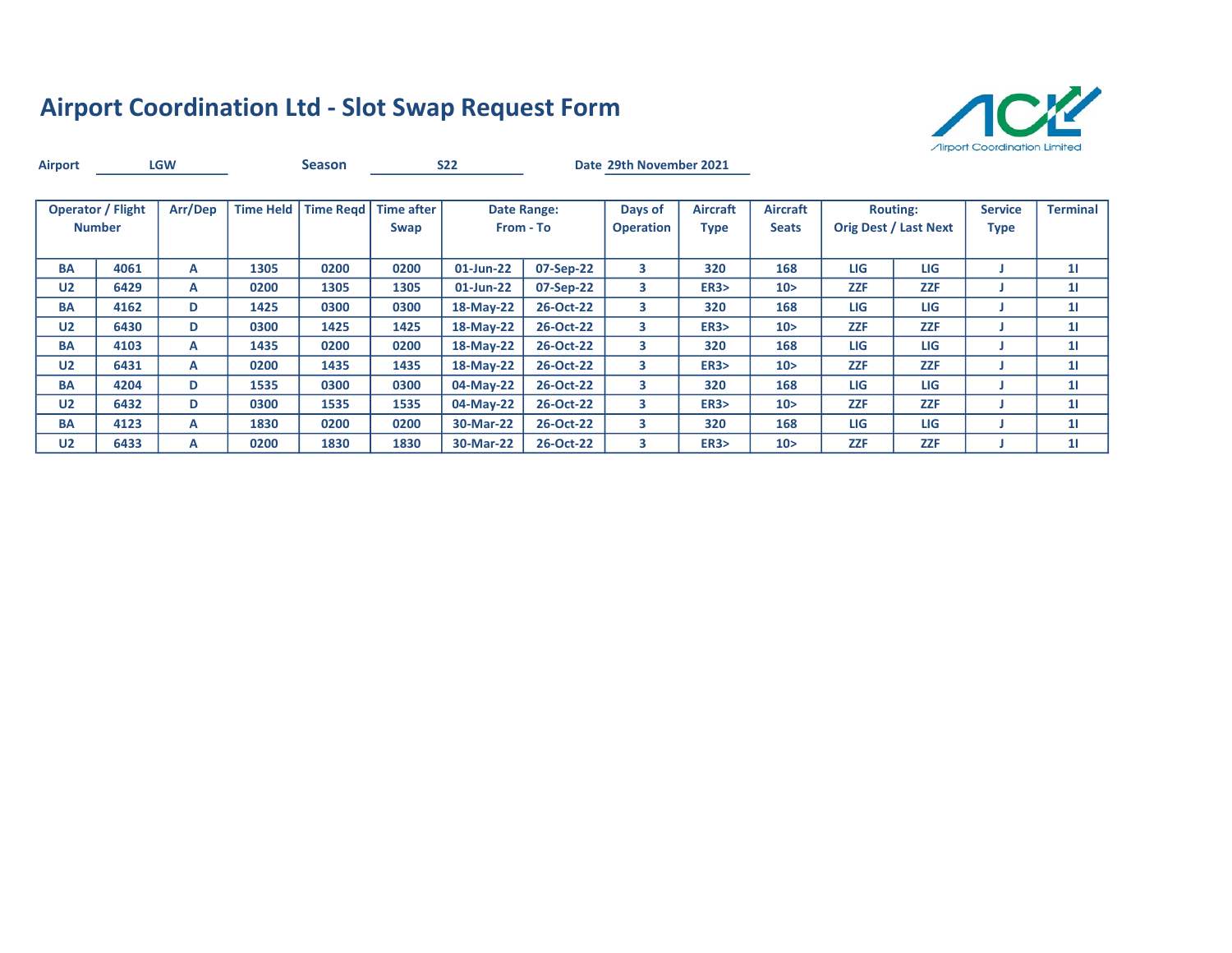

| <b>Airport</b> |                                           | <b>LGW</b> |                  | <b>Season</b> |                                | <b>S22</b> |                                 | Date 29th November 2021     |                                |                                 |            |                                                 |                        |                 |
|----------------|-------------------------------------------|------------|------------------|---------------|--------------------------------|------------|---------------------------------|-----------------------------|--------------------------------|---------------------------------|------------|-------------------------------------------------|------------------------|-----------------|
|                | <b>Operator / Flight</b><br><b>Number</b> | Arr/Dep    | <b>Time Held</b> |               | Time Regd   Time after<br>Swap |            | <b>Date Range:</b><br>From - To | Days of<br><b>Operation</b> | <b>Aircraft</b><br><b>Type</b> | <b>Aircraft</b><br><b>Seats</b> |            | <b>Routing:</b><br><b>Orig Dest / Last Next</b> | <b>Service</b><br>Type | <b>Terminal</b> |
| <b>BA</b>      | 4135                                      | А          | 1915             | 0200          | 0200                           | 25-May-22  | 26-Oct-22                       | 3                           | 320                            | 168                             | <b>LIG</b> | LIG                                             |                        | 11              |
| U <sub>2</sub> | 6434                                      | A          | 0200             | 1915          | 1915                           | 25-May-22  | 26-Oct-22                       | 3                           | ER3                            | 10 <sub>2</sub>                 | <b>ZZF</b> | <b>ZZF</b>                                      |                        | 11              |
| BA             | 4155                                      | А          | 2005             | 0200          | 0200                           | 30-Mar-22  | 26-Oct-22                       | 3                           | 320                            | 168                             | <b>LIG</b> | LIG                                             |                        | 11              |
| U <sub>2</sub> | 6435                                      | А          | 0200             | 2005          | 2005                           | 30-Mar-22  | 26-Oct-22                       | 3                           | ER3                            | 10 <sub>2</sub>                 | <b>ZZF</b> | <b>ZZF</b>                                      | J.                     | 11              |
|                |                                           |            |                  |               |                                |            |                                 |                             |                                |                                 |            |                                                 |                        |                 |
|                |                                           |            |                  |               |                                |            |                                 |                             |                                |                                 |            |                                                 |                        |                 |
|                |                                           |            |                  |               |                                |            |                                 |                             |                                |                                 |            |                                                 |                        |                 |
|                |                                           |            |                  |               |                                |            |                                 |                             |                                |                                 |            |                                                 |                        |                 |
|                |                                           |            |                  |               |                                |            |                                 |                             |                                |                                 |            |                                                 |                        |                 |
|                |                                           |            |                  |               |                                |            |                                 |                             |                                |                                 |            |                                                 |                        |                 |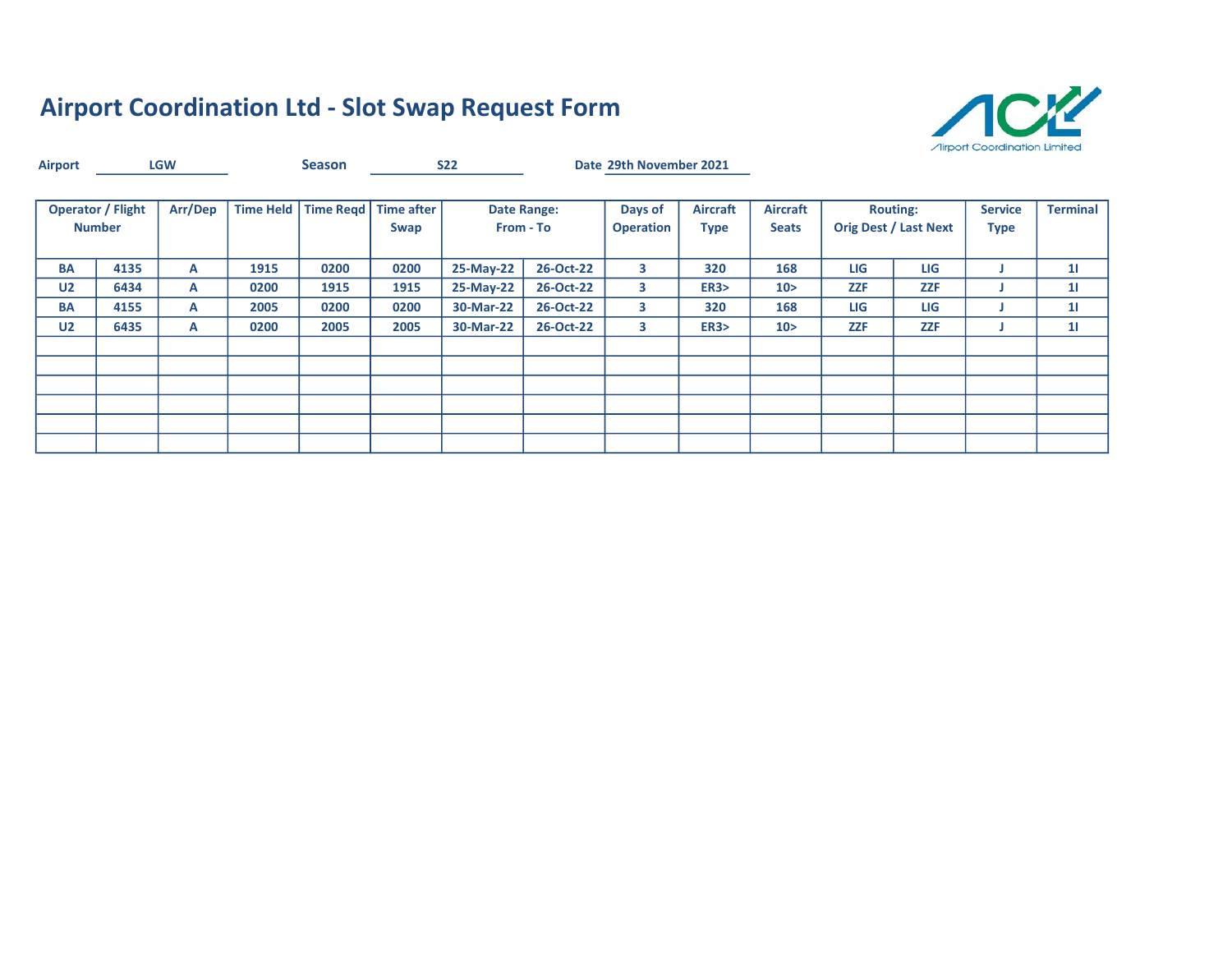

| <b>Airport</b> |                                           | <b>LGW</b> |                  | <b>Season</b> |                                       | <b>S22</b> |                                 | Date 29th November 2021     |                                |                                 |            |                                                 |                               |                 |
|----------------|-------------------------------------------|------------|------------------|---------------|---------------------------------------|------------|---------------------------------|-----------------------------|--------------------------------|---------------------------------|------------|-------------------------------------------------|-------------------------------|-----------------|
|                | <b>Operator / Flight</b><br><b>Number</b> | Arr/Dep    | <b>Time Held</b> |               | Time Regd   Time after<br><b>Swap</b> |            | <b>Date Range:</b><br>From - To | Days of<br><b>Operation</b> | <b>Aircraft</b><br><b>Type</b> | <b>Aircraft</b><br><b>Seats</b> |            | <b>Routing:</b><br><b>Orig Dest / Last Next</b> | <b>Service</b><br><b>Type</b> | <b>Terminal</b> |
| <b>BA</b>      | 4008                                      | D          | 0525             | 0300          | 0300                                  | 26-May-22  | 27-Oct-22                       | 4                           | 320                            | 168                             | <b>LIG</b> | LIG                                             |                               | 11              |
| U <sub>2</sub> | 6436                                      | D          | 0300             | 0525          | 0525                                  | 26-May-22  | 27-Oct-22                       | 4                           | ER3                            | 10 <sub>2</sub>                 | <b>ZZF</b> | <b>ZZF</b>                                      |                               | 11              |
| <b>BA</b>      | 4020                                      | D          | 0600             | 0300          | 0300                                  | 26-May-22  | 27-Oct-22                       | 4                           | 320                            | 168                             | LIG        | LIG                                             |                               | 11              |
| U <sub>2</sub> | 6437                                      | D          | 0300             | 0600          | 0600                                  | 26-May-22  | 27-Oct-22                       | 4                           | ER3                            | 10 <sub>2</sub>                 | <b>ZZF</b> | <b>ZZF</b>                                      |                               | 11              |
| <b>BA</b>      | 4068                                      | D          | 0700             | 0300          | 0300                                  | 31-Mar-22  | 27-Oct-22                       | 4                           | 320                            | 168                             | LIG        | LIG                                             |                               | 11              |
| U <sub>2</sub> | 6438                                      | D          | 0300             | 0700          | 0700                                  | 31-Mar-22  | 27-Oct-22                       | 4                           | ER3                            | 10 >                            | <b>ZZF</b> | <b>ZZF</b>                                      |                               | 11              |
| <b>BA</b>      | 4003                                      | A          | 0950             | 0200          | 0200                                  | 31-Mar-22  | 27-Oct-22                       | 4                           | 320                            | 168                             | LIG        | LIG                                             |                               | 11              |
| U <sub>2</sub> | 6439                                      | A          | 0200             | 0950          | 0950                                  | 31-Mar-22  | 27-Oct-22                       | 4                           | ER3                            | 10 >                            | <b>ZZF</b> | <b>ZZF</b>                                      |                               | 11              |
| <b>BA</b>      | 4106                                      | D          | 1025             | 0300          | 0300                                  | 31-Mar-22  | 27-Oct-22                       | 4                           | 320                            | 168                             | LIG        | <b>LIG</b>                                      |                               | 11              |
| U <sub>2</sub> | 6440                                      | D          | 0300             | 1025          | 1025                                  | 31-Mar-22  | 27-Oct-22                       | 4                           | ER3                            | 10 <sub>2</sub>                 | <b>ZZF</b> | <b>ZZF</b>                                      |                               | 11              |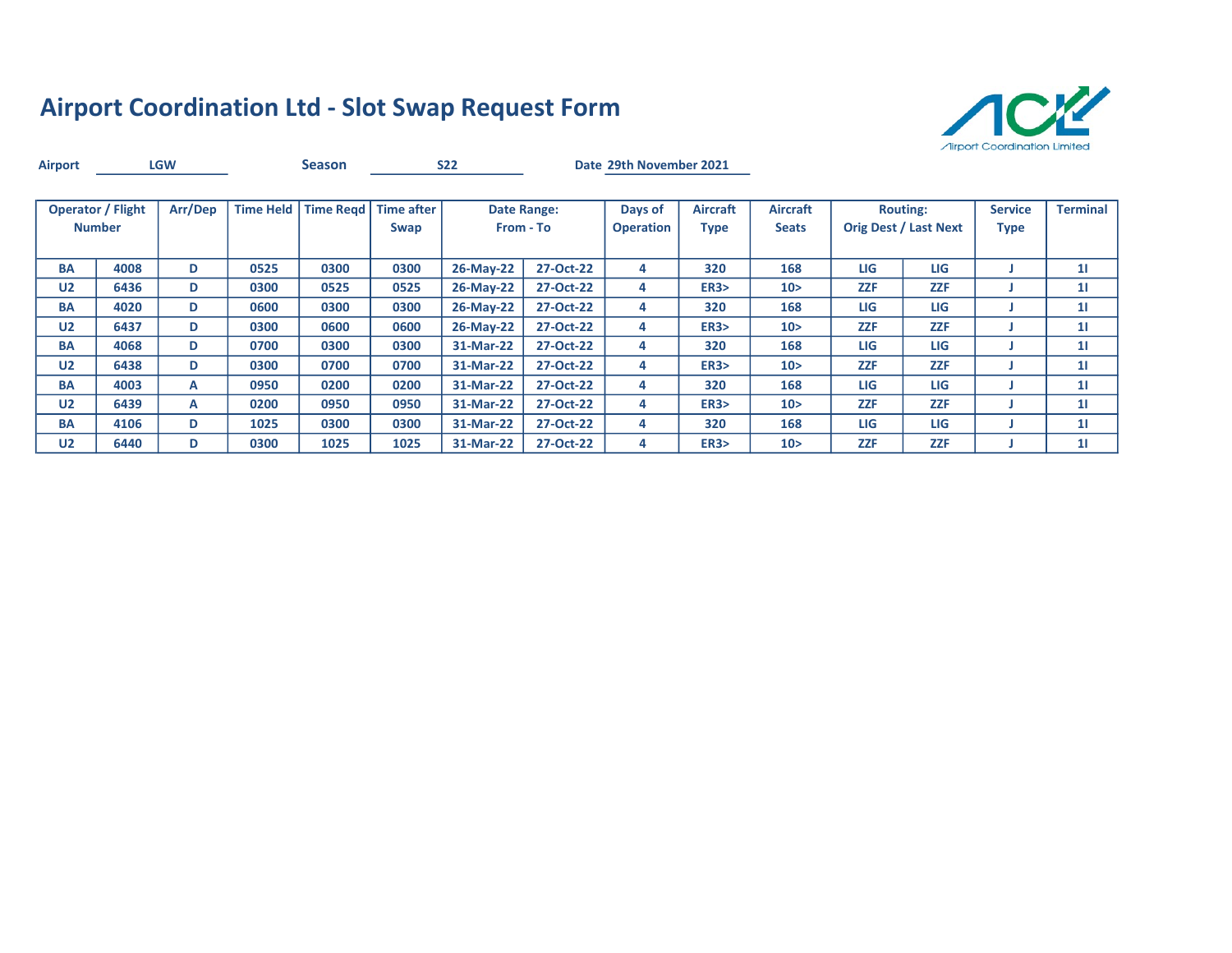

| <b>Airport</b> |                                           | <b>LGW</b> |                  | <b>Season</b>    |                           | <b>S22</b> |                                 | Date 29th November 2021     |                                |                                 |            |                                                 |                               |                 |
|----------------|-------------------------------------------|------------|------------------|------------------|---------------------------|------------|---------------------------------|-----------------------------|--------------------------------|---------------------------------|------------|-------------------------------------------------|-------------------------------|-----------------|
|                | <b>Operator / Flight</b><br><b>Number</b> | Arr/Dep    | <b>Time Held</b> | <b>Time Regd</b> | <b>Time after</b><br>Swap |            | <b>Date Range:</b><br>From - To | Days of<br><b>Operation</b> | <b>Aircraft</b><br><b>Type</b> | <b>Aircraft</b><br><b>Seats</b> |            | <b>Routing:</b><br><b>Orig Dest / Last Next</b> | <b>Service</b><br><b>Type</b> | <b>Terminal</b> |
| <b>BA</b>      | 4025                                      | A          | 1045             | 0200             | 0200                      | 31-Mar-22  | 27-Oct-22                       | 4                           | 320                            | 168                             | LIG        | LIG                                             |                               | 11              |
| U <sub>2</sub> | 6441                                      | A          | 0200             | 1045             | 1045                      | 31-Mar-22  | 27-Oct-22                       | 4                           | ER3                            | 10 <sub>2</sub>                 | <b>ZZF</b> | <b>ZZF</b>                                      |                               | 11              |
| <b>BA</b>      | 4144                                      | D          | 1235             | 0300             | 0300                      | 05-May-22  | 27-Oct-22                       | 4                           | 320                            | 168                             | <b>LIG</b> | <b>LIG</b>                                      |                               | 11              |
| U <sub>2</sub> | 6442                                      | D          | 0300             | 1235             | 1235                      | 05-May-22  | 27-Oct-22                       | 4                           | ER3                            | 10 <sub>2</sub>                 | <b>ZZF</b> | <b>ZZF</b>                                      |                               | 11              |
| <b>BA</b>      | 4071                                      | A          | 1345             | 0200             | 0200                      | 31-Mar-22  | 27-Oct-22                       | 4                           | 320                            | 168                             | LIG        | LIG                                             |                               | 11              |
| U <sub>2</sub> | 6443                                      | A          | 0200             | 1345             | 1345                      | 31-Mar-22  | 27-Oct-22                       | 4                           | ER3                            | 10 <sub>2</sub>                 | <b>ZZF</b> | <b>ZZF</b>                                      |                               | 11              |
| <b>BA</b>      | 4109                                      | A          | 1500             | 0200             | 0200                      | 31-Mar-22  | 27-Oct-22                       | 4                           | 320                            | 168                             | LIG        | LIG                                             |                               | 11              |
| U <sub>2</sub> | 6444                                      | A          | 0200             | 1500             | 1500                      | 31-Mar-22  | 27-Oct-22                       | 4                           | ER3                            | 10 <sub>2</sub>                 | <b>ZZF</b> | <b>ZZF</b>                                      |                               | 11              |
| <b>BA</b>      | 4200                                      | D          | 1515             | 0300             | 0300                      | 12-May-22  | 27-Oct-22                       | 4                           | 320                            | 168                             | <b>LIG</b> | <b>LIG</b>                                      |                               | 11              |
| U <sub>2</sub> | 6445                                      | D          | 0300             | 1515             | 1515                      | 12-May-22  | 27-Oct-22                       | 4                           | ER3                            | 10 <sub>2</sub>                 | <b>ZZF</b> | <b>ZZF</b>                                      |                               | 11              |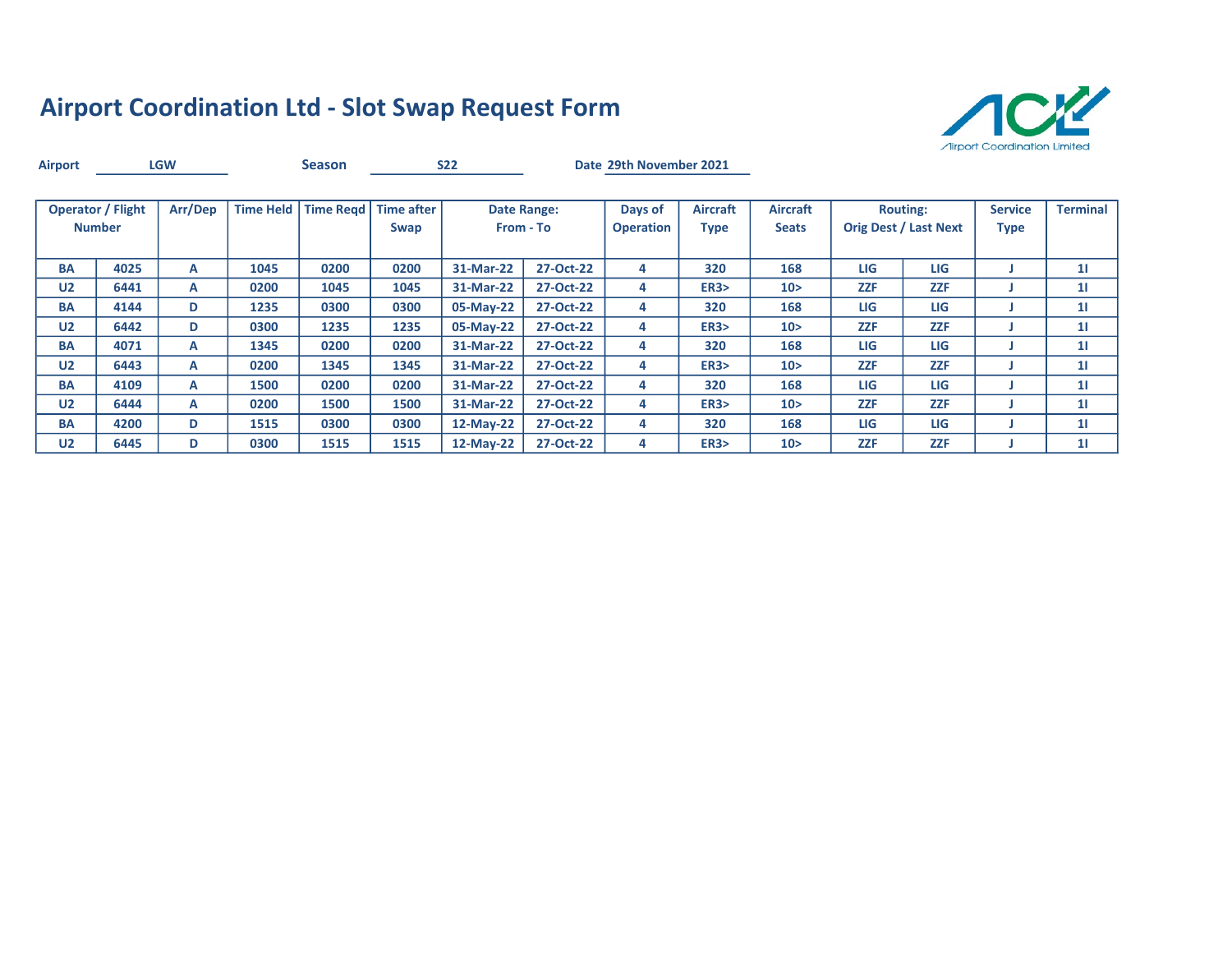

| <b>Airport</b> |                                           | <b>LGW</b> |                  | <b>Season</b> |                    | <b>S22</b> |                                 | Date 29th November 2021     |                                |                                 |            |                                                 |                               |                 |
|----------------|-------------------------------------------|------------|------------------|---------------|--------------------|------------|---------------------------------|-----------------------------|--------------------------------|---------------------------------|------------|-------------------------------------------------|-------------------------------|-----------------|
|                | <b>Operator / Flight</b><br><b>Number</b> | Arr/Dep    | <b>Time Held</b> | Time Read     | Time after<br>Swap |            | <b>Date Range:</b><br>From - To | Days of<br><b>Operation</b> | <b>Aircraft</b><br><b>Type</b> | <b>Aircraft</b><br><b>Seats</b> |            | <b>Routing:</b><br><b>Orig Dest / Last Next</b> | <b>Service</b><br><b>Type</b> | <b>Terminal</b> |
| <b>BA</b>      | 4212                                      | D          | 1555             | 0300          | 0300               | 31-Mar-22  | 27-Oct-22                       | 4                           | 320                            | 168                             | LIG        | LIG                                             |                               | 11              |
| U <sub>2</sub> | 6446                                      | D          | 0300             | 1555          | 1555               | 31-Mar-22  | 27-Oct-22                       | 4                           | ER3                            | 10 <sub>2</sub>                 | <b>ZZF</b> | <b>ZZF</b>                                      |                               | 11              |
| <b>BA</b>      | 4145                                      | A          | 1945             | 0200          | 0200               | 31-Mar-22  | 27-Oct-22                       | 4                           | 320                            | 168                             | LIG        | <b>LIG</b>                                      |                               | 11              |
| U <sub>2</sub> | 6447                                      | A          | 0200             | 1945          | 1945               | 31-Mar-22  | 27-Oct-22                       | 4                           | ER3                            | 10 <sub>2</sub>                 | <b>ZZF</b> | <b>ZZF</b>                                      |                               | 11              |
| <b>BA</b>      | 4183                                      | A          | 2050             | 0200          | 0200               | 31-Mar-22  | 27-Oct-22                       | 4                           | 320                            | 168                             | LIG        | LIG                                             |                               | 11              |
| U <sub>2</sub> | 6448                                      | А          | 0200             | 2050          | 2050               | 31-Mar-22  | 27-Oct-22                       | 4                           | ER3                            | 10 <sub>2</sub>                 | <b>ZZF</b> | <b>ZZF</b>                                      |                               | 11              |
| <b>BA</b>      | 4189                                      | A          | 2100             | 0200          | 0200               | 05-May-22  | 08-Sep-22                       | 4                           | 320                            | 168                             | LIG        | <b>LIG</b>                                      |                               | 11              |
| U <sub>2</sub> | 6449                                      | A          | 0200             | 2100          | 2100               | 05-May-22  | 08-Sep-22                       | 4                           | ER3                            | 10 <sub>2</sub>                 | <b>ZZF</b> | <b>ZZF</b>                                      |                               | 11              |
|                |                                           |            |                  |               |                    |            |                                 |                             |                                |                                 |            |                                                 |                               |                 |
|                |                                           |            |                  |               |                    |            |                                 |                             |                                |                                 |            |                                                 |                               |                 |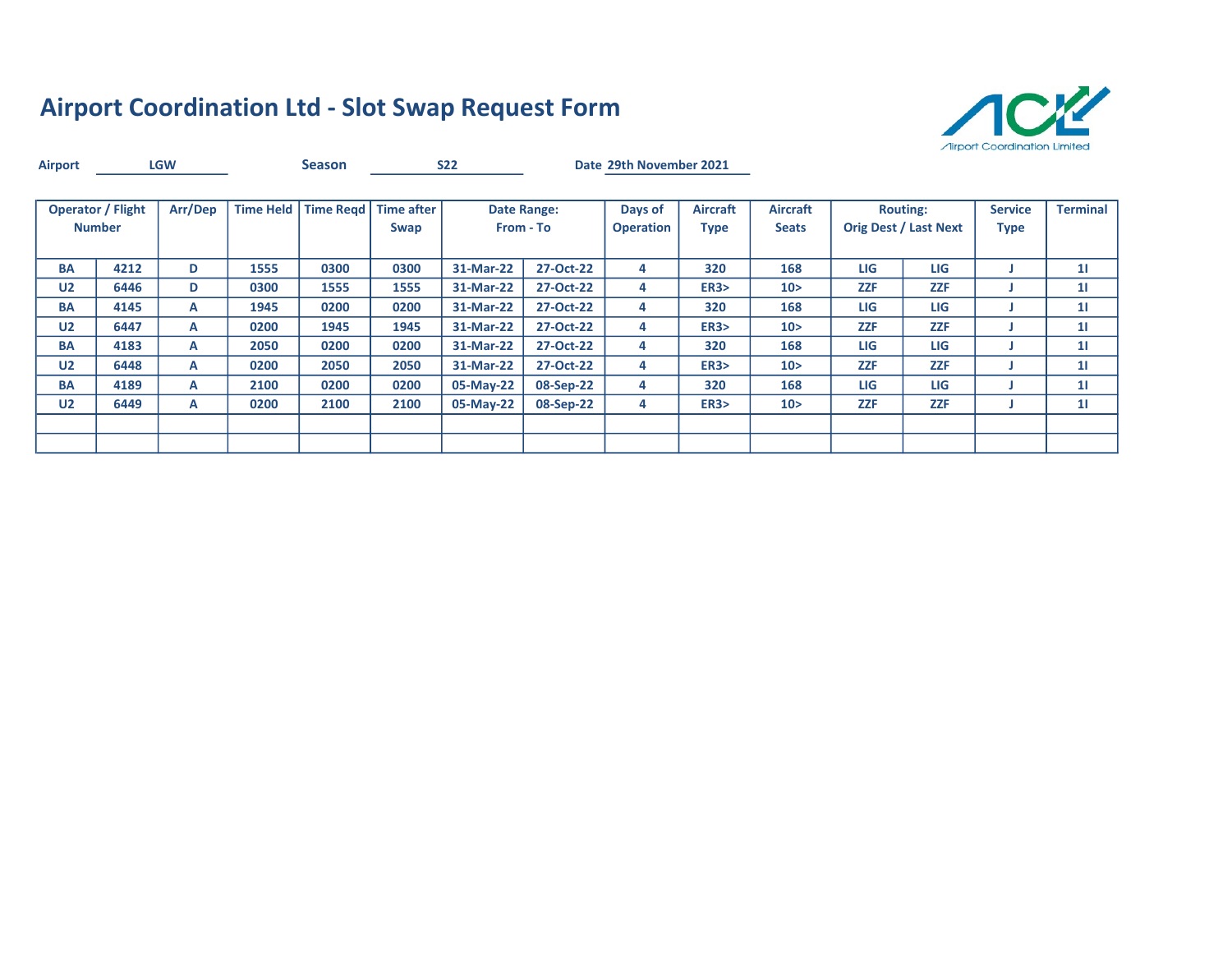

| <b>Airport</b> |                                           | <b>LGW</b> |                  | <b>Season</b> |                    | <b>S22</b> |                                 | Date 29th November 2021     |                                |                                 |            |                                                 |                               |                 |
|----------------|-------------------------------------------|------------|------------------|---------------|--------------------|------------|---------------------------------|-----------------------------|--------------------------------|---------------------------------|------------|-------------------------------------------------|-------------------------------|-----------------|
|                | <b>Operator / Flight</b><br><b>Number</b> | Arr/Dep    | <b>Time Held</b> | Time Read     | Time after<br>Swap |            | <b>Date Range:</b><br>From - To | Days of<br><b>Operation</b> | <b>Aircraft</b><br><b>Type</b> | <b>Aircraft</b><br><b>Seats</b> |            | <b>Routing:</b><br><b>Orig Dest / Last Next</b> | <b>Service</b><br><b>Type</b> | <b>Terminal</b> |
| <b>BA</b>      | 4032                                      | D          | 0615             | 0300          | 0300               | 13-May-22  | 28-Oct-22                       | 5.                          | 320                            | 168                             | <b>LIG</b> | LIG                                             |                               | 11              |
| U <sub>2</sub> | 6450                                      | D          | 0300             | 0615          | 0615               | 13-May-22  | 28-Oct-22                       | 5.                          | ER3                            | 10 <sub>2</sub>                 | <b>ZZF</b> | <b>ZZF</b>                                      |                               | 11              |
| <b>BA</b>      | 4060                                      | D          | 0645             | 0300          | 0300               | 01-Apr-22  | 28-Oct-22                       | 5.                          | 320                            | 168                             | LIG        | LIG                                             |                               | 11              |
| U <sub>2</sub> | 6451                                      | D          | 0300             | 0645          | 0645               | 01-Apr-22  | 28-Oct-22                       | 5.                          | ER3                            | 10 <sub>2</sub>                 | <b>ZZF</b> | <b>ZZF</b>                                      |                               | 11              |
| <b>BA</b>      | 4070                                      | D          | 0705             | 0300          | 0300               | 01-Apr-22  | 28-Oct-22                       | 5.                          | 320                            | 168                             | LIG        | <b>LIG</b>                                      |                               | 11              |
| U <sub>2</sub> | 6452                                      | D          | 0300             | 0705          | 0705               | 01-Apr-22  | 28-Oct-22                       | 5.                          | ER3                            | 10 >                            | <b>ZZF</b> | <b>ZZF</b>                                      |                               | 11              |
| <b>BA</b>      | 4009                                      | A          | 0955             | 0200          | 0200               | 01-Apr-22  | 28-Oct-22                       | 5.                          | 320                            | 168                             | LIG        | LIG                                             |                               | 11              |
| U <sub>2</sub> | 6453                                      | A          | 0200             | 0955          | 0955               | 01-Apr-22  | 28-Oct-22                       | 5.                          | ER3                            | 10 <sub>2</sub>                 | <b>ZZF</b> | <b>ZZF</b>                                      |                               | 11              |
| <b>BA</b>      | 4108                                      | D          | 1030             | 0300          | 0300               | 01-Apr-22  | 28-Oct-22                       | 5.                          | 320                            | 168                             | LIG        | <b>LIG</b>                                      |                               | 11              |
| U <sub>2</sub> | 6454                                      | D          | 0300             | 1030          | 1030               | 01-Apr-22  | 28-Oct-22                       | 5.                          | ER3                            | 10 <sub>2</sub>                 | <b>ZZF</b> | <b>ZZF</b>                                      |                               | 11              |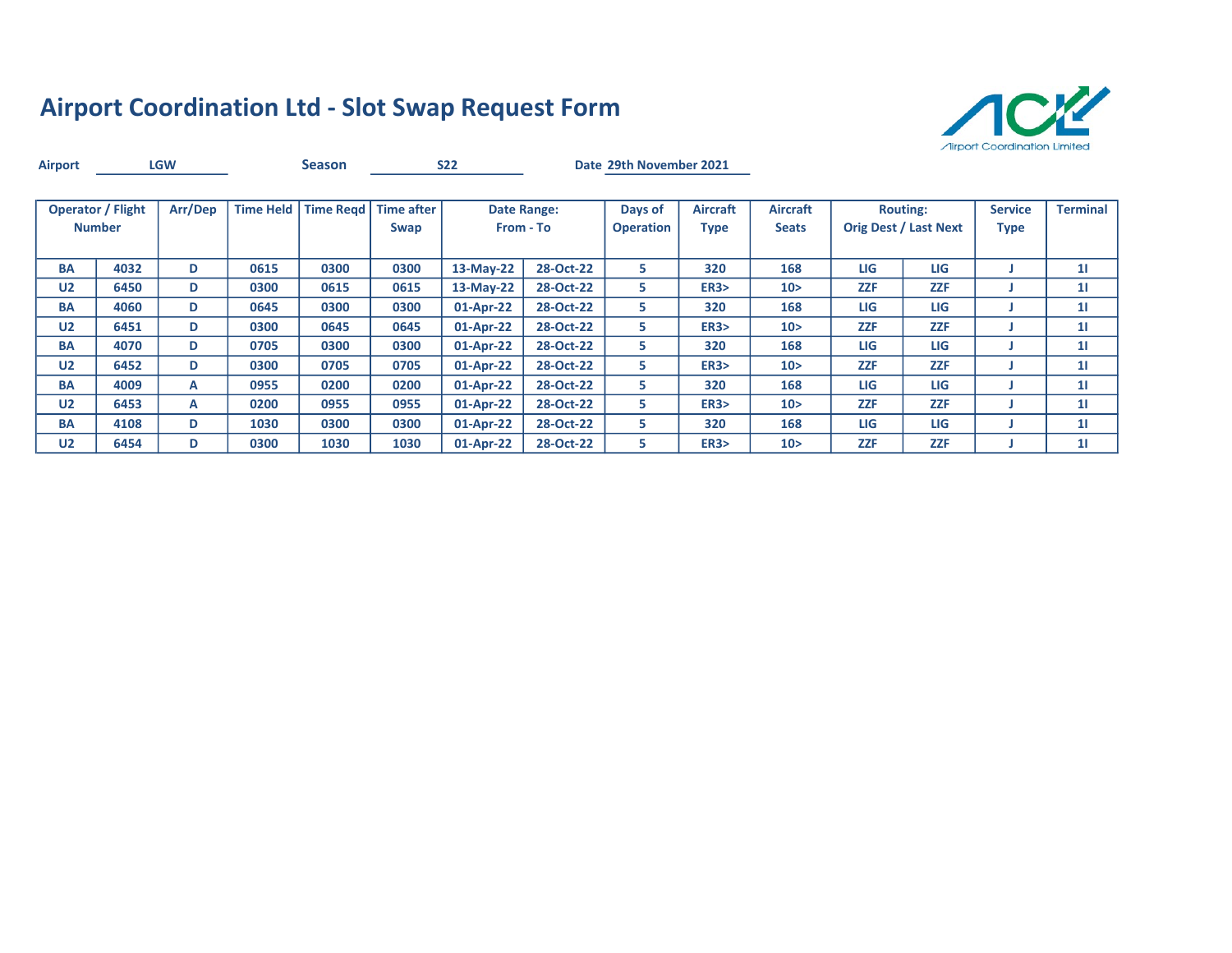

| <b>Airport</b> |                                           | <b>LGW</b> |                  | <b>Season</b> |                    | <b>S22</b> |                                 | Date 29th November 2021     |                                |                                 |            |                                                 |                               |                 |
|----------------|-------------------------------------------|------------|------------------|---------------|--------------------|------------|---------------------------------|-----------------------------|--------------------------------|---------------------------------|------------|-------------------------------------------------|-------------------------------|-----------------|
|                | <b>Operator / Flight</b><br><b>Number</b> | Arr/Dep    | <b>Time Held</b> | Time Read     | Time after<br>Swap |            | <b>Date Range:</b><br>From - To | Days of<br><b>Operation</b> | <b>Aircraft</b><br><b>Type</b> | <b>Aircraft</b><br><b>Seats</b> |            | <b>Routing:</b><br><b>Orig Dest / Last Next</b> | <b>Service</b><br><b>Type</b> | <b>Terminal</b> |
| <b>BA</b>      | 4059                                      | A          | 1300             | 0200          | 0200               | 20-May-22  | 28-Oct-22                       | 5.                          | 320                            | 168                             | <b>LIG</b> | LIG                                             |                               | 11              |
| U <sub>2</sub> | 6455                                      | A          | 0200             | 1300          | 1300               | 20-May-22  | 28-Oct-22                       | 5.                          | ER3                            | 10 <sub>2</sub>                 | <b>ZZF</b> | <b>ZZF</b>                                      |                               | 11              |
| <b>BA</b>      | 4065                                      | A          | 1320             | 0200          | 0200               | 01-Apr-22  | 28-Oct-22                       | 5.                          | 320                            | 168                             | LIG        | LIG                                             |                               | 11              |
| U <sub>2</sub> | 6456                                      | A          | 0200             | 1320          | 1320               | 01-Apr-21  | 28-Oct-22                       | 5.                          | ER3                            | 10 <sub>2</sub>                 | <b>ZZF</b> | <b>ZZF</b>                                      |                               | 11              |
| <b>BA</b>      | 4160                                      | D          | 1405             | 0300          | 0300               | 01-Apr-22  | 28-Oct-22                       | 5.                          | 320                            | 168                             | LIG        | <b>LIG</b>                                      |                               | 11              |
| U <sub>2</sub> | 6457                                      | D          | 0300             | 1405          | 1405               | 01-Apr-22  | 28-Oct-22                       | 5.                          | ER3                            | 10 <sub>2</sub>                 | <b>ZZF</b> | <b>ZZF</b>                                      |                               | 11              |
| <b>BA</b>      | 4095                                      | A          | 1415             | 0200          | 0200               | 01-Apr-22  | 28-Oct-22                       | 5.                          | 320                            | 168                             | LIG        | LIG                                             |                               | 11              |
| U <sub>2</sub> | 6458                                      | A          | 0200             | 1415          | 1415               | 01-Apr-22  | 28-Oct-22                       | 5.                          | ER3                            | 10 <sub>2</sub>                 | <b>ZZF</b> | <b>ZZF</b>                                      |                               | 11              |
| <b>BA</b>      | 4196                                      | D          | 1510             | 0300          | 0300               | 01-Apr-22  | 28-Oct-22                       | 5.                          | 320                            | 168                             | LIG        | <b>LIG</b>                                      |                               | 11              |
| U <sub>2</sub> | 6459                                      | D          | 0300             | 1510          | 1510               | 01-Apr-22  | 28-Oct-22                       | 5.                          | ER3                            | 10 <sub>2</sub>                 | <b>ZZF</b> | <b>ZZF</b>                                      |                               | 11              |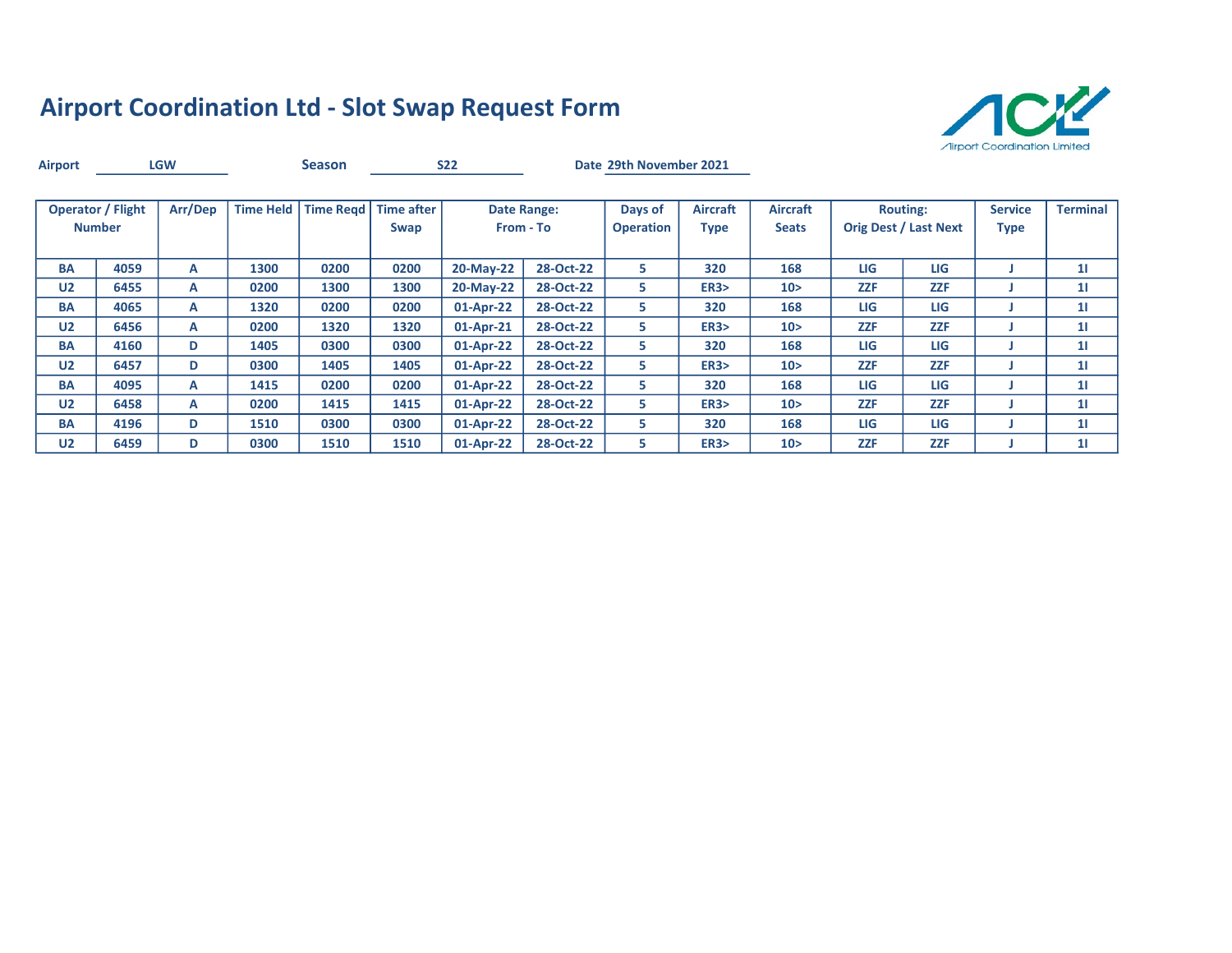

| <b>Airport</b> |                                           | <b>LGW</b> |                  | <b>Season</b>    |                    | <b>S22</b> |                                 | Date 29th November 2021     |                                |                                 |            |                                                 |                               |                 |
|----------------|-------------------------------------------|------------|------------------|------------------|--------------------|------------|---------------------------------|-----------------------------|--------------------------------|---------------------------------|------------|-------------------------------------------------|-------------------------------|-----------------|
|                | <b>Operator / Flight</b><br><b>Number</b> | Arr/Dep    | <b>Time Held</b> | <b>Time Read</b> | Time after<br>Swap |            | <b>Date Range:</b><br>From - To | Days of<br><b>Operation</b> | <b>Aircraft</b><br><b>Type</b> | <b>Aircraft</b><br><b>Seats</b> |            | <b>Routing:</b><br><b>Orig Dest / Last Next</b> | <b>Service</b><br><b>Type</b> | <b>Terminal</b> |
| <b>BA</b>      | 4210                                      | D          | 1555             | 0300             | 0300               | 01-Apr-22  | 28-Oct-22                       | 5.                          | 320                            | 168                             | LIG        | LIG                                             |                               | 11              |
| U <sub>2</sub> | 6460                                      | D          | 0300             | 1555             | 1555               | 01-Apr-22  | 28-Oct-22                       | 5.                          | ER3                            | 10 <sub>2</sub>                 | <b>ZZF</b> | <b>ZZF</b>                                      |                               | 11              |
| <b>BA</b>      | 4207                                      | A          | 2135             | 0200             | 0200               | 01-Apr-22  | 28-Oct-22                       | 5.                          | 320                            | 168                             | LIG        | <b>LIG</b>                                      |                               | 11              |
| U <sub>2</sub> | 6461                                      | A          | 0200             | 2135             | 2135               | 01-Apr-22  | 28-Oct-22                       | 5.                          | ER3                            | 10 <sub>2</sub>                 | <b>ZZF</b> | <b>ZZF</b>                                      |                               | 11              |
| <b>BA</b>      | 4217                                      | A          | 2150             | 0200             | 0200               | 20-May-22  | 28-Oct-22                       | 5.                          | 320                            | 168                             | <b>LIG</b> | <b>LIG</b>                                      |                               | 11              |
| U <sub>2</sub> | 6462                                      | A          | 0200             | 2150             | 2150               | 20-May-22  | 28-Oct-22                       | 5.                          | ER3                            | 10 <sub>2</sub>                 | <b>ZZF</b> | <b>ZZF</b>                                      |                               | 11              |
| <b>BA</b>      | 4219                                      | A          | 2210             | 0200             | 0200               | 01-Apr-22  | 28-Oct-22                       | 5.                          | 320                            | 168                             | LIG        | <b>LIG</b>                                      |                               | 11              |
| U <sub>2</sub> | 6463                                      | A          | 0200             | 2210             | 2210               | 01-Apr-22  | 28-Oct-22                       | 5.                          | ER3                            | 10 <sub>2</sub>                 | <b>ZZF</b> | <b>ZZF</b>                                      |                               | 11              |
|                |                                           |            |                  |                  |                    |            |                                 |                             |                                |                                 |            |                                                 |                               |                 |
|                |                                           |            |                  |                  |                    |            |                                 |                             |                                |                                 |            |                                                 |                               |                 |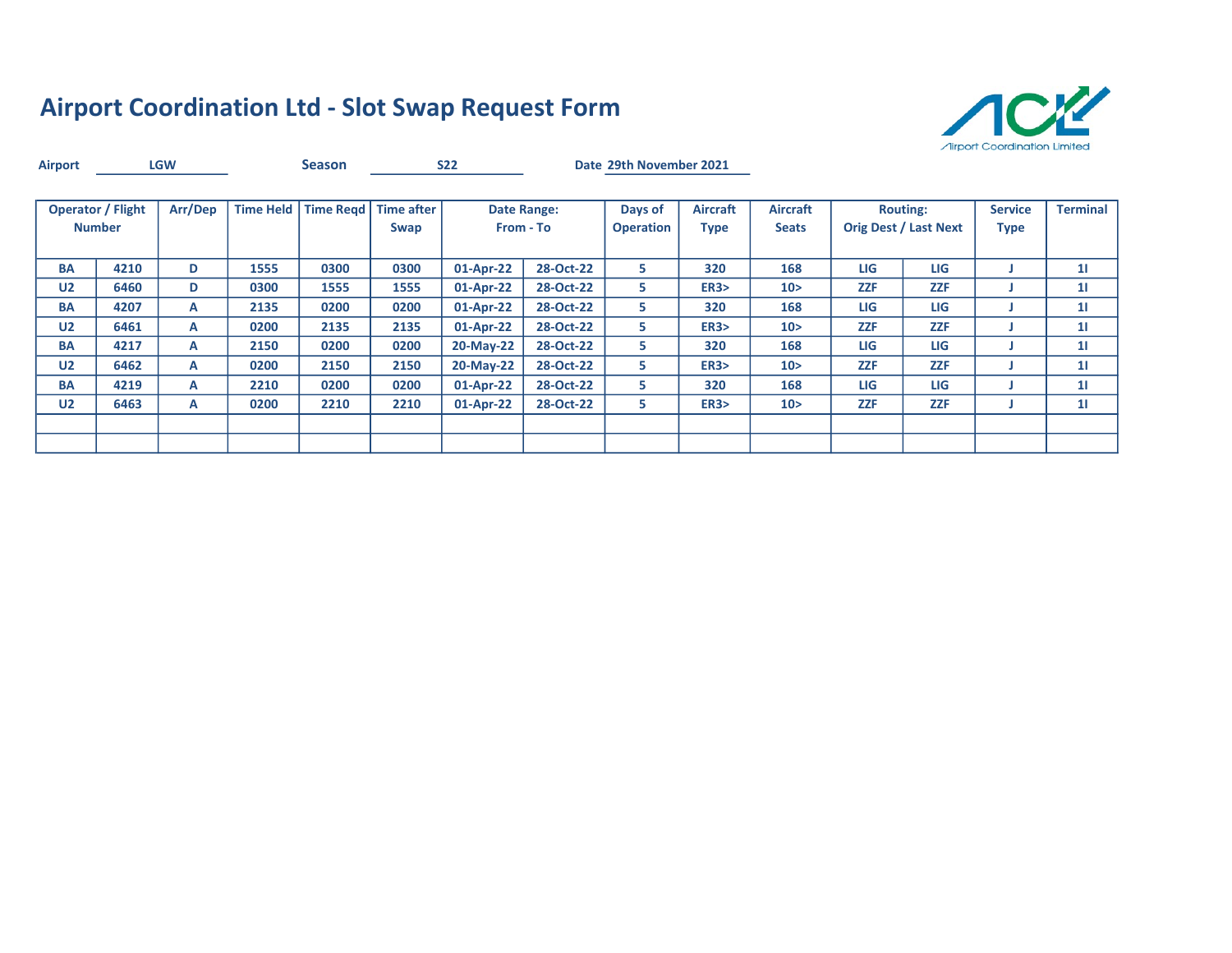

| <b>Airport</b> |                                           | <b>LGW</b> |                  | <b>Season</b> |                           | <b>S22</b> |                                 | Date 29th November 2021     |                                |                                 |            |                                                 |                               |                 |
|----------------|-------------------------------------------|------------|------------------|---------------|---------------------------|------------|---------------------------------|-----------------------------|--------------------------------|---------------------------------|------------|-------------------------------------------------|-------------------------------|-----------------|
|                | <b>Operator / Flight</b><br><b>Number</b> | Arr/Dep    | <b>Time Held</b> | Time Read     | Time after<br><b>Swap</b> |            | <b>Date Range:</b><br>From - To | Days of<br><b>Operation</b> | <b>Aircraft</b><br><b>Type</b> | <b>Aircraft</b><br><b>Seats</b> |            | <b>Routing:</b><br><b>Orig Dest / Last Next</b> | <b>Service</b><br><b>Type</b> | <b>Terminal</b> |
| <b>BA</b>      | 4038                                      | D          | 0620             | 0300          | 0300                      | 02-Apr-22  | 29-Oct-22                       | 6                           | 320                            | 168                             | LIG        | <b>LIG</b>                                      |                               | 11              |
| U <sub>2</sub> | 6464                                      | D          | 0300             | 0620          | 0620                      | 02-Apr-22  | 29-Oct-22                       | 6                           | ER3                            | 10 <sub>2</sub>                 | <b>ZZF</b> | <b>ZZF</b>                                      |                               | 11              |
| <b>BA</b>      | 4040                                      | D          | 0625             | 0300          | 0300                      | 02-Apr-22  | 29-Oct-22                       | 6                           | 320                            | 168                             | LIG        | LIG                                             |                               | 11              |
| U <sub>2</sub> | 6465                                      | D          | 0300             | 0625          | 0625                      | 02-Apr-22  | 29-Oct-22                       | 6                           | ER3                            | 10 <sub>2</sub>                 | <b>ZZF</b> | <b>ZZF</b>                                      |                               | 11              |
| <b>BA</b>      | 4074                                      | D          | 0710             | 0300          | 0300                      | 02-Apr-22  | 29-Oct-22                       | 6                           | 320                            | 168                             | LIG        | <b>LIG</b>                                      |                               | 11              |
| U <sub>2</sub> | 6466                                      | D          | 0300             | 0710          | 0710                      | 02-Apr-22  | 29-Oct-22                       | 6                           | ER3                            | 10 >                            | <b>ZZF</b> | <b>ZZF</b>                                      |                               | 11              |
| <b>BA</b>      | 4029                                      | A          | 1120             | 0200          | 0200                      | 02-Apr-22  | 29-Oct-22                       | 6                           | 320                            | 168                             | LIG        | LIG                                             |                               | 11              |
| U <sub>2</sub> | 6467                                      | A          | 0200             | 1120          | 1120                      | 02-Apr-22  | 29-Oct-22                       | 6                           | <b>ER3&gt;</b>                 | 10 <sub>2</sub>                 | <b>ZZF</b> | <b>ZZF</b>                                      |                               | 11              |
| <b>BA</b>      | 4039                                      | A          | 1140             | 0200          | 0200                      | 02-Apr-22  | 29-Oct-22                       | 6                           | 320                            | 168                             | LIG        | <b>LIG</b>                                      |                               | 11              |
| U <sub>2</sub> | 6468                                      | А          | 0200             | 1140          | 1140                      | 02-Apr-22  | 29-Oct-22                       | 6                           | ER3                            | 10 <sub>2</sub>                 | <b>ZZF</b> | <b>ZZF</b>                                      |                               | 11              |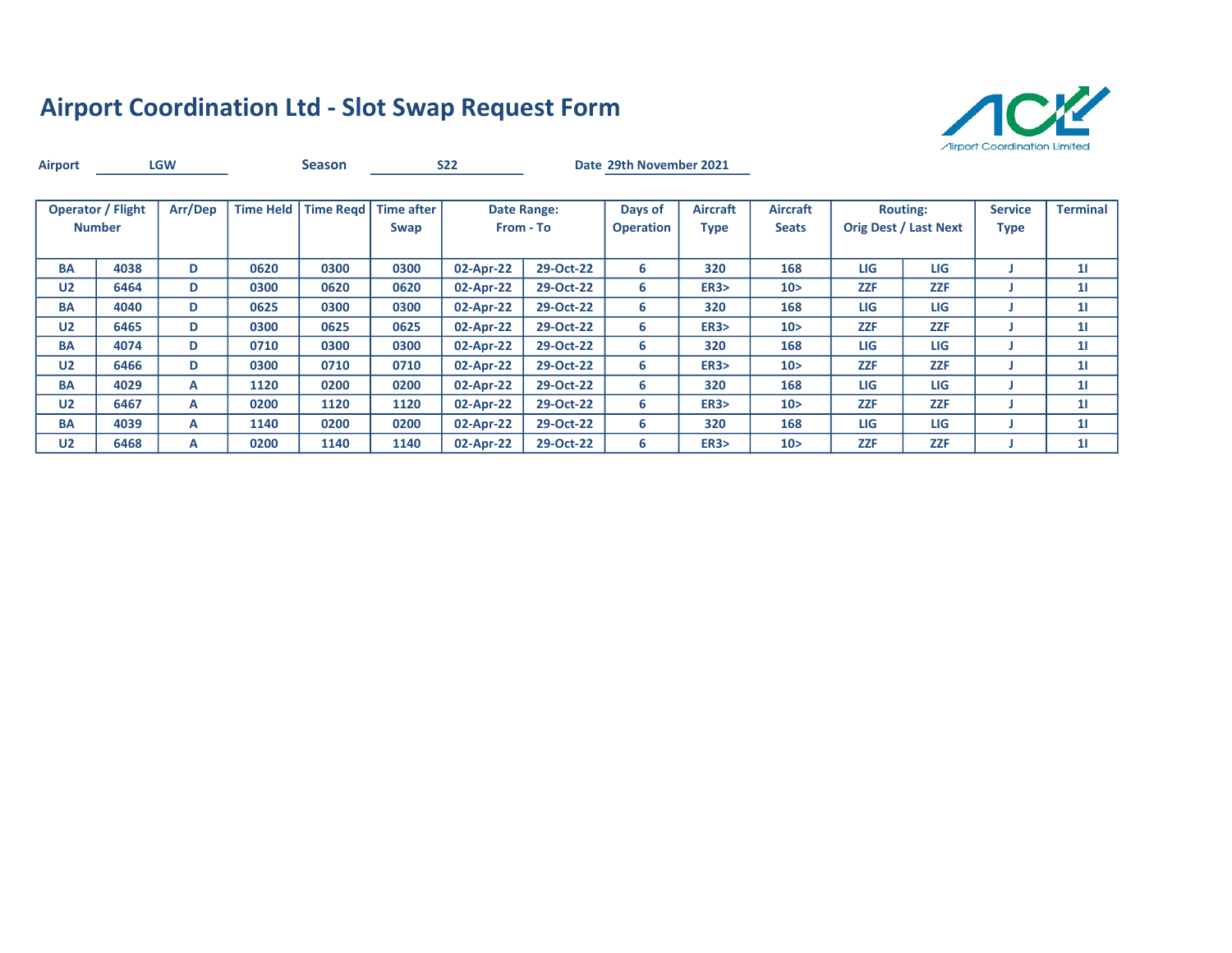

| <b>Airport</b> |                                           | <b>LGW</b> |                  | <b>Season</b>    |                           | <b>S22</b> |                                 | Date 29th November 2021     |                                |                                 |            |                                                 |                               |                 |
|----------------|-------------------------------------------|------------|------------------|------------------|---------------------------|------------|---------------------------------|-----------------------------|--------------------------------|---------------------------------|------------|-------------------------------------------------|-------------------------------|-----------------|
|                | <b>Operator / Flight</b><br><b>Number</b> | Arr/Dep    | <b>Time Held</b> | <b>Time Regd</b> | <b>Time after</b><br>Swap |            | <b>Date Range:</b><br>From - To | Days of<br><b>Operation</b> | <b>Aircraft</b><br><b>Type</b> | <b>Aircraft</b><br><b>Seats</b> |            | <b>Routing:</b><br><b>Orig Dest / Last Next</b> | <b>Service</b><br><b>Type</b> | <b>Terminal</b> |
| <b>BA</b>      | 4120                                      | D          | 1200             | 0300             | 0300                      | 02-Apr-22  | 29-Oct-22                       | 6                           | 320                            | 168                             | LIG        | LIG                                             |                               | 11              |
| U <sub>2</sub> | 6469                                      | D          | 0300             | 1200             | 1200                      | 02-Apr-22  | 29-Oct-22                       | 6                           | ER3                            | 10 <sub>2</sub>                 | <b>ZZF</b> | <b>ZZF</b>                                      |                               | 11              |
| <b>BA</b>      | 4134                                      | D          | 1215             | 0300             | 0300                      | 02-Apr-22  | 29-Oct-22                       | 6                           | 320                            | 168                             | LIG        | <b>LIG</b>                                      |                               | 11              |
| U <sub>2</sub> | 6470                                      | D          | 0300             | 1215             | 1215                      | 02-Apr-22  | 29-Oct-22                       | 6                           | ER3                            | 10 <sub>2</sub>                 | <b>ZZF</b> | <b>ZZF</b>                                      |                               | 11              |
| <b>BA</b>      | 4063                                      | A          | 1310             | 0200             | 0200                      | 02-Apr-22  | 29-Oct-22                       | 6                           | 320                            | 168                             | LIG        | LIG                                             |                               | 11              |
| U <sub>2</sub> | 6471                                      | A          | 0200             | 1310             | 1310                      | 02-Apr-22  | 29-Oct-22                       | 6                           | ER3                            | 10 <sub>2</sub>                 | <b>ZZF</b> | <b>ZZF</b>                                      |                               | 11              |
| <b>BA</b>      | 4164                                      | D          | 1425             | 0300             | 0300                      | 02-Apr-22  | 29-Oct-22                       | 6                           | 320                            | 168                             | LIG        | LIG                                             |                               | 11              |
| U <sub>2</sub> | 6472                                      | D          | 0300             | 1425             | 1425                      | 02-Apr-22  | 29-Oct-22                       | 6                           | ER3                            | 10 >                            | <b>ZZF</b> | <b>ZZF</b>                                      |                               | 11              |
| <b>BA</b>      | 4125                                      | A          | 1830             | 0200             | 0200                      | 02-Apr-22  | 29-Oct-22                       | 6                           | 320                            | 168                             | LIG        | <b>LIG</b>                                      |                               | 11              |
| U <sub>2</sub> | 6473                                      | А          | 0200             | 1830             | 1830                      | 02-Apr-22  | 29-Oct-22                       | 6                           | ER3                            | 10 <sub>2</sub>                 | <b>ZZF</b> | <b>ZZF</b>                                      |                               | 11              |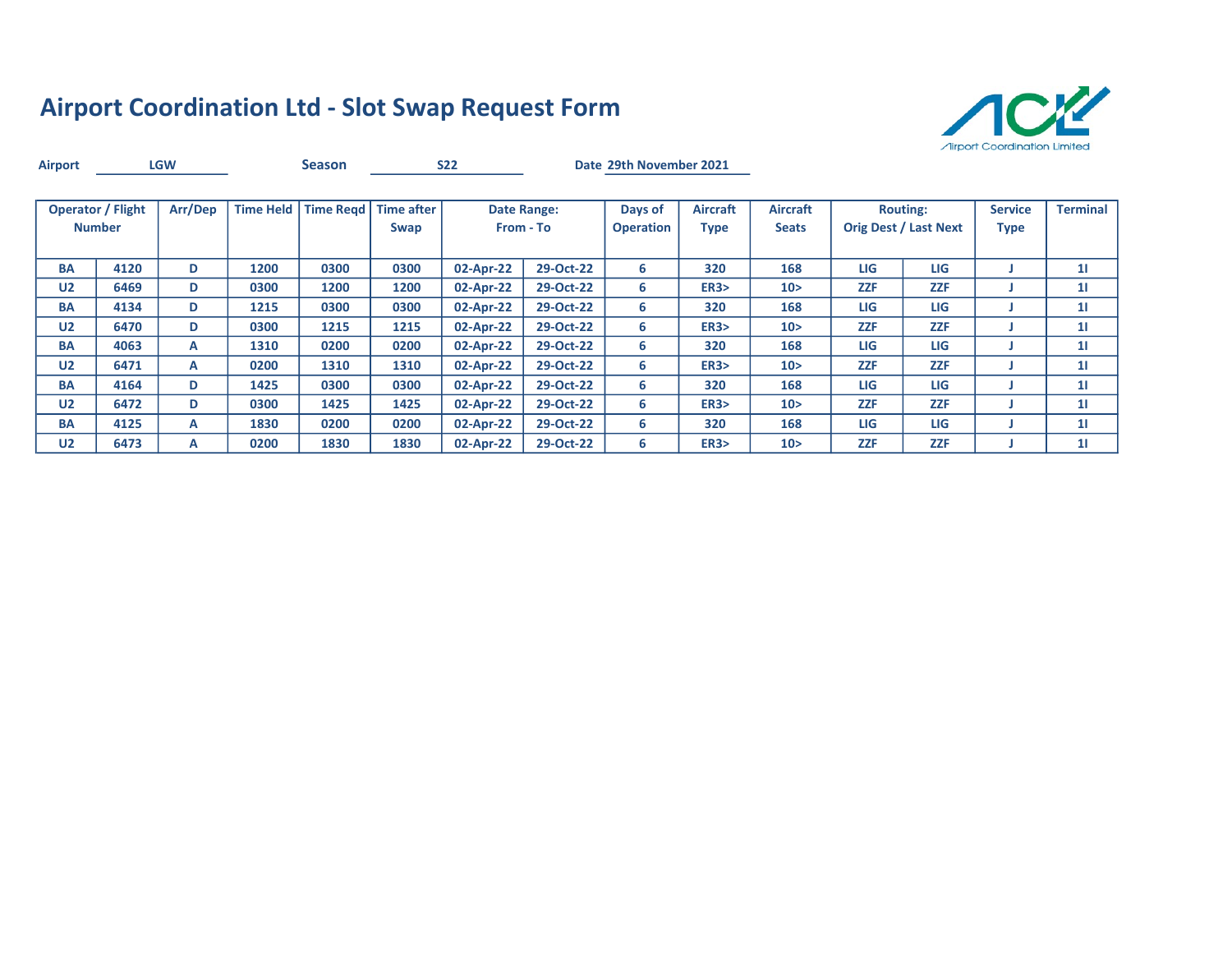

| <b>Airport</b> |                                           | <b>LGW</b> |                  | <b>Season</b> |                           | <b>S22</b> |                                 | Date 29th November 2021     |                                |                       |            |                                                 |                               |                 |
|----------------|-------------------------------------------|------------|------------------|---------------|---------------------------|------------|---------------------------------|-----------------------------|--------------------------------|-----------------------|------------|-------------------------------------------------|-------------------------------|-----------------|
|                | <b>Operator / Flight</b><br><b>Number</b> | Arr/Dep    | <b>Time Held</b> | Time Regd     | <b>Time after</b><br>Swap |            | <b>Date Range:</b><br>From - To | Days of<br><b>Operation</b> | <b>Aircraft</b><br><b>Type</b> | <b>Aircraft Seats</b> |            | <b>Routing:</b><br><b>Orig Dest / Last Next</b> | <b>Service</b><br><b>Type</b> | <b>Terminal</b> |
| <b>BA</b>      | 4131                                      | A          | 1910             | 0200          | 0200                      | 21-May-22  | 24-Sep-22                       | 6                           | 320                            | 168                   | LIG        | LIG                                             |                               | 11              |
| U <sub>2</sub> | 6474                                      | A          | 0200             | 1910          | 1910                      | 21-May-22  | 24-Sep-22                       | 6                           | ER3                            | 10 <sub>2</sub>       | <b>ZZF</b> | <b>ZZF</b>                                      |                               | 11              |
| <b>BA</b>      | 4209                                      | A          | 2145             | 0200          | 0200                      | 02-Apr-22  | 29-Oct-22                       | 6                           | 320                            | 168                   | LIG        | LIG                                             |                               | 11              |
| U <sub>2</sub> | 6475                                      | A          | 0200             | 2145          | 2145                      | 02-Apr-22  | 29-Oct-22                       | 6                           | ER3                            | 10 <sub>2</sub>       | <b>ZZF</b> | <b>ZZF</b>                                      |                               | 11              |
|                |                                           |            |                  |               |                           |            |                                 |                             |                                |                       |            |                                                 |                               |                 |
|                |                                           |            |                  |               |                           |            |                                 |                             |                                |                       |            |                                                 |                               |                 |
|                |                                           |            |                  |               |                           |            |                                 |                             |                                |                       |            |                                                 |                               |                 |
|                |                                           |            |                  |               |                           |            |                                 |                             |                                |                       |            |                                                 |                               |                 |
|                |                                           |            |                  |               |                           |            |                                 |                             |                                |                       |            |                                                 |                               |                 |
|                |                                           |            |                  |               |                           |            |                                 |                             |                                |                       |            |                                                 |                               |                 |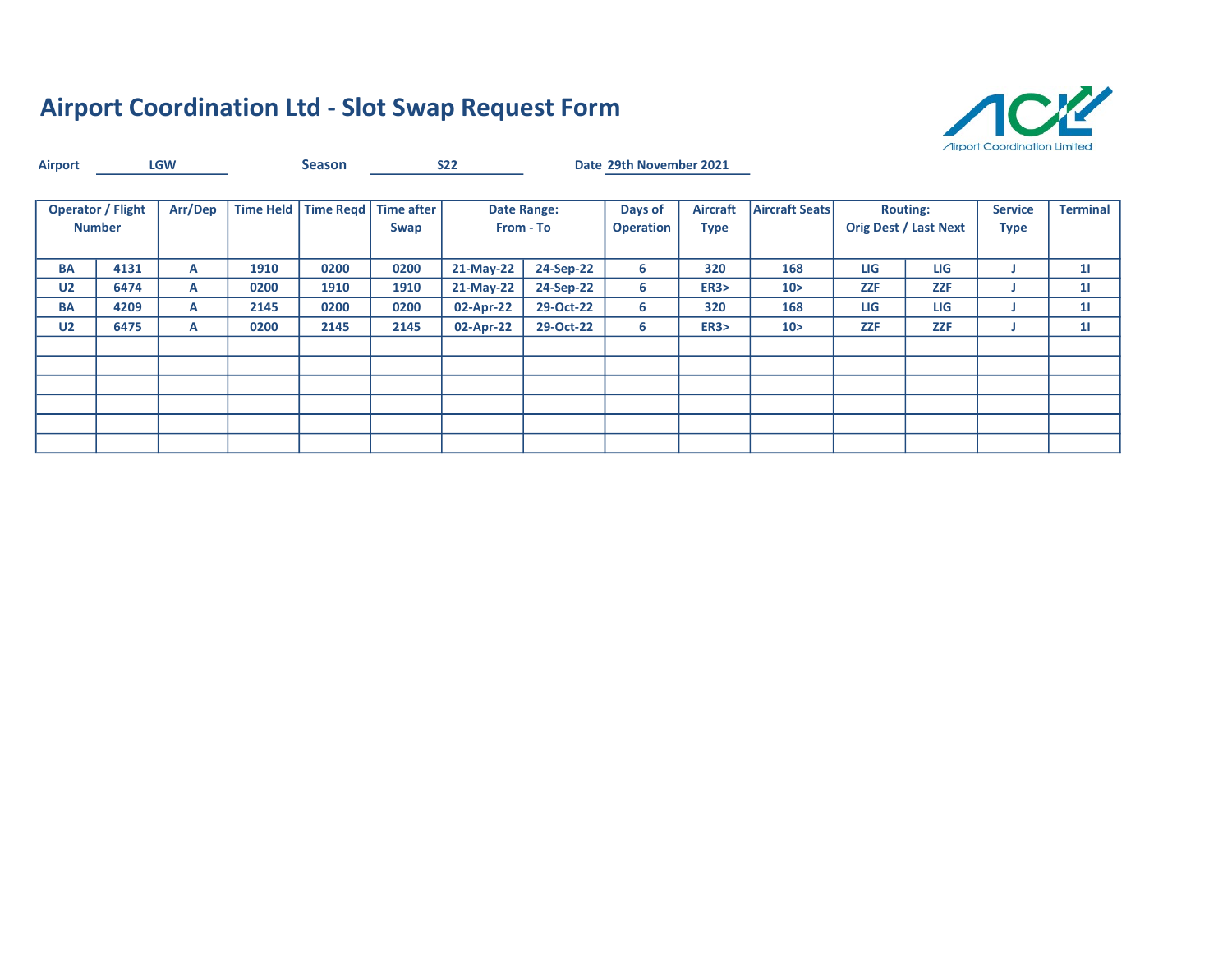

| <b>Airport</b> |                                           | <b>LGW</b> |                  | <b>Season</b>    |                           | <b>S22</b> |                                 | Date 29th November 2021     |                                |                                 |            |                                                 |                               |                 |
|----------------|-------------------------------------------|------------|------------------|------------------|---------------------------|------------|---------------------------------|-----------------------------|--------------------------------|---------------------------------|------------|-------------------------------------------------|-------------------------------|-----------------|
|                | <b>Operator / Flight</b><br><b>Number</b> | Arr/Dep    | <b>Time Held</b> | <b>Time Regd</b> | <b>Time after</b><br>Swap |            | <b>Date Range:</b><br>From - To | Days of<br><b>Operation</b> | <b>Aircraft</b><br><b>Type</b> | <b>Aircraft</b><br><b>Seats</b> |            | <b>Routing:</b><br><b>Orig Dest / Last Next</b> | <b>Service</b><br><b>Type</b> | <b>Terminal</b> |
| <b>BA</b>      | 4046                                      | D          | 0630             | 0300             | 0300                      | 22-May-22  | 23-Oct-22                       | 7                           | 320                            | 168                             | <b>LIG</b> | LIG                                             |                               | 11              |
| U <sub>2</sub> | 6476                                      | D          | 0300             | 0630             | 0630                      | 22-May-22  | 23-Oct-22                       | 7                           | ER3                            | 10 <sub>2</sub>                 | <b>ZZF</b> | <b>ZZF</b>                                      |                               | 11              |
| <b>BA</b>      | 4086                                      | D          | 0725             | 0300             | 0300                      | 27-Mar-22  | 23-Oct-22                       |                             | 320                            | 168                             | LIG        | <b>LIG</b>                                      |                               | 11              |
| U <sub>2</sub> | 6477                                      | D          | 0300             | 0725             | 0725                      | 27-Mar-21  | 23-Oct-21                       | 7                           | ER3                            | 10 <sub>2</sub>                 | <b>ZZF</b> | <b>ZZF</b>                                      |                               | 11              |
| <b>BA</b>      | 4094                                      | D          | 0740             | 0300             | 0300                      | 22-May-22  | 23-Oct-22                       | 7                           | 320                            | 168                             | <b>LIG</b> | LIG                                             |                               | 11              |
| U <sub>2</sub> | 6478                                      | D          | 0300             | 0740             | 0740                      | 22-May-22  | 23-Oct-21                       | $\mathbf{z}$                | ER3                            | 10 <sub>2</sub>                 | <b>ZZF</b> | <b>ZZF</b>                                      |                               | 11              |
| <b>BA</b>      | 4001                                      | A          | 0935             | 0200             | 0200                      | 27-Mar-22  | 23-Oct-22                       | 7                           | 320                            | 168                             | LIG        | LIG                                             |                               | 11              |
| U <sub>2</sub> | 6479                                      | A          | 0200             | 0935             | 0935                      | 27-Mar-22  | 23-Oct-22                       | 7                           | ER3                            | 10 >                            | <b>ZZF</b> | <b>ZZF</b>                                      |                               | 11              |
| <b>BA</b>      | 4104                                      | D          | 1020             | 0300             | 0300                      | 27-Mar-22  | 25-Sep-22                       | $\overline{7}$              | 320                            | 168                             | LIG        | <b>LIG</b>                                      |                               | 11              |
| U <sub>2</sub> | 6480                                      | D          | 0300             | 1020             | 1020                      | 27-Mar-22  | 25-Sep-22                       | $\overline{ }$              | ER3                            | 10 <sub>2</sub>                 | <b>ZZF</b> | <b>ZZF</b>                                      |                               | 11              |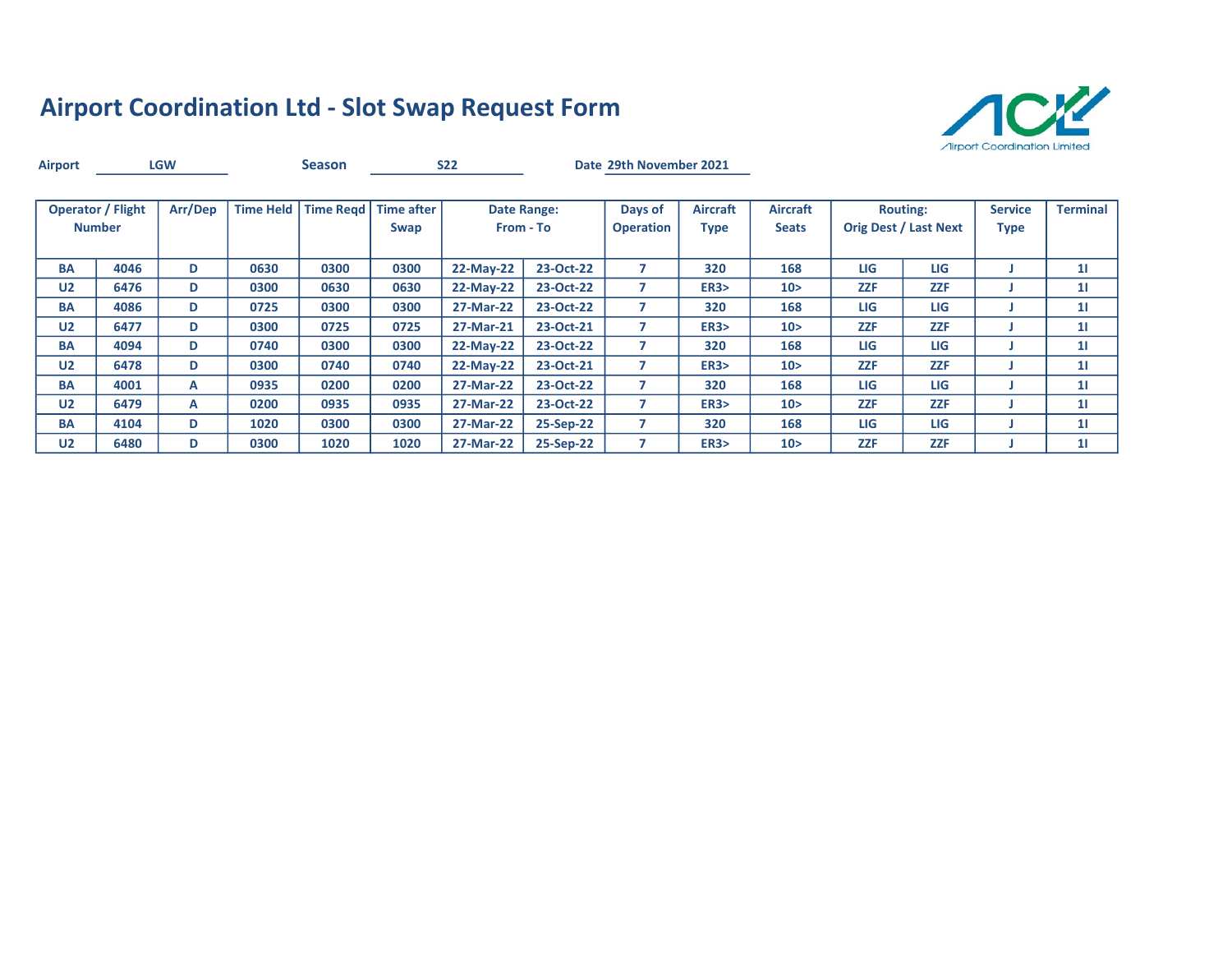

| <b>Airport</b> |                                           | <b>LGW</b> |                  | <b>Season</b>    |                           | <b>S22</b>  |                                 | Date 29th November 2021     |                                |                                 |            |                                                 |                               |                 |
|----------------|-------------------------------------------|------------|------------------|------------------|---------------------------|-------------|---------------------------------|-----------------------------|--------------------------------|---------------------------------|------------|-------------------------------------------------|-------------------------------|-----------------|
|                | <b>Operator / Flight</b><br><b>Number</b> | Arr/Dep    | <b>Time Held</b> | <b>Time Regd</b> | <b>Time after</b><br>Swap |             | <b>Date Range:</b><br>From - To | Days of<br><b>Operation</b> | <b>Aircraft</b><br><b>Type</b> | <b>Aircraft</b><br><b>Seats</b> |            | <b>Routing:</b><br><b>Orig Dest / Last Next</b> | <b>Service</b><br><b>Type</b> | <b>Terminal</b> |
| <b>BA</b>      | 4083                                      | A          | 1405             | 0200             | 0200                      | 27-Mar-22   | 23-Oct-22                       | $\overline{ }$              | 320                            | 168                             | LIG        | LIG                                             |                               | 11              |
| U <sub>2</sub> | 6481                                      | A          | 0200             | 1405             | 1405                      | 27-Mar-22   | 23-Oct-22                       | 7                           | ER3                            | 10 <sub>2</sub>                 | <b>ZZF</b> | <b>ZZF</b>                                      |                               | 11              |
| <b>BA</b>      | 4093                                      | A          | 1415             | 0200             | 0200                      | 27-Mar-22   | 23-Oct-22                       | 7                           | 320                            | 168                             | LIG        | <b>LIG</b>                                      |                               | 11              |
| U <sub>2</sub> | 6482                                      | A          | 0200             | 1415             | 1415                      | 27-Mar-22   | 23-Oct-22                       | 7                           | ER3                            | 10 >                            | <b>ZZF</b> | <b>ZZF</b>                                      |                               | 11              |
| <b>BA</b>      | 4178                                      | D          | 1455             | 0300             | 0300                      | 27-Mar-22   | 23-Oct-22                       | 7                           | 320                            | 168                             | LIG        | LIG                                             |                               | 11              |
| U <sub>2</sub> | 6483                                      | D          | 0300             | 1455             | 1455                      | 27-Mar-22   | 23-Oct-21                       | $\mathbf{z}$                | ER3                            | 10 <sub>2</sub>                 | <b>ZZF</b> | <b>ZZF</b>                                      |                               | 11              |
| <b>BA</b>      | 4192                                      | D          | 1505             | 0300             | 0300                      | 27-Mar-22   | 23-Oct-22                       | 7                           | 320                            | 168                             | LIG        | LIG                                             |                               | 11              |
| U <sub>2</sub> | 6484                                      | D          | 0300             | 1505             | 1505                      | 27-Mar-22   | 23-Oct-22                       | 7                           | ER3                            | 10 <sub>2</sub>                 | <b>ZZF</b> | <b>ZZF</b>                                      |                               | 11              |
| <b>BA</b>      | 4111                                      | A          | 1530             | 0200             | 0200                      | $01-May-22$ | 23-Oct-22                       | $\overline{7}$              | 320                            | 168                             | <b>LIG</b> | <b>LIG</b>                                      |                               | 11              |
| U <sub>2</sub> | 6485                                      | A          | 0200             | 1530             | 1530                      | $01-Mav-22$ | 23-Oct-22                       | $\overline{ }$              | ER3                            | 10 <sub>2</sub>                 | <b>ZZF</b> | <b>ZZF</b>                                      |                               | 11              |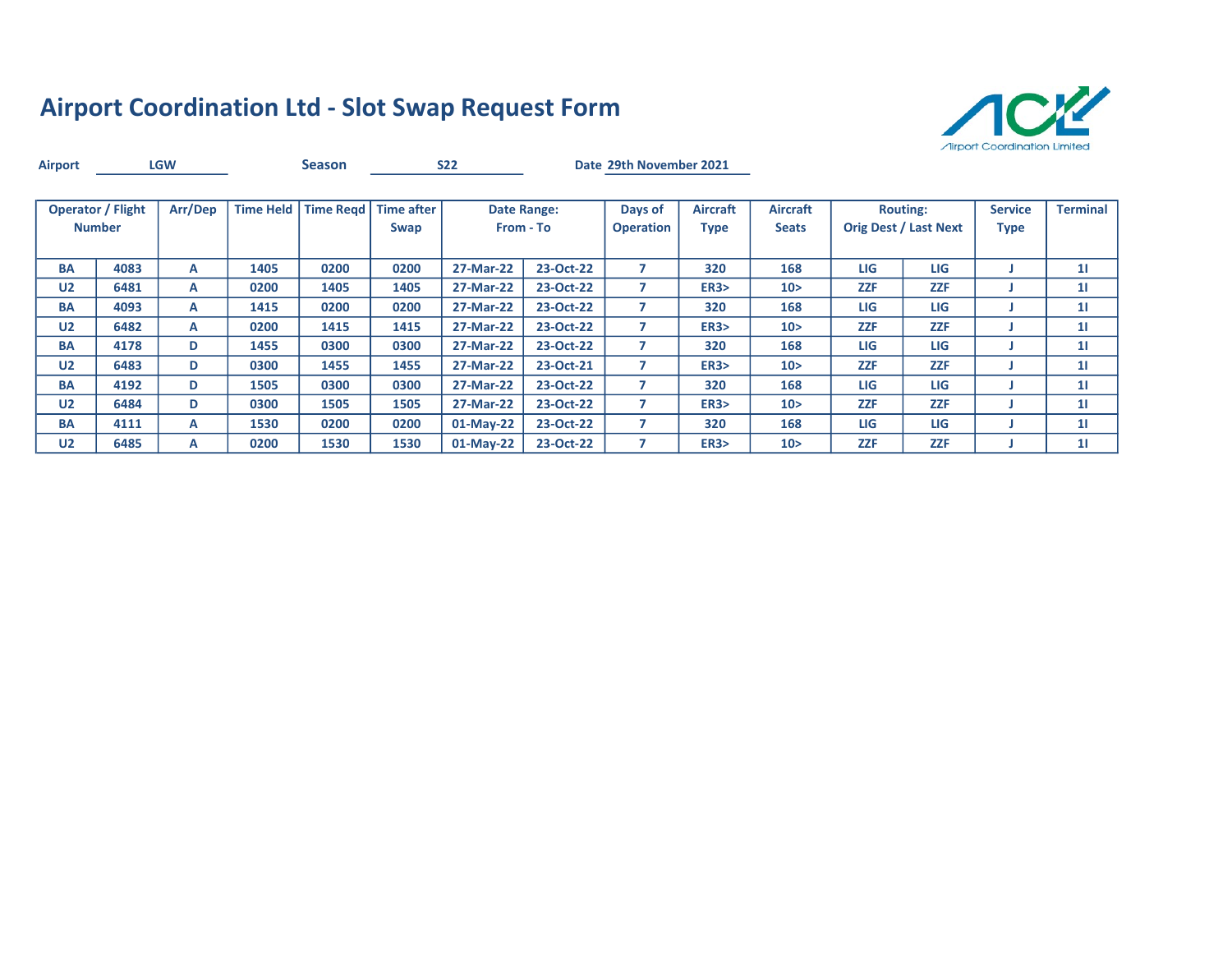

| <b>Airport</b> |                                           | <b>LGW</b> |                  | <b>Season</b> |                           | <b>S22</b>  |                                 | Date 29th November 2021     |                                |                                 |            |                                                 |                               |                 |
|----------------|-------------------------------------------|------------|------------------|---------------|---------------------------|-------------|---------------------------------|-----------------------------|--------------------------------|---------------------------------|------------|-------------------------------------------------|-------------------------------|-----------------|
|                | <b>Operator / Flight</b><br><b>Number</b> | Arr/Dep    | <b>Time Held</b> | Time Read     | <b>Time after</b><br>Swap |             | <b>Date Range:</b><br>From - To | Days of<br><b>Operation</b> | <b>Aircraft</b><br><b>Type</b> | <b>Aircraft</b><br><b>Seats</b> |            | <b>Routing:</b><br><b>Orig Dest / Last Next</b> | <b>Service</b><br><b>Type</b> | <b>Terminal</b> |
| <b>BA</b>      | 4216                                      | D          | 1620             | 0300          | 0300                      | 27-Mar-22   | 23-Oct-22                       | 7                           | 320                            | 168                             | <b>LIG</b> | LIG                                             |                               | 11              |
| U <sub>2</sub> | 6486                                      | D          | 0300             | 1620          | 1620                      | 27-Mar-22   | 23-Oct-22                       | 7                           | ER3                            | 10 <sub>2</sub>                 | <b>ZZF</b> | <b>ZZF</b>                                      |                               | 11              |
| <b>BA</b>      | 4139                                      | A          | 1925             | 0200          | 0200                      | $01-May-22$ | 23-Oct-22                       |                             | 320                            | 168                             | <b>LIG</b> | LIG                                             |                               | 11              |
| U <sub>2</sub> | 6487                                      | A          | 0200             | 1925          | 1925                      | $01-May-22$ | 23-Oct-22                       |                             | ER3                            | 10 <sub>2</sub>                 | <b>ZZF</b> | <b>ZZF</b>                                      |                               | 11              |
| <b>BA</b>      | 4157                                      | A          | 2010             | 0200          | 0200                      | 27-Mar-22   | 23-Oct-22                       | 7                           | 320                            | 168                             | <b>LIG</b> | LIG                                             |                               | 11              |
| U <sub>2</sub> | 6488                                      | A          | 0200             | 2010          | 2010                      | 27-Mar-22   | 23-Oct-22                       | $\mathbf{z}$                | <b>ER3&gt;</b>                 | 10 <sub>2</sub>                 | <b>ZZF</b> | <b>ZZF</b>                                      |                               | 11              |
| <b>BA</b>      | 4213                                      | A          | 2150             | 0200          | 0200                      | 27-Mar-22   | 23-Oct-22                       |                             | 320                            | 168                             | <b>LIG</b> | LIG                                             |                               | 11              |
| U <sub>2</sub> | 6489                                      | A          | 0200             | 2150          | 2150                      | 27-Mar-22   | 23-Oct-22                       | 7                           | <b>ER3&gt;</b>                 | 10 <sub>2</sub>                 | <b>ZZF</b> | <b>ZZF</b>                                      |                               | 11              |
|                |                                           |            |                  |               |                           |             |                                 |                             |                                |                                 |            |                                                 |                               |                 |
|                |                                           |            |                  |               |                           |             |                                 |                             |                                |                                 |            |                                                 |                               |                 |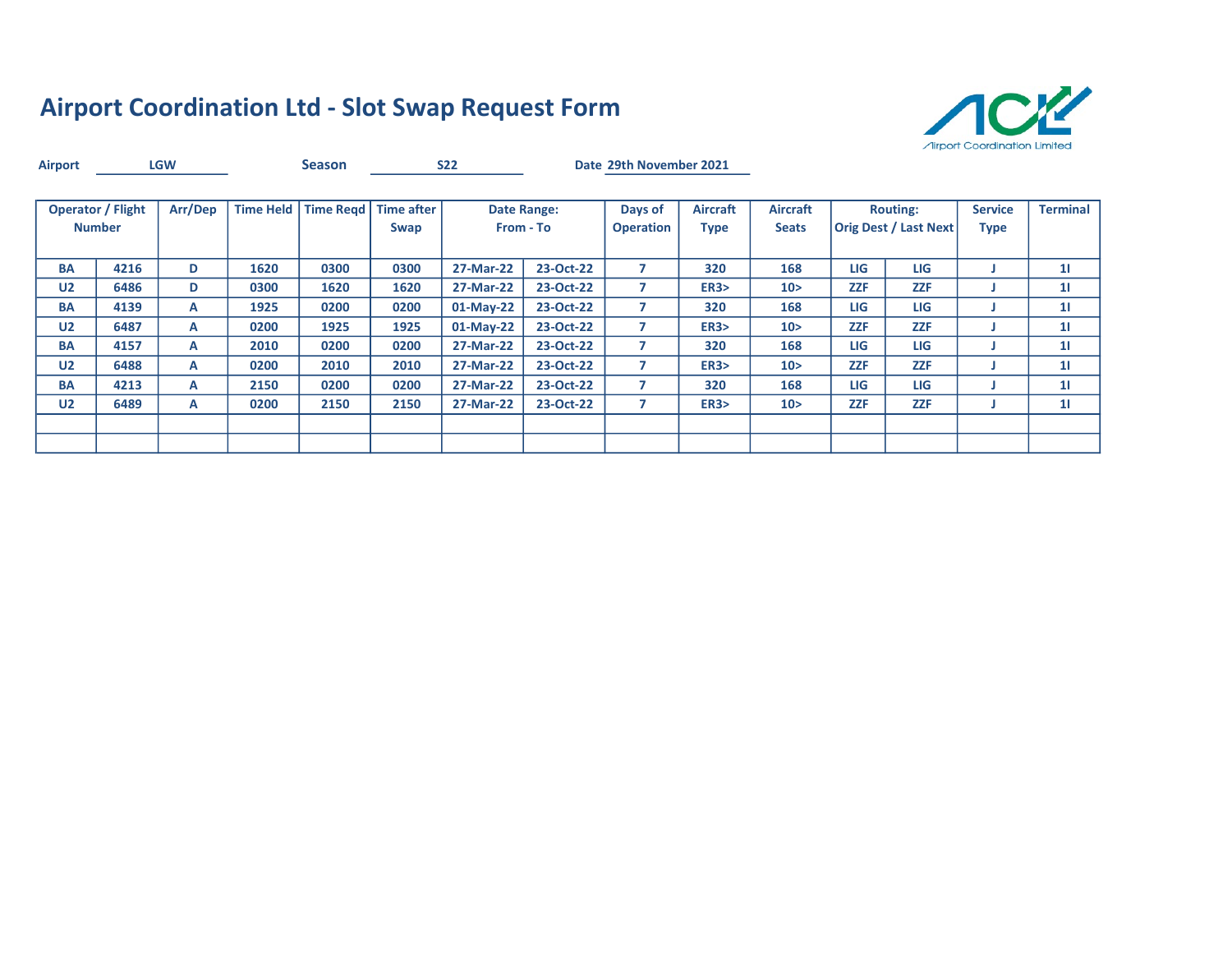

| <b>Airport</b> |                                           | <b>LGW</b> |                  | <b>Season</b> |                           | <b>S22</b> |                          | Date 29th November 2021     |                         |                                 |            |                                                 |                               |                 |
|----------------|-------------------------------------------|------------|------------------|---------------|---------------------------|------------|--------------------------|-----------------------------|-------------------------|---------------------------------|------------|-------------------------------------------------|-------------------------------|-----------------|
|                | <b>Operator / Flight</b><br><b>Number</b> | Arr/Dep    | <b>Time Held</b> | Time Read     | <b>Time after</b><br>Swap |            | Date Range:<br>From - To | Days of<br><b>Operation</b> | Aircraft<br><b>Type</b> | <b>Aircraft</b><br><b>Seats</b> |            | <b>Routing:</b><br><b>Orig Dest / Last Next</b> | <b>Service</b><br><b>Type</b> | <b>Terminal</b> |
| <b>BA</b>      | 4010                                      | D          | 0530             | 0300          | 0300                      | 28-Mar-22  | 24-Oct-22                | 1                           | 320                     | 168                             | <b>LIG</b> | LIG                                             |                               | 11              |
| U <sub>2</sub> | 6490                                      | D          | 0300             | 0530          | 0530                      | 28-Mar-22  | 24-Oct-22                | 1                           | ER3                     | 10 >                            | <b>ZZF</b> | <b>ZZF</b>                                      |                               | 11              |
| <b>BA</b>      | 4066                                      | D          | 0700             | 0300          | 0300                      | 28-Mar-22  | 24-Oct-22                |                             | 320                     | 168                             | LIG        | LIG                                             |                               | 11              |
| U <sub>2</sub> | 6491                                      | D          | 0300             | 0700          | 0700                      | 28-Mar-22  | 24-Oct-22                | $\mathbf{1}$                | ER3                     | 10 >                            | <b>ZZF</b> | <b>ZZF</b>                                      |                               | 11              |
| BA             | 4096                                      | D          | 0745             | 0300          | 0300                      | 28-Mar-22  | 24-Oct-22                | 1                           | 320                     | 168                             | LIG        | LIG                                             |                               | 11              |
| U <sub>2</sub> | 6492                                      | D          | 0300             | 0745          | 0745                      | 28-Mar-22  | 24-Oct-22                | 1                           | <b>ER3&gt;</b>          | 10 <sub>2</sub>                 | <b>ZZF</b> | <b>ZZF</b>                                      |                               | 11              |
| <b>BA</b>      | 4037                                      | A          | 1135             | 0200          | 0200                      | 02-May-22  | 24-Oct-22                | $\mathbf{1}$                | 320                     | 168                             | <b>LIG</b> | LIG                                             |                               | 11              |
| U <sub>2</sub> | 6493                                      | А          | 0200             | 1135          | 1135                      | 02-May-22  | 24-Oct-22                | $\mathbf{1}$                | <b>ER3&gt;</b>          | 10 <sub>2</sub>                 | <b>ZZF</b> | <b>ZZF</b>                                      |                               | 11              |
| <b>BA</b>      | 4126                                      | D          | 1210             | 0300          | 0300                      | 23-May-22  | 24-Oct-22                | 1                           | 320                     | 168                             | <b>LIG</b> | LIG                                             |                               | 11              |
| U <sub>2</sub> | 6494                                      | D          | 0300             | 1210          | 1210                      | 23-May-22  | 24-Oct-22                | 1                           | <b>ER3&gt;</b>          | 10 <sub>2</sub>                 | <b>ZZF</b> | <b>ZZF</b>                                      |                               | 11              |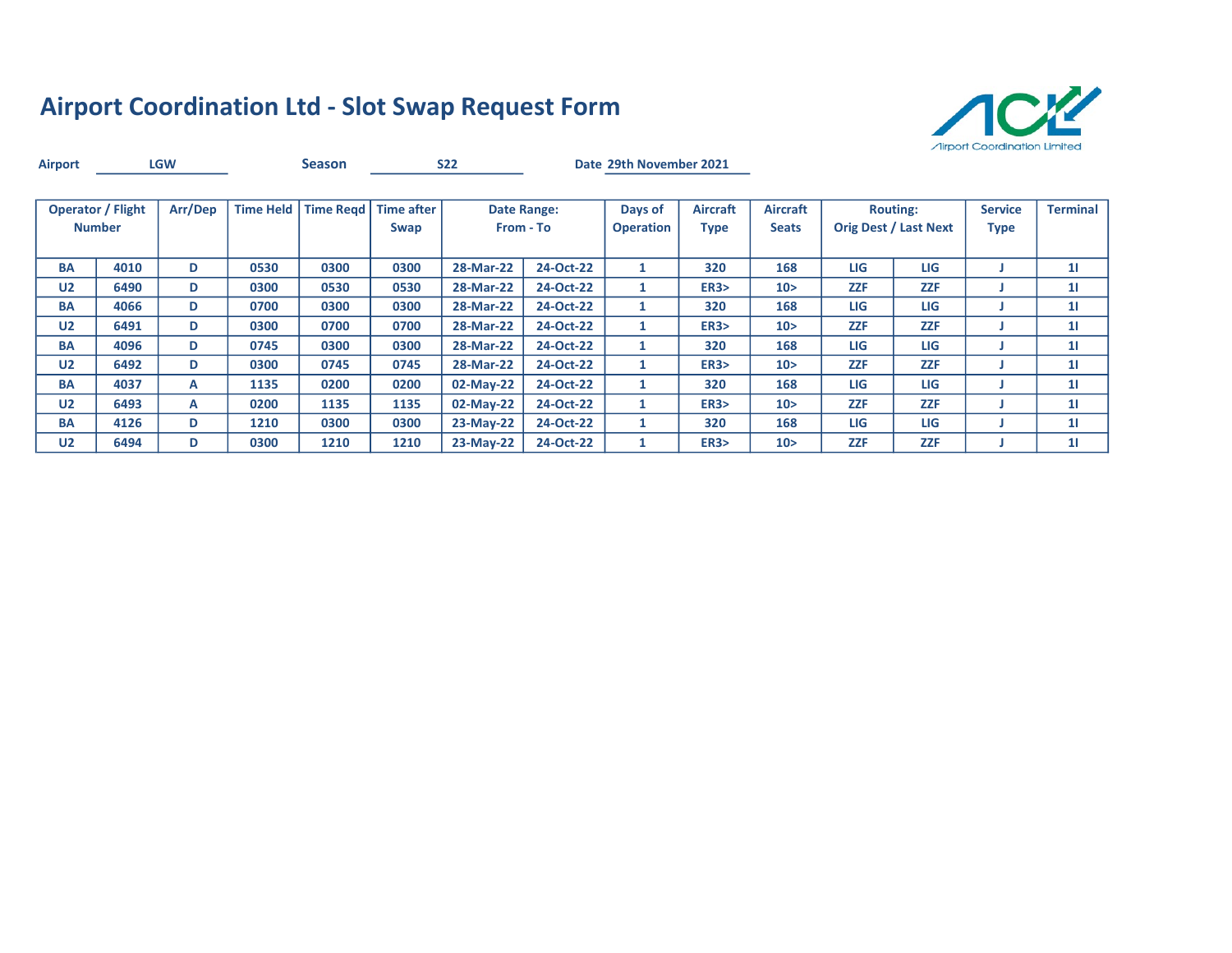

| <b>Airport</b> |                                           | <b>LGW</b> |                  | <b>Season</b>          |      | <b>S22</b> |                                 | Date 29th November 2021     |                         |                                 |            |                                                 |                               |                 |
|----------------|-------------------------------------------|------------|------------------|------------------------|------|------------|---------------------------------|-----------------------------|-------------------------|---------------------------------|------------|-------------------------------------------------|-------------------------------|-----------------|
|                | <b>Operator / Flight</b><br><b>Number</b> | Arr/Dep    | <b>Time Held</b> | Time Regd   Time after | Swap |            | <b>Date Range:</b><br>From - To | Days of<br><b>Operation</b> | Aircraft<br><b>Type</b> | <b>Aircraft</b><br><b>Seats</b> |            | <b>Routing:</b><br><b>Orig Dest / Last Next</b> | <b>Service</b><br><b>Type</b> | <b>Terminal</b> |
| <b>BA</b>      | 4055                                      | A          | 1255             | 0210                   | 0210 | 28-Mar-22  | 06-Jun-22                       | $\mathbf{1}$                | 320                     | 168                             | LIG        | LIG                                             |                               | 11              |
| U <sub>2</sub> | 6495                                      | A          | 0210             | 1255                   | 1255 | 28-Mar-22  | 06-Jun-22                       | $\mathbf{1}$                | ER3                     | 10 <sub>2</sub>                 | <b>ZZF</b> | <b>ZZF</b>                                      |                               | 11              |
| <b>BA</b>      | 4057                                      | A          | 1255             | 0210                   | 0210 | 13-Jun-22  | 24-Oct-22                       | 1                           | 320                     | 168                             | LIG        | LIG                                             |                               | 11              |
| U <sub>2</sub> | 6496                                      | A          | 0210             | 1255                   | 1255 | 13-Jun-22  | 24-Oct-22                       | $\mathbf{1}$                | ER3                     | 10 <sub>2</sub>                 | <b>ZZF</b> | <b>ZZF</b>                                      |                               | 11              |
| <b>BA</b>      | 4077                                      | A          | 1355             | 0210                   | 0210 | 28-Mar-22  | 02-May-22                       | 1                           | 320                     | 168                             | LIG        | LIG                                             |                               | 11              |
| U <sub>2</sub> | 6497                                      | A          | 0210             | 1355                   | 1355 | 28-Mar-22  | 02-May-22                       | $\mathbf{1}$                | ER3                     | 10 <sub>2</sub>                 | <b>ZZF</b> | <b>ZZF</b>                                      |                               | 11              |
| <b>BA</b>      | 4081                                      | A          | 1355             | 0210                   | 0210 | 09-May-22  | 24-Oct-22                       | $\mathbf{1}$                | 320                     | 168                             | LIG        | LIG                                             |                               | 11              |
| U <sub>2</sub> | 6498                                      | A          | 0210             | 1355                   | 1355 | 09-May-22  | 24-Oct-22                       | $\mathbf{1}$                | ER3                     | 10 <sub>2</sub>                 | <b>ZZF</b> | <b>ZZF</b>                                      |                               | 11              |
| <b>BA</b>      | 4180                                      | D          | 1455             | 0310                   | 0310 | 28-Mar-22  | 24-Oct-22                       | $\mathbf{1}$                | 320                     | 168                             | LIG        | <b>LIG</b>                                      |                               | 11              |
| U <sub>2</sub> | 6499                                      | D          | 0310             | 1455                   | 1455 | 28-Mar-22  | 24-Oct-22                       | 1                           | ER3                     | 10 >                            | <b>ZZF</b> | <b>ZZF</b>                                      |                               | 11              |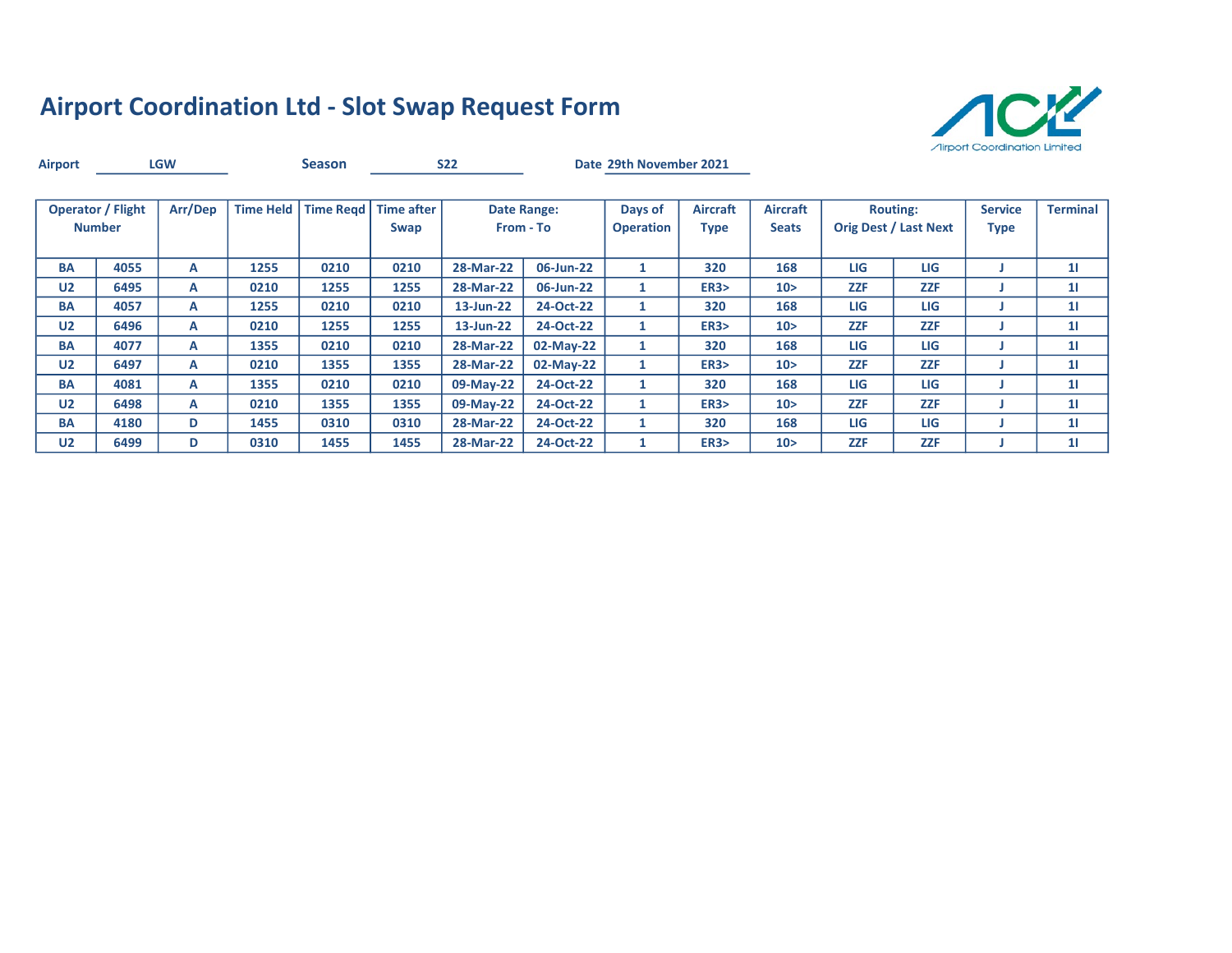

| <b>Airport</b> |                                           | <b>LGW</b> |                  | <b>Season</b> |                    | <b>S22</b> |                                 | Date 29th November 2021     |                                |                                 |            |                                                 |                        |                 |
|----------------|-------------------------------------------|------------|------------------|---------------|--------------------|------------|---------------------------------|-----------------------------|--------------------------------|---------------------------------|------------|-------------------------------------------------|------------------------|-----------------|
|                | <b>Operator / Flight</b><br><b>Number</b> | Arr/Dep    | <b>Time Held</b> | Time Read     | Time after<br>Swap |            | <b>Date Range:</b><br>From - To | Days of<br><b>Operation</b> | <b>Aircraft</b><br><b>Type</b> | <b>Aircraft</b><br><b>Seats</b> |            | <b>Routing:</b><br><b>Orig Dest / Last Next</b> | <b>Service</b><br>Type | <b>Terminal</b> |
| <b>BA</b>      | 4194                                      | D          | 1510             | 0310          | 0310               | 28-Mar-22  | 24-Oct-22                       | 1                           | 320                            | 168                             | <b>LIG</b> | LIG                                             |                        | 11              |
| U <sub>2</sub> | 6500                                      | D          | 0310             | 1510          | 1510               | 28-Mar-22  | 24-Oct-22                       | $\mathbf{1}$                | <b>ER3&gt;</b>                 | 10 <sub>2</sub>                 | <b>ZZF</b> | <b>ZZF</b>                                      |                        | 11              |
| <b>BA</b>      | 4141                                      | A          | 1930             | 0215          | 0215               | 02-May-22  | 24-Oct-22                       | 1                           | 320                            | 168                             | <b>LIG</b> | LIG                                             |                        | 11              |
| U <sub>2</sub> | 6501                                      | A          | 0215             | 1930          | 1930               | 02-May-22  | 24-Oct-22                       | 1                           | ER3                            | 10 <sub>2</sub>                 | <b>ZZF</b> | <b>ZZF</b>                                      |                        | 11              |
| <b>BA</b>      | 4185                                      | A          | 2050             | 0215          | 0215               | 16-May-22  | 24-Oct-22                       | 1                           | 320                            | 168                             | LIG        | LIG                                             |                        | 11              |
| U <sub>2</sub> | 6502                                      | A          | 0215             | 2050          | 2050               | 16-May-22  | 24-Oct-22                       | 1                           | <b>ER3&gt;</b>                 | 10 <sub>2</sub>                 | <b>ZZF</b> | <b>ZZF</b>                                      |                        | 11              |
| <b>BA</b>      | 4191                                      | A          | 2110             | 0215          | 0215               | 28-Mar-22  | 24-Oct-22                       | 1                           | 320                            | 168                             | <b>LIG</b> | LIG                                             |                        | 11              |
| U <sub>2</sub> | 6503                                      | A          | 0215             | 2110          | 2110               | 28-Mar-22  | 24-Oct-22                       | $\mathbf{1}$                | ER3                            | 10 <sub>2</sub>                 | <b>ZZF</b> | <b>ZZF</b>                                      |                        | 11              |
|                |                                           |            |                  |               |                    |            |                                 |                             |                                |                                 |            |                                                 |                        |                 |
|                |                                           |            |                  |               |                    |            |                                 |                             |                                |                                 |            |                                                 |                        |                 |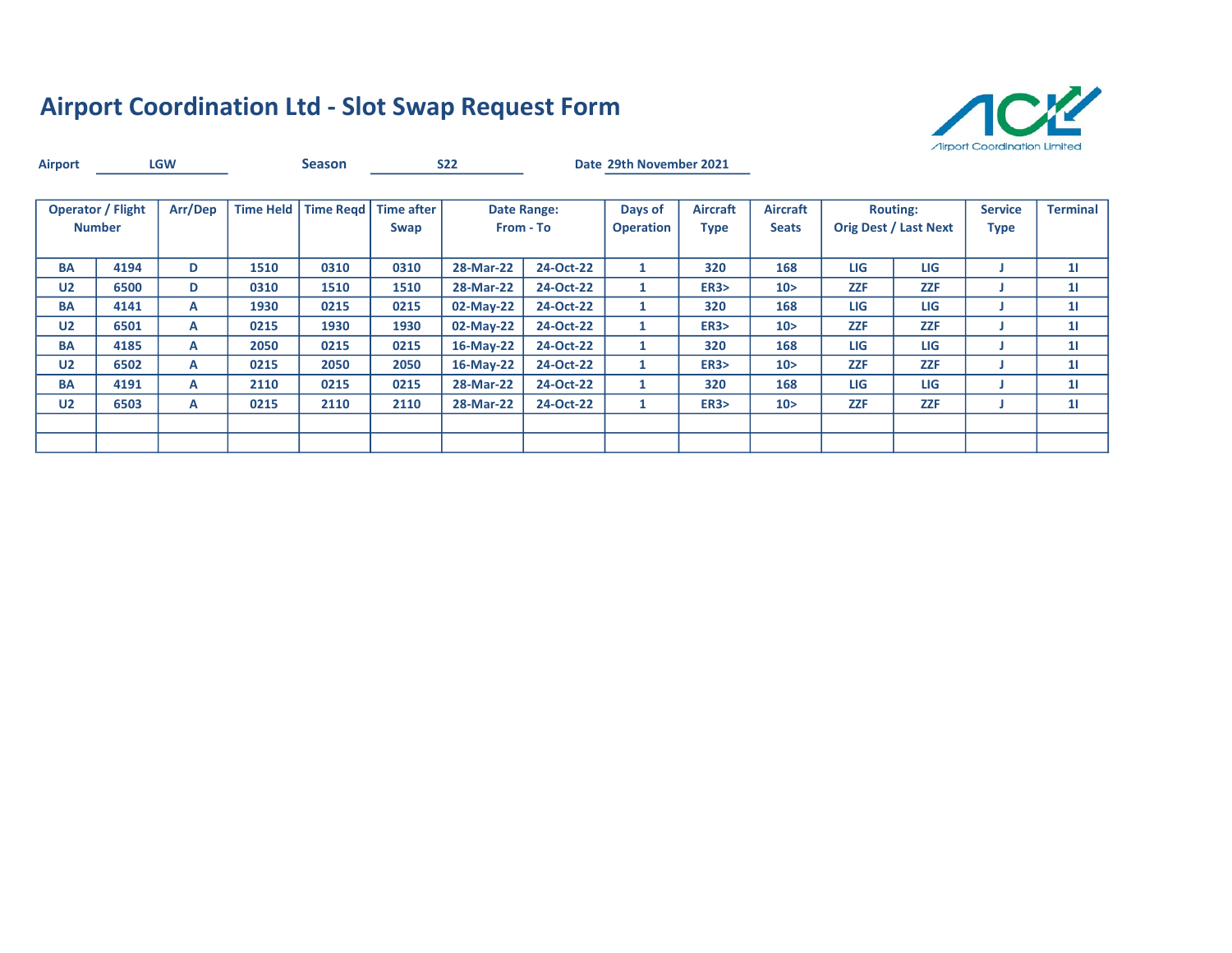

| <b>Airport</b> |                                           | <b>LGW</b> |                  | <b>Season</b> |                           | <b>S22</b> |                          | Date 29th November 2021     |                                |                                 |            |                                                 |                               |                 |
|----------------|-------------------------------------------|------------|------------------|---------------|---------------------------|------------|--------------------------|-----------------------------|--------------------------------|---------------------------------|------------|-------------------------------------------------|-------------------------------|-----------------|
|                | <b>Operator / Flight</b><br><b>Number</b> | Arr/Dep    | <b>Time Held</b> | Time Read     | <b>Time after</b><br>Swap |            | Date Range:<br>From - To | Days of<br><b>Operation</b> | <b>Aircraft</b><br><b>Type</b> | <b>Aircraft</b><br><b>Seats</b> |            | <b>Routing:</b><br><b>Orig Dest / Last Next</b> | <b>Service</b><br><b>Type</b> | <b>Terminal</b> |
| <b>BA</b>      | 4022                                      | D          | 0605             | 0310          | 0310                      | 29-Mar-22  | 25-Oct-22                | $\mathbf{2}$                | 320                            | 168                             | <b>LIG</b> | LIG                                             |                               | 11              |
| U <sub>2</sub> | 6504                                      | D          | 0310             | 0605          | 0605                      | 29-Mar-22  | 25-Oct-22                | $\mathbf{2}$                | <b>ER3&gt;</b>                 | 10 >                            | <b>ZZF</b> | <b>ZZF</b>                                      |                               | 11              |
| <b>BA</b>      | 4050                                      | D          | 0640             | 0310          | 0310                      | 17-May-22  | 25-Oct-22                | $\mathbf{2}$                | 320                            | 168                             | LIG        | LIG                                             |                               | 11              |
| U <sub>2</sub> | 6505                                      | D          | 0310             | 0640          | 0640                      | 17-May-22  | 25-Oct-22                | $\mathbf{2}$                | <b>ER3&gt;</b>                 | 10 <sub>2</sub>                 | <b>ZZF</b> | <b>ZZF</b>                                      |                               | 11              |
| <b>BA</b>      | 4058                                      | D          | 0640             | 0310          | 0310                      | 29-Mar-22  | 25-Oct-22                | $\mathbf{2}$                | 320                            | 168                             | LIG        | LIG                                             |                               | 11              |
| U <sub>2</sub> | 6506                                      | D          | 0310             | 0640          | 0640                      | 29-Mar-22  | 25-Oct-22                | $\mathbf{2}$                | ER3                            | 10 <sub>2</sub>                 | <b>ZZF</b> | <b>ZZF</b>                                      |                               | 11              |
| <b>BA</b>      | 4013                                      | A          | 1000             | 0210          | 0210                      | 29-Mar-22  | 25-Oct-22                | $\mathbf{2}$                | 320                            | 168                             | <b>LIG</b> | LIG                                             |                               | 11              |
| U <sub>2</sub> | 6507                                      | A          | 0210             | 1000          | 1000                      | 29-Mar-22  | 25-Oct-22                | $\mathbf{2}$                | ER3                            | 10 <sub>2</sub>                 | <b>ZZF</b> | <b>ZZF</b>                                      |                               | 11              |
| <b>BA</b>      | 4110                                      | D          | 1045             | 0310          | 0310                      | 29-Mar-22  | 25-Oct-22                | $\mathbf{2}$                | 320                            | 168                             | <b>LIG</b> | LIG                                             |                               | 11              |
| U <sub>2</sub> | 6508                                      | D          | 0310             | 1045          | 1045                      | 29-Mar-22  | 25-Oct-22                | $\mathbf{2}$                | <b>ER3&gt;</b>                 | 10 <sub>2</sub>                 | <b>ZZF</b> | <b>ZZF</b>                                      |                               | 11              |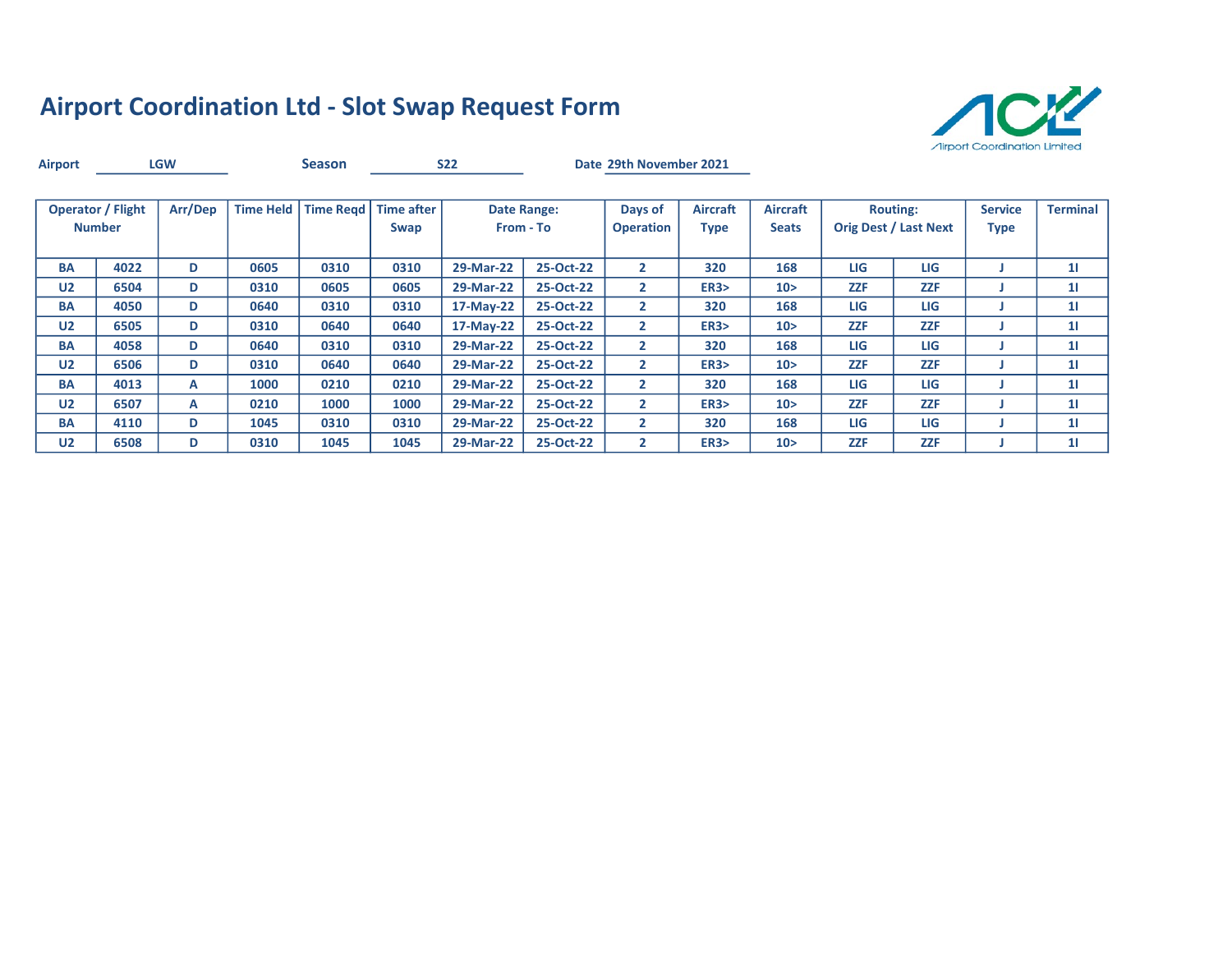

| <b>Airport</b> |                                           | <b>LGW</b> |                  | <b>Season</b> |                           | <b>S22</b> |                          | Date 29th November 2021     |                                |                                 |            |                                                 |                               |                 |
|----------------|-------------------------------------------|------------|------------------|---------------|---------------------------|------------|--------------------------|-----------------------------|--------------------------------|---------------------------------|------------|-------------------------------------------------|-------------------------------|-----------------|
|                | <b>Operator / Flight</b><br><b>Number</b> | Arr/Dep    | <b>Time Held</b> | Time Read     | <b>Time after</b><br>Swap |            | Date Range:<br>From - To | Days of<br><b>Operation</b> | <b>Aircraft</b><br><b>Type</b> | <b>Aircraft</b><br><b>Seats</b> |            | <b>Routing:</b><br><b>Orig Dest / Last Next</b> | <b>Service</b><br><b>Type</b> | <b>Terminal</b> |
| <b>BA</b>      | 4091                                      | A          | 1410             | 0215          | 0215                      | 29-Mar-22  | 25-Oct-22                | $\mathbf{2}$                | 320                            | 168                             | <b>LIG</b> | LIG                                             |                               | 11              |
| U <sub>2</sub> | 6509                                      | A          | 0215             | 1410          | 1410                      | 29-Mar-22  | 25-Oct-22                | $\mathbf{2}$                | <b>ER3&gt;</b>                 | 10 >                            | <b>ZZF</b> | <b>ZZF</b>                                      |                               | 11              |
| <b>BA</b>      | 4210                                      | D          | 1555             | 0310          | 0310                      | 29-Mar-22  | 25-Oct-22                | $\mathbf{2}$                | 320                            | 168                             | LIG        | LIG                                             |                               | 11              |
| U <sub>2</sub> | 6510                                      | D          | 0310             | 1555          | 1555                      | 29-Mar-22  | 25-Oct-22                | $\mathbf{2}$                | ER3                            | 10 >                            | <b>ZZF</b> | <b>ZZF</b>                                      |                               | 11              |
| <b>BA</b>      | 4115                                      | А          | 1615             | 0215          | 0215                      | 29-Mar-22  | 25-Oct-22                | $\mathbf{2}$                | 320                            | 168                             | LIG        | LIG                                             |                               | 11              |
| U <sub>2</sub> | 6511                                      | А          | 0215             | 1615          | 1615                      | 29-Mar-22  | 25-Oct-22                | $\mathbf{2}$                | ER3                            | 10 <sub>2</sub>                 | <b>ZZF</b> | <b>ZZF</b>                                      |                               | 11              |
| <b>BA</b>      | 4117                                      | A          | 1655             | 0215          | 0215                      | 29-Mar-22  | 25-Oct-22                | $\mathbf{2}$                | 320                            | 168                             | LIG        | LIG                                             |                               | 11              |
| U <sub>2</sub> | 6512                                      | A          | 0215             | 1655          | 1655                      | 29-Mar-22  | 25-Oct-22                | $\mathbf{2}$                | ER3                            | 10 <sub>2</sub>                 | <b>ZZF</b> | <b>ZZF</b>                                      |                               | 11              |
| <b>BA</b>      | 4161                                      | A          | 2010             | 0215          | 0215                      | 29-Mar-22  | 25-Oct-22                | $\mathbf{2}$                | 320                            | 168                             | <b>LIG</b> | LIG                                             |                               | 11              |
| U <sub>2</sub> | 6513                                      | А          | 0215             | 2010          | 2010                      | 29-Mar-22  | 25-Oct-22                | $\mathbf{2}$                | ER3                            | 10 <sub>2</sub>                 | <b>ZZF</b> | <b>ZZF</b>                                      |                               | 11              |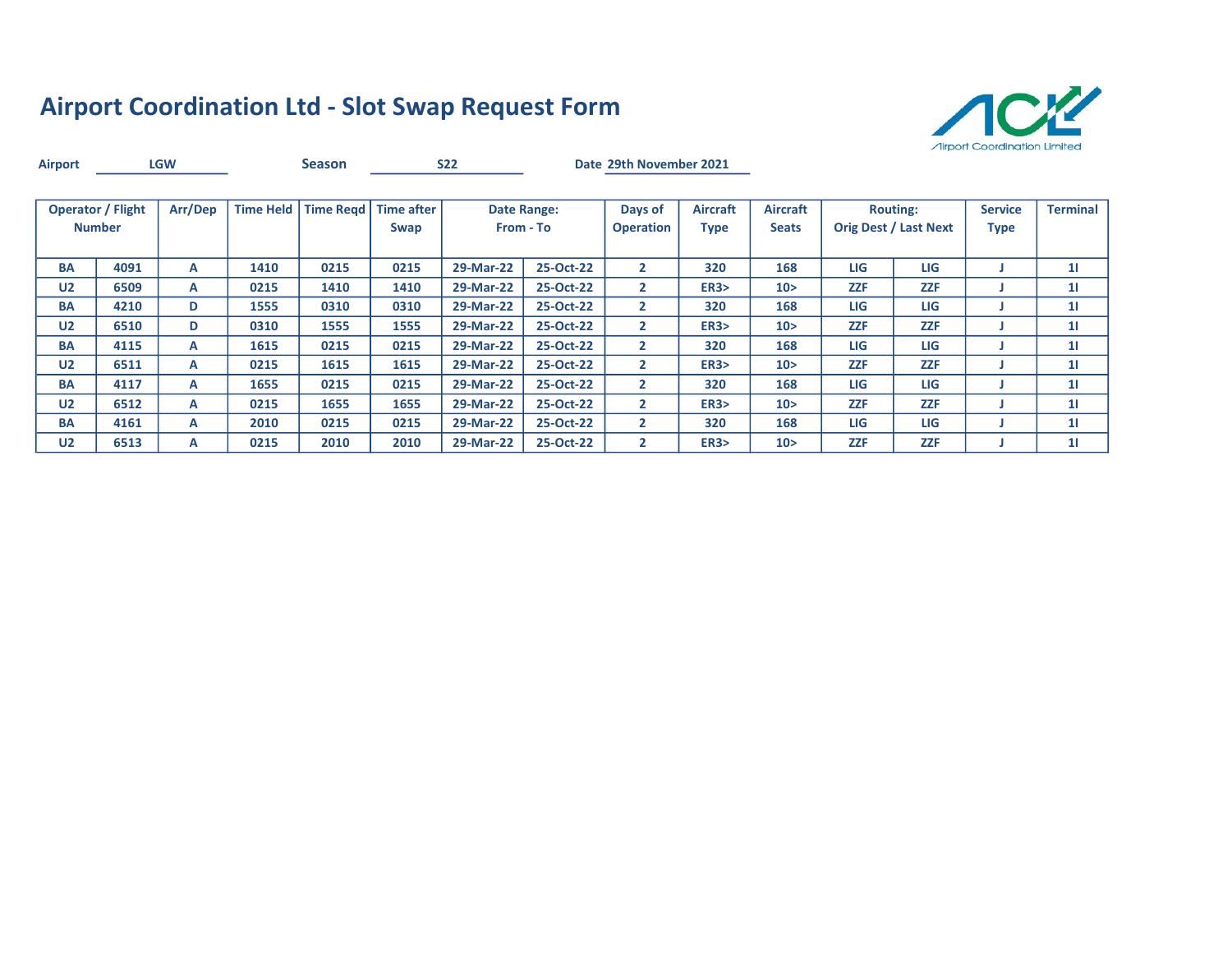

| <b>Airport</b> |                                           | <b>LGW</b> |                  | <b>Season</b> |                           | <b>S22</b> |                          | Date 29th November 2021     |                                |                                 |            |                                                 |                               |                 |
|----------------|-------------------------------------------|------------|------------------|---------------|---------------------------|------------|--------------------------|-----------------------------|--------------------------------|---------------------------------|------------|-------------------------------------------------|-------------------------------|-----------------|
|                | <b>Operator / Flight</b><br><b>Number</b> | Arr/Dep    | <b>Time Held</b> | Time Read     | <b>Time after</b><br>Swap |            | Date Range:<br>From - To | Days of<br><b>Operation</b> | <b>Aircraft</b><br><b>Type</b> | <b>Aircraft</b><br><b>Seats</b> |            | <b>Routing:</b><br><b>Orig Dest / Last Next</b> | <b>Service</b><br><b>Type</b> | <b>Terminal</b> |
| <b>BA</b>      | 4030                                      | D          | 0615             | 0310          | 0310                      | 30-Mar-22  | 26-Oct-22                | 3                           | 320                            | 168                             | <b>LIG</b> | LIG                                             |                               | 11              |
| U <sub>2</sub> | 6514                                      | D          | 0310             | 0615          | 0615                      | 30-Mar-22  | 26-Oct-22                | 3                           | <b>ER3&gt;</b>                 | 10 >                            | <b>ZZF</b> | <b>ZZF</b>                                      |                               | 11              |
| <b>BA</b>      | 4048                                      | D          | 0635             | 0310          | 0310                      | 30-Mar-22  | 07-Sep-22                | 3                           | 320                            | 168                             | LIG        | LIG                                             |                               | 11              |
| U <sub>2</sub> | 6515                                      | D          | 0310             | 0635          | 0635                      | 30-Mar-22  | 07-Sep-22                | 3                           | ER3                            | 10 <sub>2</sub>                 | <b>ZZF</b> | <b>ZZF</b>                                      |                               | 11              |
| <b>BA</b>      | 4062                                      | D          | 0645             | 0310          | 0310                      | 30-Mar-22  | 26-Oct-22                | 3                           | 320                            | 168                             | LIG        | LIG                                             |                               | 11              |
| U <sub>2</sub> | 6516                                      | D          | 0310             | 0645          | 0645                      | 30-Mar-22  | 26-Oct-22                | 3                           | ER3                            | 10 <sub>2</sub>                 | <b>ZZF</b> | <b>ZZF</b>                                      |                               | 11              |
| <b>BA</b>      | 4017                                      | A          | 1005             | 0210          | 0210                      | 30-Mar-22  | 26-Oct-22                | 3                           | 320                            | 168                             | LIG        | LIG                                             |                               | 11              |
| U <sub>2</sub> | 6517                                      | A          | 0210             | 1005          | 1005                      | 30-Mar-22  | 26-Oct-22                | 3                           | ER3                            | 10 <sub>2</sub>                 | <b>ZZF</b> | <b>ZZF</b>                                      |                               | 11              |
| <b>BA</b>      | 4118                                      | D          | 1110             | 0310          | 0310                      | 30-Mar-22  | 26-Oct-22                | 3                           | 320                            | 168                             | <b>LIG</b> | LIG                                             |                               | 11              |
| U <sub>2</sub> | 6518                                      | D          | 0310             | 1110          | 1110                      | 30-Mar-22  | 26-Oct-22                | 3                           | ER3                            | 10 <sub>2</sub>                 | <b>ZZF</b> | <b>ZZF</b>                                      |                               | 11              |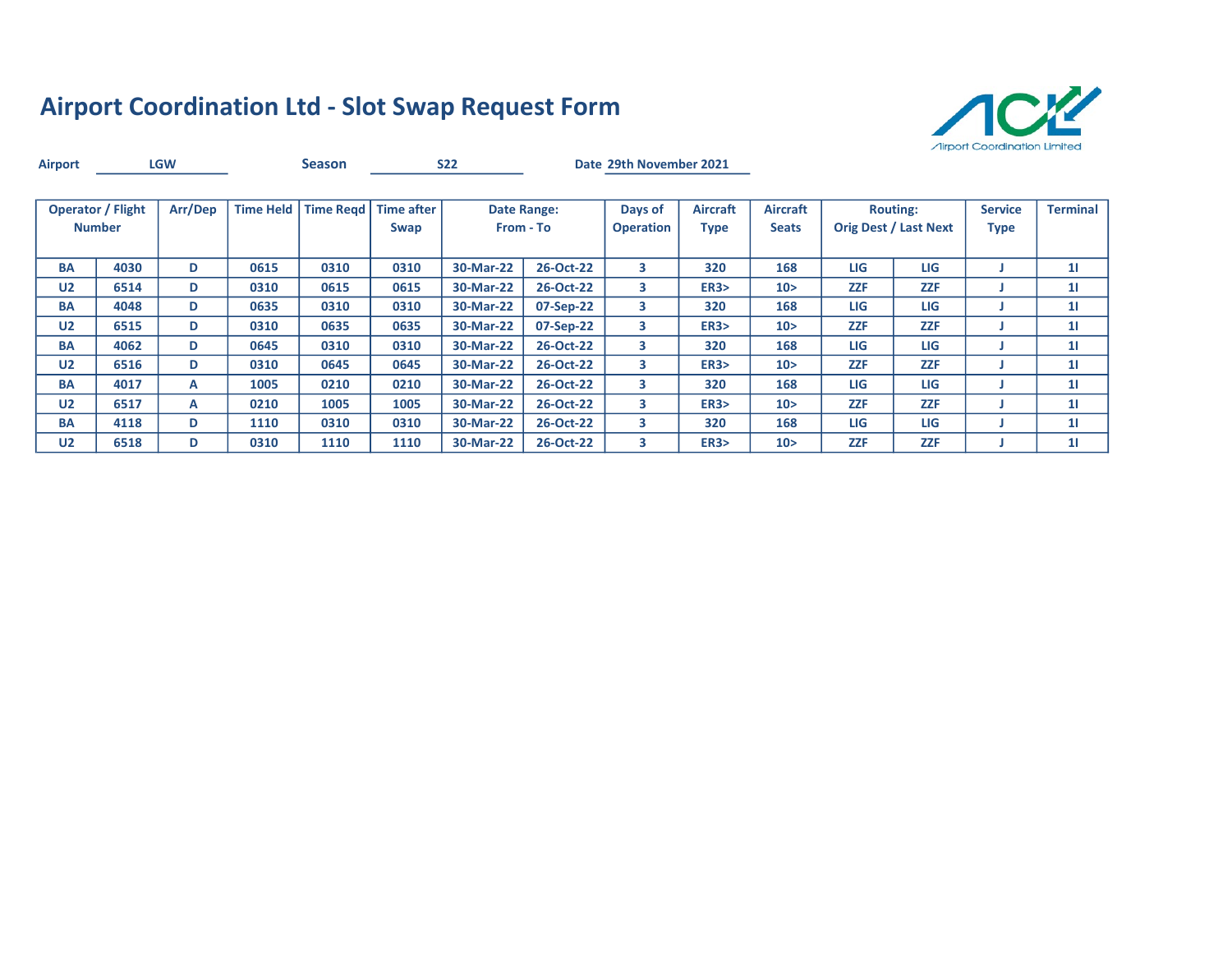

| <b>Airport</b> |                                           | <b>LGW</b> |                  | <b>Season</b>          |      | <b>S22</b> |                                 | Date 29th November 2021     |                                |                                 |            |                                                 |                               |                 |
|----------------|-------------------------------------------|------------|------------------|------------------------|------|------------|---------------------------------|-----------------------------|--------------------------------|---------------------------------|------------|-------------------------------------------------|-------------------------------|-----------------|
|                | <b>Operator / Flight</b><br><b>Number</b> | Arr/Dep    | <b>Time Held</b> | Time Regd   Time after | Swap |            | <b>Date Range:</b><br>From - To | Days of<br><b>Operation</b> | <b>Aircraft</b><br><b>Type</b> | <b>Aircraft</b><br><b>Seats</b> |            | <b>Routing:</b><br><b>Orig Dest / Last Next</b> | <b>Service</b><br><b>Type</b> | <b>Terminal</b> |
| <b>BA</b>      | 4031                                      | A          | 1125             | 0210                   | 0210 | 30-Mar-22  | 26-Oct-22                       | 3                           | 320                            | 168                             | <b>LIG</b> | LIG                                             |                               | 11              |
| U <sub>2</sub> | 6519                                      | A          | 0210             | 1125                   | 1125 | 30-Mar-22  | 26-Oct-22                       | 3                           | ER3                            | 10 >                            | <b>ZZF</b> | <b>ZZF</b>                                      |                               | 11              |
| <b>BA</b>      | 4047                                      | A          | 1215             | 0210                   | 0210 | 30-Mar-22  | 26-Oct-22                       | 3                           | 320                            | 168                             | LIG        | LIG                                             |                               | 11              |
| U <sub>2</sub> | 6520                                      | A          | 0210             | 1215                   | 1215 | 30-Mar-22  | 26-Oct-22                       | 3                           | ER3                            | 10 <sub>2</sub>                 | <b>ZZF</b> | <b>ZZF</b>                                      |                               | 11              |
| <b>BA</b>      | 4138                                      | D          | 1225             | 0325                   | 0325 | 30-Mar-22  | 26-Oct-22                       | 3                           | 320                            | 168                             | LIG        | LIG                                             |                               | 11              |
| U <sub>2</sub> | 6521                                      | D          | 0325             | 1225                   | 1225 | 30-Mar-22  | 26-Oct-22                       | 3                           | ER3                            | 10 <sub>2</sub>                 | <b>ZZF</b> | <b>ZZF</b>                                      |                               | 11              |
| <b>BA</b>      | 4154                                      | D          | 1325             | 0325                   | 0325 | 25-May-22  | 26-Oct-22                       | 3                           | 320                            | 168                             | LIG        | LIG                                             |                               | 11              |
| U <sub>2</sub> | 6522                                      | D          | 0325             | 1325                   | 1325 | 25-May-22  | 26-Oct-22                       | 3                           | ER3                            | 10 <sub>2</sub>                 | <b>ZZF</b> | <b>ZZF</b>                                      |                               | 11              |
| <b>BA</b>      | 4119                                      | A          | 1740             | 0210                   | 0210 | 04-May-22  | 26-Oct-22                       | 3                           | 320                            | 168                             | LIG        | <b>LIG</b>                                      |                               | 11              |
| U <sub>2</sub> | 6523                                      | A          | 0210             | 1740                   | 1740 | 04-May-22  | 26-Oct-22                       | 3                           | ER3                            | 10 <sub>2</sub>                 | <b>ZZF</b> | <b>ZZF</b>                                      |                               | 11              |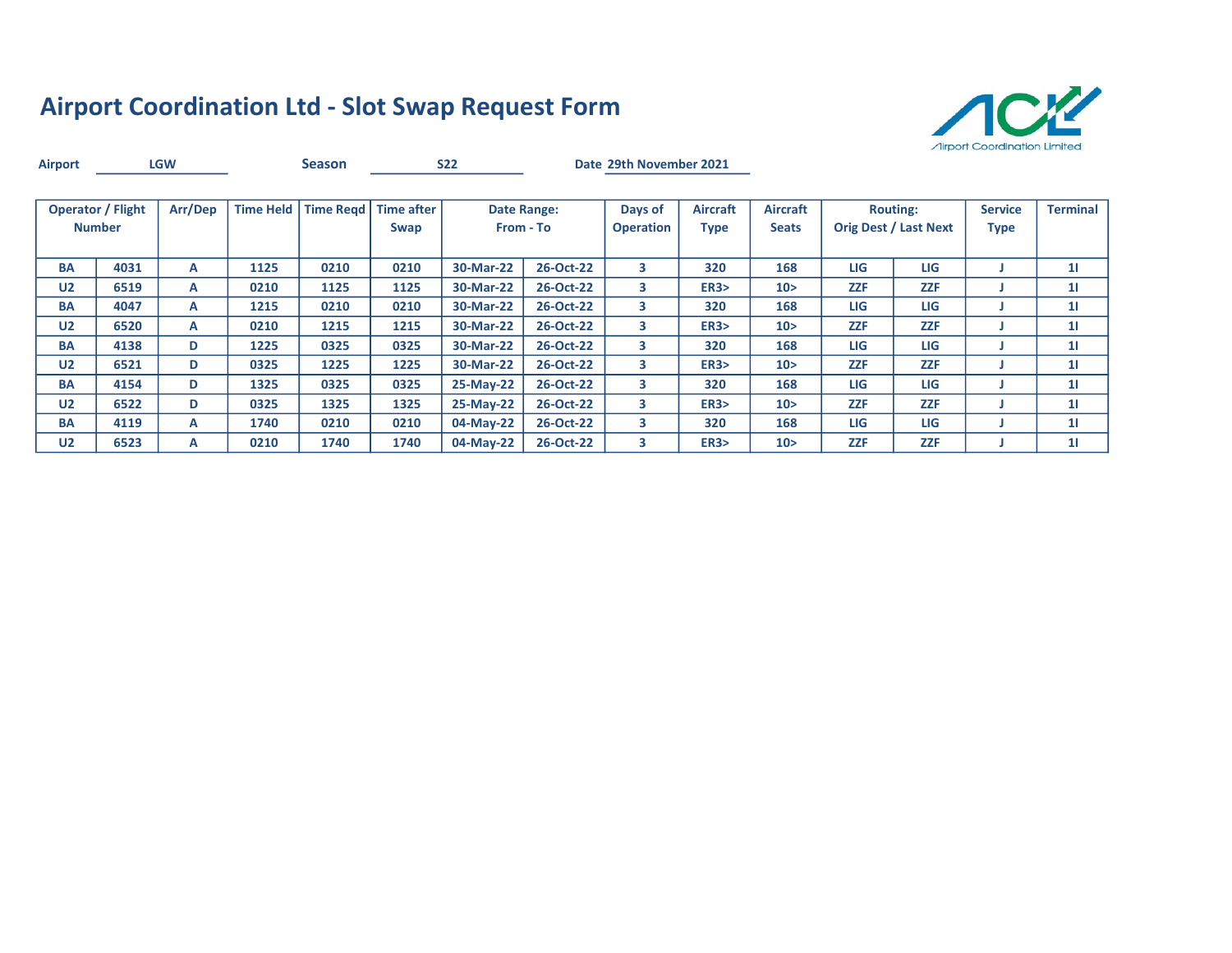

| <b>Airport</b> |                                           | <b>LGW</b> |                  | <b>Season</b> |                                | <b>S22</b>             |                                 | Date 29th November 2021     |                                |                                 |            |                                                 |                               |                 |
|----------------|-------------------------------------------|------------|------------------|---------------|--------------------------------|------------------------|---------------------------------|-----------------------------|--------------------------------|---------------------------------|------------|-------------------------------------------------|-------------------------------|-----------------|
|                | <b>Operator / Flight</b><br><b>Number</b> | Arr/Dep    | <b>Time Held</b> |               | Time Regd   Time after<br>Swap |                        | <b>Date Range:</b><br>From - To | Days of<br><b>Operation</b> | <b>Aircraft</b><br><b>Type</b> | <b>Aircraft</b><br><b>Seats</b> |            | <b>Routing:</b><br><b>Orig Dest / Last Next</b> | <b>Service</b><br><b>Type</b> | <b>Terminal</b> |
| <b>BA</b>      | 4169                                      | A          | 2015             | 0215          | 0215                           | 18-May-22              | 26-Oct-22                       | $\overline{\mathbf{3}}$     | 320                            | 168                             | LIG        | LIG                                             |                               | 11              |
| U <sub>2</sub> | 6524                                      | А          | 0215             | 2015          | 2015                           | 18-May-22<br>26-Oct-22 |                                 | 3                           | <b>ER3&gt;</b>                 | 10 <sub>2</sub>                 | <b>ZZF</b> | <b>ZZF</b>                                      |                               | 11              |
| BA             | 4171                                      | A          | 2030             | 0215          | 0215                           | 30-Mar-22              | 26-Oct-22                       | 3                           | 320                            | 168                             | <b>LIG</b> | LIG                                             |                               | 11              |
| U <sub>2</sub> | 6525                                      | А          | 0215             | 2030          | 2030                           | 30-Mar-22              | 26-Oct-22                       | 3                           | ER3                            | 10 <sub>2</sub>                 | <b>ZZF</b> | <b>ZZF</b>                                      |                               | 11              |
|                |                                           |            |                  |               |                                |                        |                                 |                             |                                |                                 |            |                                                 |                               |                 |
|                |                                           |            |                  |               |                                |                        |                                 |                             |                                |                                 |            |                                                 |                               |                 |
|                |                                           |            |                  |               |                                |                        |                                 |                             |                                |                                 |            |                                                 |                               |                 |
|                |                                           |            |                  |               |                                |                        |                                 |                             |                                |                                 |            |                                                 |                               |                 |
|                |                                           |            |                  |               |                                |                        |                                 |                             |                                |                                 |            |                                                 |                               |                 |
|                |                                           |            |                  |               |                                |                        |                                 |                             |                                |                                 |            |                                                 |                               |                 |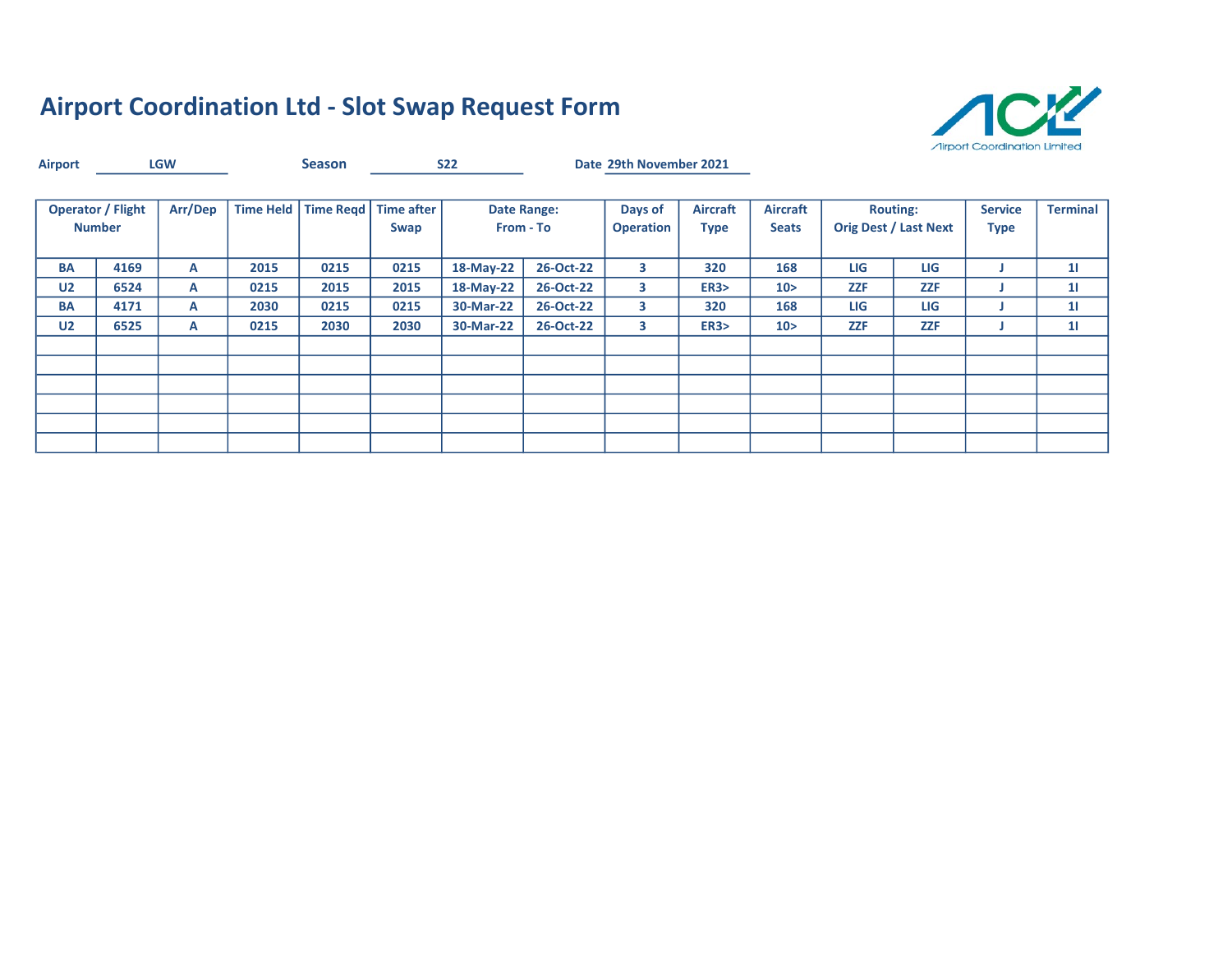

| <b>Airport</b> |                                           | <b>LGW</b> |                  | <b>Season</b> |                           | <b>S22</b> |                          | Date 29th November 2021     |                                |                                 |            |                                                 |                               |                 |
|----------------|-------------------------------------------|------------|------------------|---------------|---------------------------|------------|--------------------------|-----------------------------|--------------------------------|---------------------------------|------------|-------------------------------------------------|-------------------------------|-----------------|
|                | <b>Operator / Flight</b><br><b>Number</b> | Arr/Dep    | <b>Time Held</b> | Time Read     | <b>Time after</b><br>Swap |            | Date Range:<br>From - To | Days of<br><b>Operation</b> | <b>Aircraft</b><br><b>Type</b> | <b>Aircraft</b><br><b>Seats</b> |            | <b>Routing:</b><br><b>Orig Dest / Last Next</b> | <b>Service</b><br><b>Type</b> | <b>Terminal</b> |
| <b>BA</b>      | 4004                                      | D          | 0525             | 0310          | 0310                      | 31-Mar-22  | 27-Oct-22                | 4                           | 320                            | 168                             | <b>LIG</b> | LIG                                             |                               | 11              |
| U <sub>2</sub> | 6526                                      | D          | 0310             | 0525          | 0525                      | 31-Mar-22  | 27-Oct-22                | 4                           | <b>ER3&gt;</b>                 | 10 >                            | <b>ZZF</b> | <b>ZZF</b>                                      |                               | 11              |
| <b>BA</b>      | 4076                                      | D          | 0720             | 0310          | 0310                      | 31-Mar-22  | 27-Oct-22                | 4                           | 320                            | 168                             | LIG        | LIG                                             |                               | 11              |
| U <sub>2</sub> | 6527                                      | D          | 0310             | 0720          | 0720                      | 31-Mar-22  | 27-Oct-22                | 4                           | ER3                            | 10 >                            | <b>ZZF</b> | <b>ZZF</b>                                      |                               | 11              |
| <b>BA</b>      | 4082                                      | D          | 0725             | 0310          | 0310                      | 31-Mar-22  | 27-Oct-22                | 4                           | 320                            | 168                             | LIG        | LIG                                             |                               | 11              |
| U <sub>2</sub> | 6528                                      | D          | 0310             | 0725          | 0725                      | 31-Mar-22  | 27-Oct-22                | 4                           | ER3                            | 10 <sub>2</sub>                 | <b>ZZF</b> | <b>ZZF</b>                                      |                               | 11              |
| <b>BA</b>      | 4005                                      | A          | 0950             | 0210          | 0210                      | 31-Mar-22  | 27-Oct-22                | 4                           | 320                            | 168                             | LIG        | LIG                                             |                               | 11              |
| U <sub>2</sub> | 6529                                      | A          | 0210             | 0950          | 0950                      | 31-Mar-22  | 27-Oct-22                | 4                           | ER3                            | 10 <sub>2</sub>                 | <b>ZZF</b> | <b>ZZF</b>                                      |                               | 11              |
| <b>BA</b>      | 4118                                      | D          | 1110             | 0310          | 0310                      | 31-Mar-22  | 27-Oct-22                | 4                           | 320                            | 168                             | <b>LIG</b> | LIG                                             |                               | 11              |
| U <sub>2</sub> | 6530                                      | D          | 0310             | 1110          | 1110                      | 31-Mar-22  | 27-Oct-22                | 4                           | <b>ER3&gt;</b>                 | 10 <sub>2</sub>                 | <b>ZZF</b> | <b>ZZF</b>                                      |                               | 11              |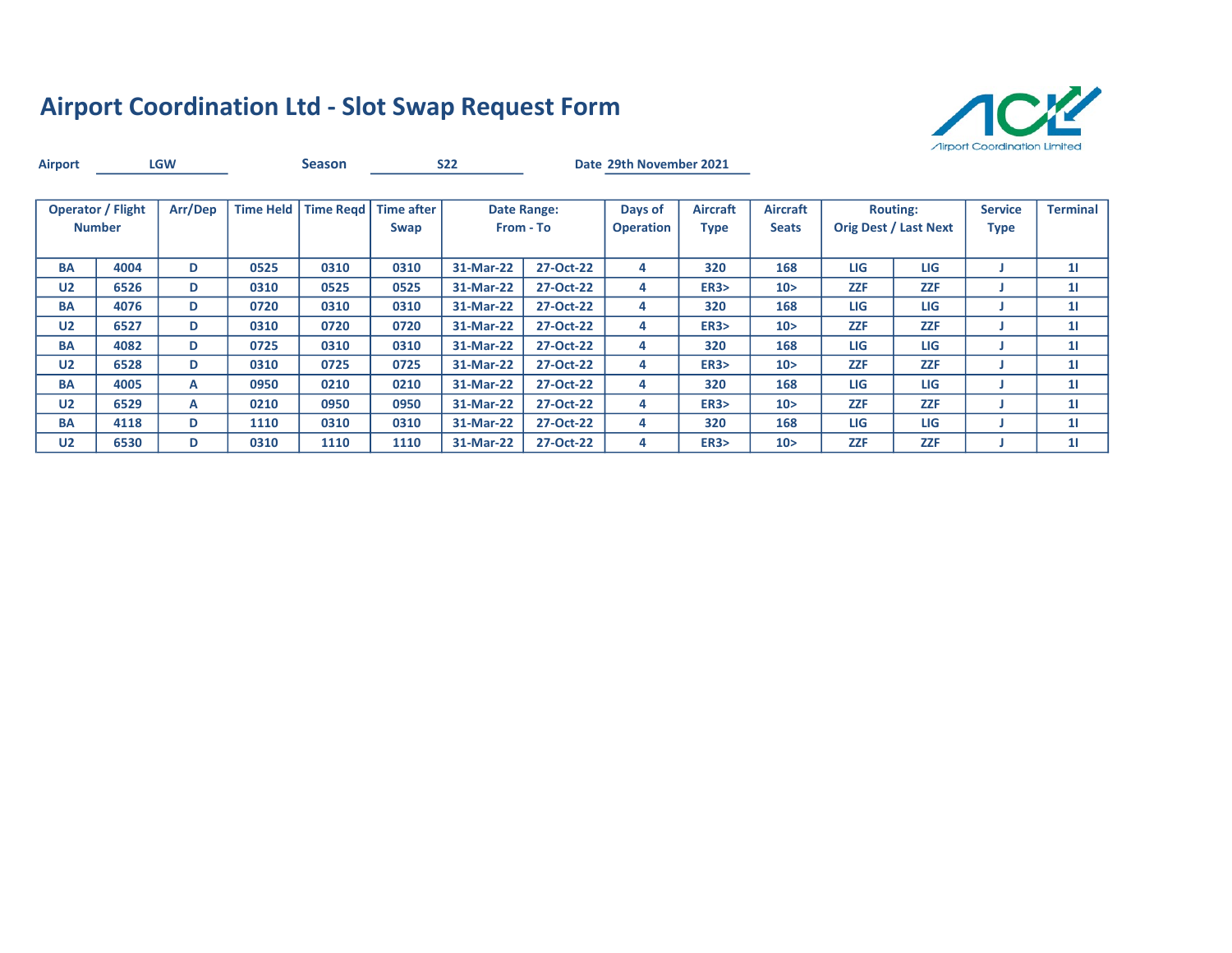

| <b>Airport</b> |                                           | <b>LGW</b> |                  | <b>Season</b>          |      | <b>S22</b> |                                 | Date 29th November 2021     |                         |                                 |            |                                                 |                               |                 |
|----------------|-------------------------------------------|------------|------------------|------------------------|------|------------|---------------------------------|-----------------------------|-------------------------|---------------------------------|------------|-------------------------------------------------|-------------------------------|-----------------|
|                | <b>Operator / Flight</b><br><b>Number</b> | Arr/Dep    | <b>Time Held</b> | Time Regd   Time after | Swap |            | <b>Date Range:</b><br>From - To | Days of<br><b>Operation</b> | Aircraft<br><b>Type</b> | <b>Aircraft</b><br><b>Seats</b> |            | <b>Routing:</b><br><b>Orig Dest / Last Next</b> | <b>Service</b><br><b>Type</b> | <b>Terminal</b> |
| <b>BA</b>      | 4091                                      | A          | 1410             | 0215                   | 0215 | 31-Mar-22  | 27-Oct-22                       | 4                           | 320                     | 168                             | <b>LIG</b> | LIG                                             |                               | 11              |
| U <sub>2</sub> | 6531                                      | A          | 0215             | 1410                   | 1410 | 31-Mar-22  | 27-Oct-22                       | 4                           | ER3                     | 10 >                            | <b>ZZF</b> | <b>ZZF</b>                                      |                               | 11              |
| <b>BA</b>      | 4105                                      | A          | 1445             | 0215                   | 0215 | 31-Mar-22  | 27-Oct-22                       | 4                           | 320                     | 168                             | LIG        | LIG                                             |                               | 11              |
| U <sub>2</sub> | 6532                                      | A          | 0215             | 1445                   | 1445 | 31-Mar-22  | 27-Oct-22                       | 4                           | ER3                     | 10 <sub>2</sub>                 | <b>ZZF</b> | <b>ZZF</b>                                      |                               | 11              |
| <b>BA</b>      | 4188                                      | D          | 1455             | 0325                   | 0325 | 31-Mar-22  | 27-Oct-22                       | 4                           | 320                     | 168                             | LIG        | LIG                                             |                               | 11              |
| U <sub>2</sub> | 6533                                      | D          | 0325             | 1455                   | 1455 | 31-Mar-22  | 27-Oct-22                       | 4                           | ER3                     | 10 <sub>2</sub>                 | <b>ZZF</b> | <b>ZZF</b>                                      |                               | 11              |
| <b>BA</b>      | 4202                                      | D          | 1535             | 0325                   | 0325 | 31-Mar-22  | 27-Oct-22                       | 4                           | 320                     | 168                             | <b>LIG</b> | LIG                                             |                               | 11              |
| U <sub>2</sub> | 6534                                      | D          | 0325             | 1535                   | 1535 | 31-Mar-22  | 27-Oct-22                       | 4                           | ER3                     | 10 <sub>2</sub>                 | <b>ZZF</b> | <b>ZZF</b>                                      |                               | 11              |
| <b>BA</b>      | 4127                                      | A          | 1850             | 0215                   | 0215 | 31-Mar-22  | 27-Oct-22                       | 4                           | 320                     | 168                             | LIG        | <b>LIG</b>                                      |                               | 11              |
| U <sub>2</sub> | 6535                                      | A          | 0215             | 1850                   | 1850 | 31-Mar-22  | 27-Oct-22                       | 4                           | ER3                     | 10 >                            | <b>ZZF</b> | <b>ZZF</b>                                      |                               | 11              |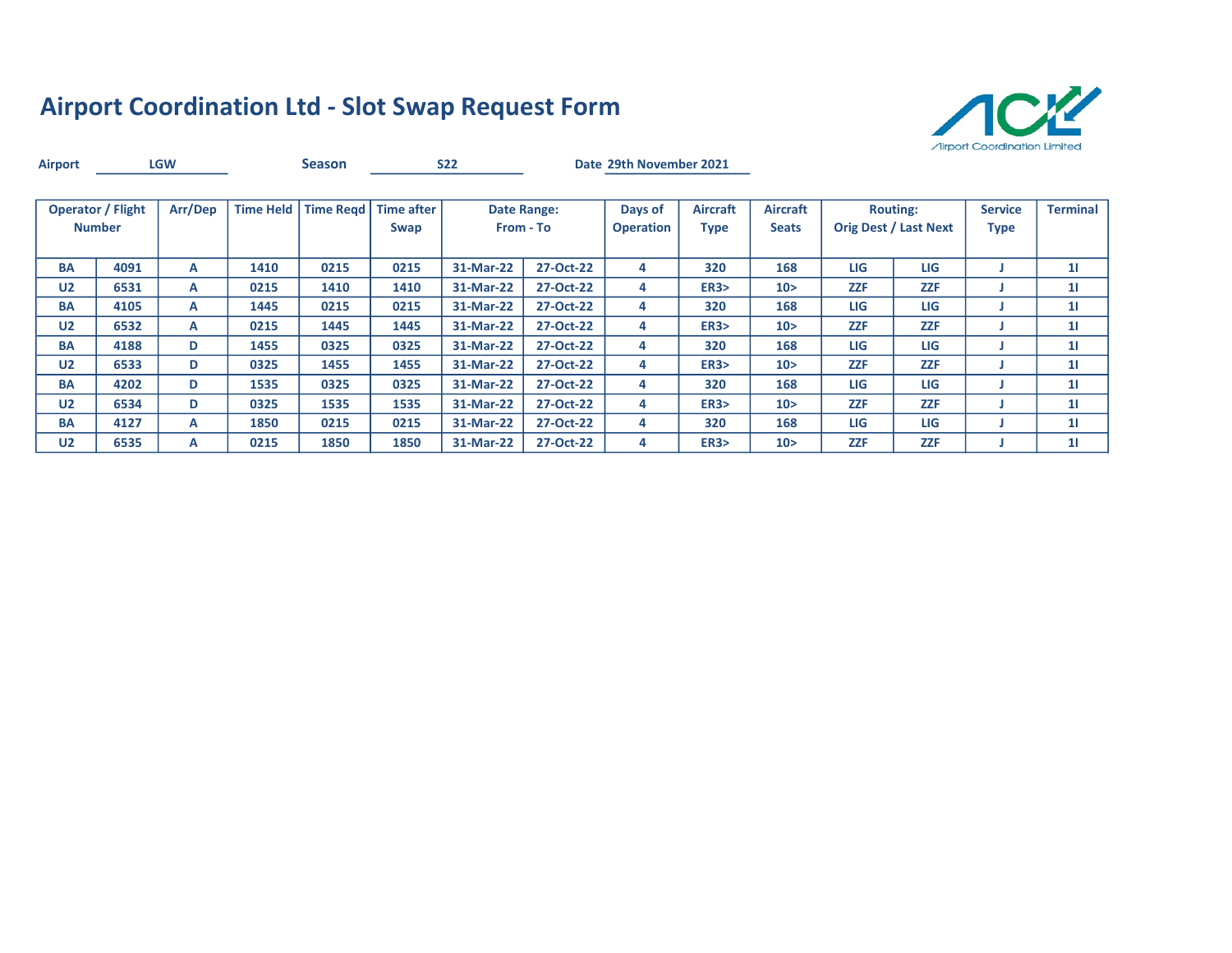

| <b>Airport</b> |                                           | <b>LGW</b> |                  | <b>Season</b> |                                | <b>S22</b> |                                 | Date 29th November 2021     |                                |                          |            |                                                 |                               |                 |
|----------------|-------------------------------------------|------------|------------------|---------------|--------------------------------|------------|---------------------------------|-----------------------------|--------------------------------|--------------------------|------------|-------------------------------------------------|-------------------------------|-----------------|
|                | <b>Operator / Flight</b><br><b>Number</b> | Arr/Dep    | <b>Time Held</b> |               | Time Regd   Time after<br>Swap |            | <b>Date Range:</b><br>From - To | Days of<br><b>Operation</b> | <b>Aircraft</b><br><b>Type</b> | Aircraft<br><b>Seats</b> |            | <b>Routing:</b><br><b>Orig Dest / Last Next</b> | <b>Service</b><br><b>Type</b> | <b>Terminal</b> |
| <b>BA</b>      | 4137                                      | A          | 1925             | 0215          | 0215                           | 31-Mar-22  | 27-Oct-22                       | 4                           | 320                            | 168                      | <b>LIG</b> | LIG                                             |                               | 11              |
| U <sub>2</sub> | 6536                                      | A          | 0215             | 1925          | 1925                           | 31-Mar-22  | 27-Oct-22                       | 4                           | <b>ER3&gt;</b>                 | 10 <sub>2</sub>          | <b>ZZF</b> | <b>ZZF</b>                                      |                               | 11              |
| <b>BA</b>      | 4165                                      | А          | 2010             | 0215          | 0215                           | 12-May-22  | 27-Oct-22                       | 4                           | 320                            | 168                      | LIG        | LIG                                             |                               | 11              |
| U <sub>2</sub> | 6537                                      | A          | 0215             | 2010          | 2010                           | 12-May-22  | 27-Oct-22                       | 4                           | <b>ER3&gt;</b>                 | 10 <sub>2</sub>          | <b>ZZF</b> | <b>ZZF</b>                                      |                               | 11              |
|                |                                           |            |                  |               |                                |            |                                 |                             |                                |                          |            |                                                 |                               |                 |
|                |                                           |            |                  |               |                                |            |                                 |                             |                                |                          |            |                                                 |                               |                 |
|                |                                           |            |                  |               |                                |            |                                 |                             |                                |                          |            |                                                 |                               |                 |
|                |                                           |            |                  |               |                                |            |                                 |                             |                                |                          |            |                                                 |                               |                 |
|                |                                           |            |                  |               |                                |            |                                 |                             |                                |                          |            |                                                 |                               |                 |
|                |                                           |            |                  |               |                                |            |                                 |                             |                                |                          |            |                                                 |                               |                 |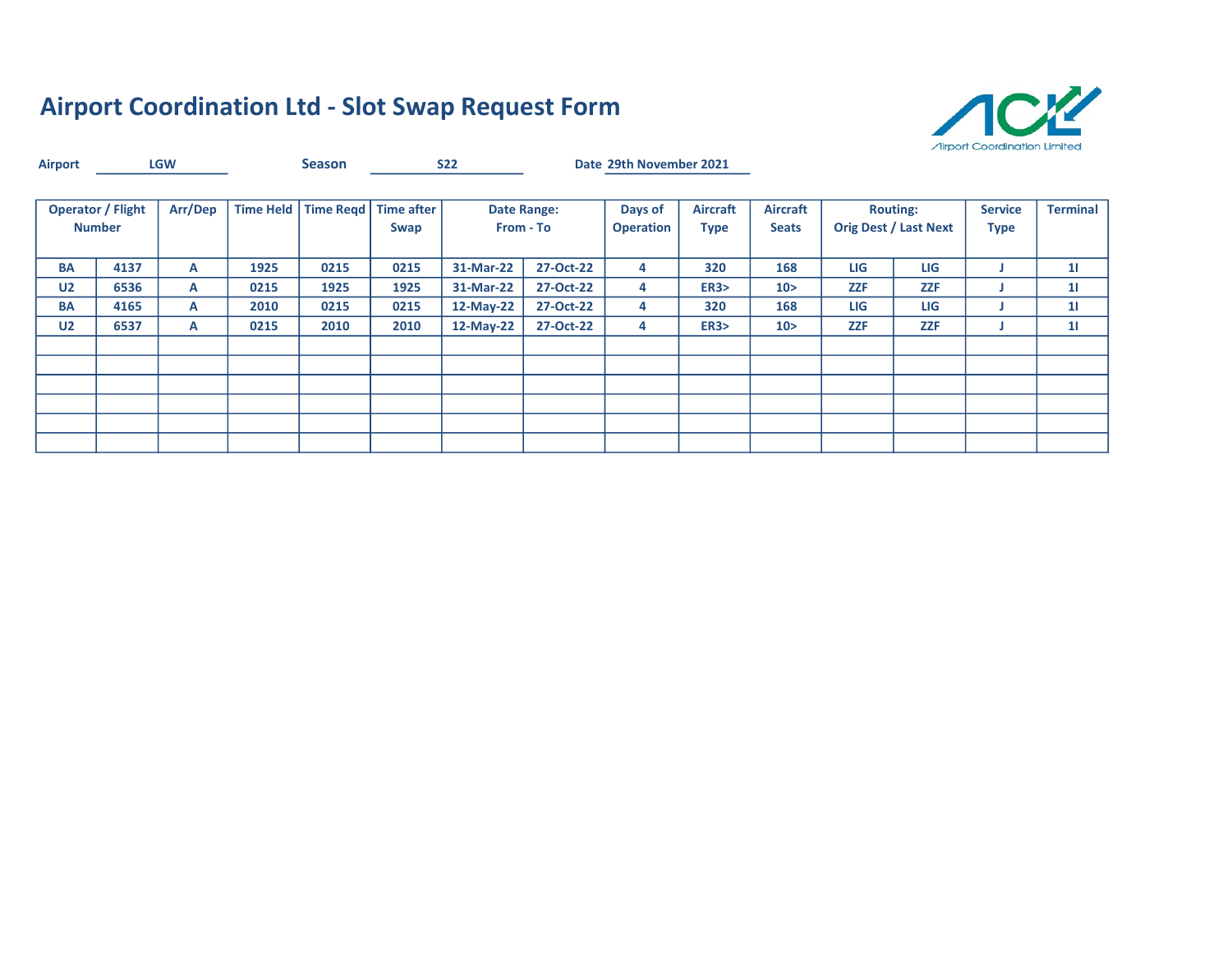

| <b>Airport</b> |                                           | <b>LGW</b> |                  | <b>Season</b>          |      | <b>S22</b> |                                 | Date 29th November 2021     |                                |                                 |            |                                                 |                               |                 |
|----------------|-------------------------------------------|------------|------------------|------------------------|------|------------|---------------------------------|-----------------------------|--------------------------------|---------------------------------|------------|-------------------------------------------------|-------------------------------|-----------------|
|                | <b>Operator / Flight</b><br><b>Number</b> | Arr/Dep    | <b>Time Held</b> | Time Regd   Time after | Swap |            | <b>Date Range:</b><br>From - To | Days of<br><b>Operation</b> | <b>Aircraft</b><br><b>Type</b> | <b>Aircraft</b><br><b>Seats</b> |            | <b>Routing:</b><br><b>Orig Dest / Last Next</b> | <b>Service</b><br><b>Type</b> | <b>Terminal</b> |
| <b>BA</b>      | 4010                                      | D          | 0530             | 0310                   | 0310 | 01-Apr-22  | 28-Oct-22                       | 5.                          | 320                            | 168                             | LIG        | LIG                                             |                               | 11              |
| U <sub>2</sub> | 6538                                      | D          | 0310             | 0530                   | 0530 | 01-Apr-22  | 28-Oct-22                       | 5.                          | ER3                            | 10 >                            | <b>ZZF</b> | <b>ZZF</b>                                      |                               | 11              |
| <b>BA</b>      | 4052                                      | D          | 0640             | 0310                   | 0310 | 01-Apr-22  | 28-Oct-22                       | 5.                          | 320                            | 168                             | LIG        | LIG                                             |                               | 11              |
| U <sub>2</sub> | 6539                                      | D          | 0310             | 0640                   | 0640 | 01-Apr-22  | 28-Oct-22                       | 5.                          | <b>ER3&gt;</b>                 | 10 <sub>2</sub>                 | <b>ZZF</b> | <b>ZZF</b>                                      |                               | 11              |
| <b>BA</b>      | 4082                                      | D          | 0725             | 0310                   | 0310 | 01-Apr-22  | 28-Oct-22                       | 5.                          | 320                            | 168                             | LIG        | LIG                                             |                               | 11              |
| U <sub>2</sub> | 6540                                      | D          | 0310             | 0725                   | 0725 | 01-Apr-22  | 28-Oct-22                       | 5.                          | ER3                            | 10 <sub>2</sub>                 | <b>ZZF</b> | <b>ZZF</b>                                      |                               | 11              |
| <b>BA</b>      | 4011                                      | A          | 0955             | 0215                   | 0215 | 01-Apr-22  | 28-Oct-22                       | 5.                          | 320                            | 168                             | LIG        | LIG                                             |                               | 11              |
| U <sub>2</sub> | 6541                                      | A          | 0215             | 0955                   | 0955 | 01-Apr-22  | 28-Oct-22                       | 5.                          | ER3                            | 10 <sub>2</sub>                 | <b>ZZF</b> | <b>ZZF</b>                                      |                               | 11              |
| <b>BA</b>      | 4031                                      | A          | 1125             | 0215                   | 0215 | 01-Apr-22  | 28-Oct-22                       | 5.                          | 320                            | 168                             | LIG        | <b>LIG</b>                                      |                               | 11              |
| U <sub>2</sub> | 6542                                      | A          | 0215             | 1125                   | 1125 | 01-Apr-22  | 28-Oct-22                       | 5.                          | ER3                            | 10 >                            | <b>ZZF</b> | <b>ZZF</b>                                      |                               | 11              |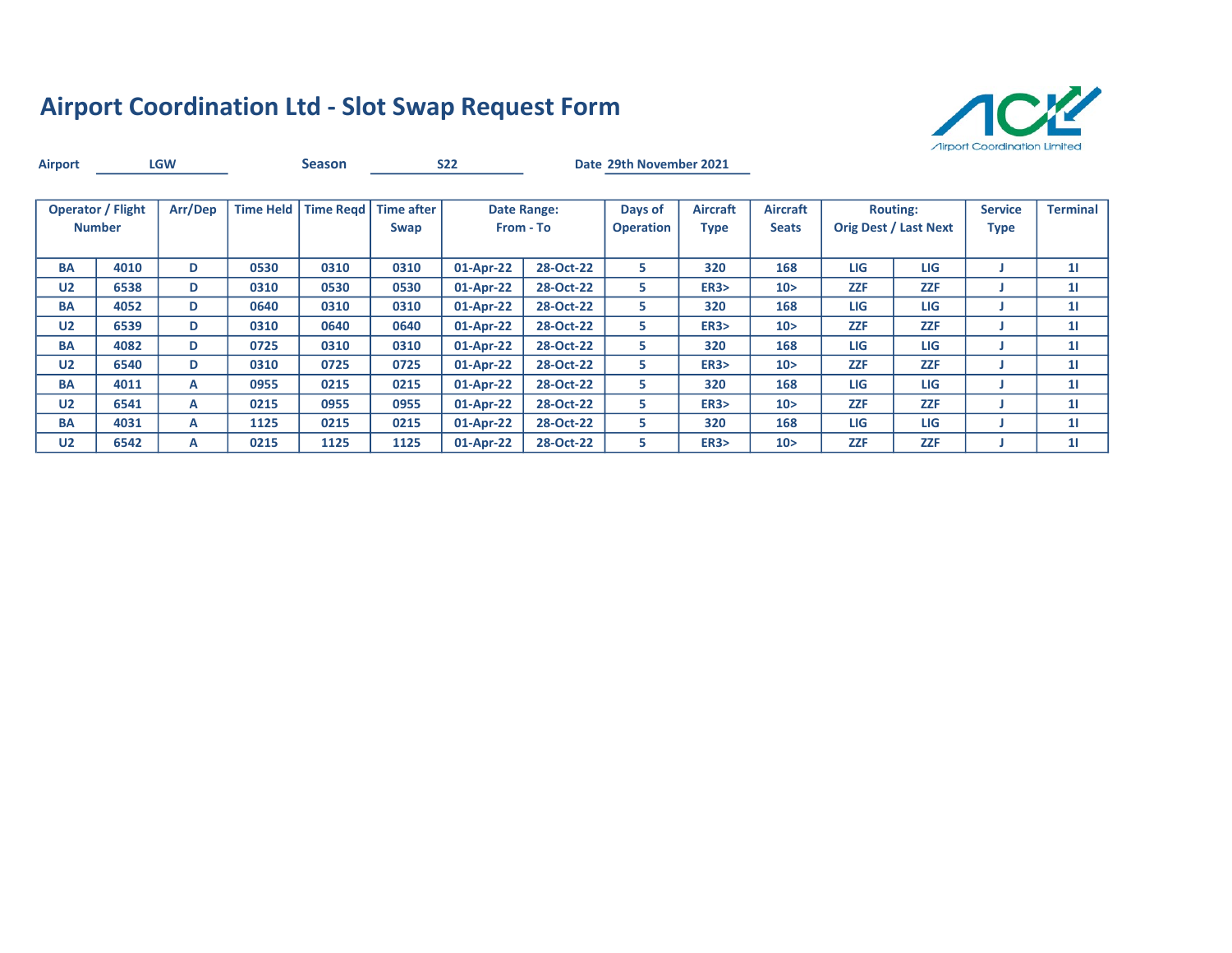

| <b>Airport</b> |                                           | <b>LGW</b> |                  | <b>Season</b>          |      | <b>S22</b> |                                 | Date 29th November 2021     |                                |                                 |            |                                                 |                               |                 |
|----------------|-------------------------------------------|------------|------------------|------------------------|------|------------|---------------------------------|-----------------------------|--------------------------------|---------------------------------|------------|-------------------------------------------------|-------------------------------|-----------------|
|                | <b>Operator / Flight</b><br><b>Number</b> | Arr/Dep    | <b>Time Held</b> | Time Regd   Time after | Swap |            | <b>Date Range:</b><br>From - To | Days of<br><b>Operation</b> | <b>Aircraft</b><br><b>Type</b> | <b>Aircraft</b><br><b>Seats</b> |            | <b>Routing:</b><br><b>Orig Dest / Last Next</b> | <b>Service</b><br><b>Type</b> | <b>Terminal</b> |
| <b>BA</b>      | 4124                                      | D          | 1205             | 0315                   | 0315 | 01-Apr-22  | 28-Oct-22                       | 5.                          | 320                            | 168                             | LIG        | LIG                                             |                               | 11              |
| U <sub>2</sub> | 6543                                      | D          | 0315             | 1205                   | 1205 | 01-Apr-22  | 28-Oct-22                       | 5.                          | ER3                            | 10 >                            | <b>ZZF</b> | <b>ZZF</b>                                      |                               | 11              |
| <b>BA</b>      | 4136                                      | D          | 1220             | 0315                   | 0315 | 06-May-22  | 28-Oct-22                       | 5.                          | 320                            | 168                             | LIG        | LIG                                             |                               | 11              |
| U <sub>2</sub> | 6544                                      | D          | 0315             | 1220                   | 1220 | 06-May-22  | 28-Oct-22                       | 5.                          | <b>ER3&gt;</b>                 | 10 <sub>2</sub>                 | <b>ZZF</b> | <b>ZZF</b>                                      |                               | 11              |
| <b>BA</b>      | 4081                                      | A          | 1355             | 0215                   | 0215 | 06-May-22  | 28-Oct-22                       | 5.                          | 320                            | 168                             | LIG        | LIG                                             |                               | 11              |
| U <sub>2</sub> | 6545                                      | A          | 0215             | 1355                   | 1355 | 06-May-22  | 28-Oct-22                       | 5.                          | ER3                            | 10 <sub>2</sub>                 | <b>ZZF</b> | <b>ZZF</b>                                      |                               | 11              |
| <b>BA</b>      | 4182                                      | D          | 1455             | 0315                   | 0315 | 01-Apr-22  | 28-Oct-22                       | 5.                          | 320                            | 168                             | LIG        | LIG                                             |                               | 11              |
| U <sub>2</sub> | 6546                                      | D          | 0315             | 1455                   | 1455 | 01-Apr-22  | 28-Oct-22                       | 5.                          | ER3                            | 10 <sub>2</sub>                 | <b>ZZF</b> | <b>ZZF</b>                                      |                               | 11              |
| <b>BA</b>      | 4163                                      | A          | 2010             | 0215                   | 0215 | 01-Apr-22  | 06-May-22                       | 5.                          | 320                            | 168                             | LIG        | <b>LIG</b>                                      |                               | 11              |
| U <sub>2</sub> | 6547                                      | A          | 0215             | 2010                   | 2010 | 01-Apr-22  | 06-May-22                       | 5.                          | ER3                            | 10 <sub>2</sub>                 | <b>ZZF</b> | <b>ZZF</b>                                      |                               | 11              |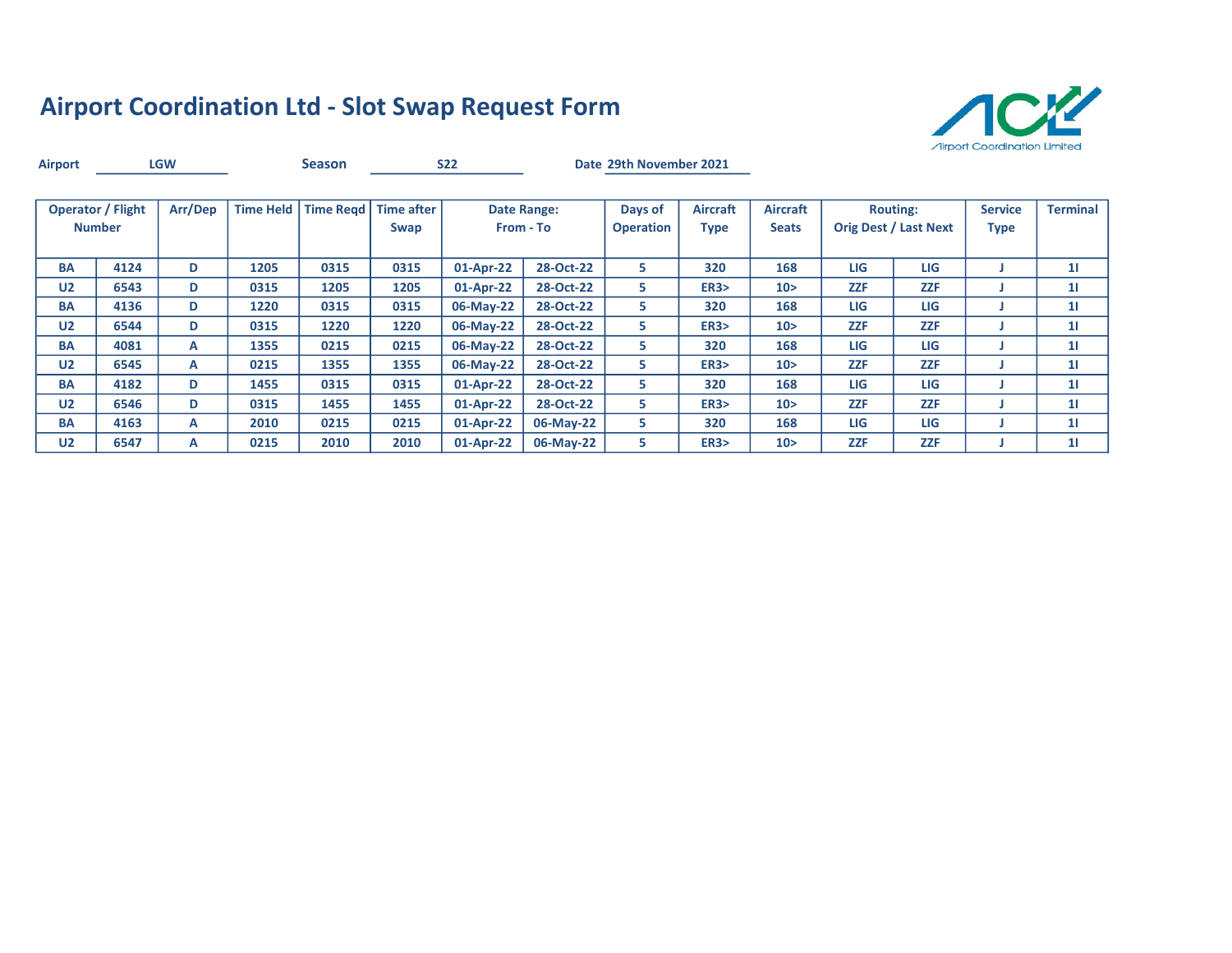

| <b>Airport</b> | <b>Season</b><br><b>LGW</b>               |         |                  |      | <b>S22</b>                     |           | Date 29th November 2021         |                             |                                |                                 |            |                                                 |                               |                 |
|----------------|-------------------------------------------|---------|------------------|------|--------------------------------|-----------|---------------------------------|-----------------------------|--------------------------------|---------------------------------|------------|-------------------------------------------------|-------------------------------|-----------------|
|                | <b>Operator / Flight</b><br><b>Number</b> | Arr/Dep | <b>Time Held</b> |      | Time Regd   Time after<br>Swap |           | <b>Date Range:</b><br>From - To | Days of<br><b>Operation</b> | <b>Aircraft</b><br><b>Type</b> | <b>Aircraft</b><br><b>Seats</b> |            | <b>Routing:</b><br><b>Orig Dest / Last Next</b> | <b>Service</b><br><b>Type</b> | <b>Terminal</b> |
| <b>BA</b>      | 4165                                      | A       | 2010             | 0220 | 0220                           | 13-May-22 | 28-Oct-22                       | 5.                          | 320                            | 168                             | LIG        | LIG                                             |                               | 11              |
| U <sub>2</sub> | 6548                                      | А       | 0220             | 2010 | 2010                           | 13-May-22 | 28-Oct-22                       | 5.                          | <b>ER3&gt;</b>                 | 10 <sub>2</sub>                 | <b>ZZF</b> | <b>ZZF</b>                                      |                               | 11              |
| <b>BA</b>      | 4201                                      | А       | 2120             | 0220 | 0220                           | 01-Apr-22 | 28-Oct-22                       | 5.                          | 320                            | 168                             | <b>LIG</b> | LIG                                             |                               | 11              |
| U <sub>2</sub> | 6549                                      | А       | 0220             | 2120 | 2120                           | 01-Apr-22 | 28-Oct-22                       | 5.                          | <b>ER3&gt;</b>                 | 10 <sub>2</sub>                 | <b>ZZF</b> | <b>ZZF</b>                                      |                               | 11              |
| BA             | 4223                                      | А       | 2240             | 0220 | 0220                           | 01-Apr-22 | 28-Oct-22                       | 5.                          | 320                            | 168                             | LIG        | LIG                                             |                               | 11              |
| U <sub>2</sub> | 6550                                      | А       | 0220             | 2240 | 2240                           | 01-Apr-22 | 28-Oct-22                       | 5.                          | ER3                            | 10 >                            | <b>ZZF</b> | <b>ZZF</b>                                      |                               | 11              |
|                |                                           |         |                  |      |                                |           |                                 |                             |                                |                                 |            |                                                 |                               |                 |
|                |                                           |         |                  |      |                                |           |                                 |                             |                                |                                 |            |                                                 |                               |                 |
|                |                                           |         |                  |      |                                |           |                                 |                             |                                |                                 |            |                                                 |                               |                 |
|                |                                           |         |                  |      |                                |           |                                 |                             |                                |                                 |            |                                                 |                               |                 |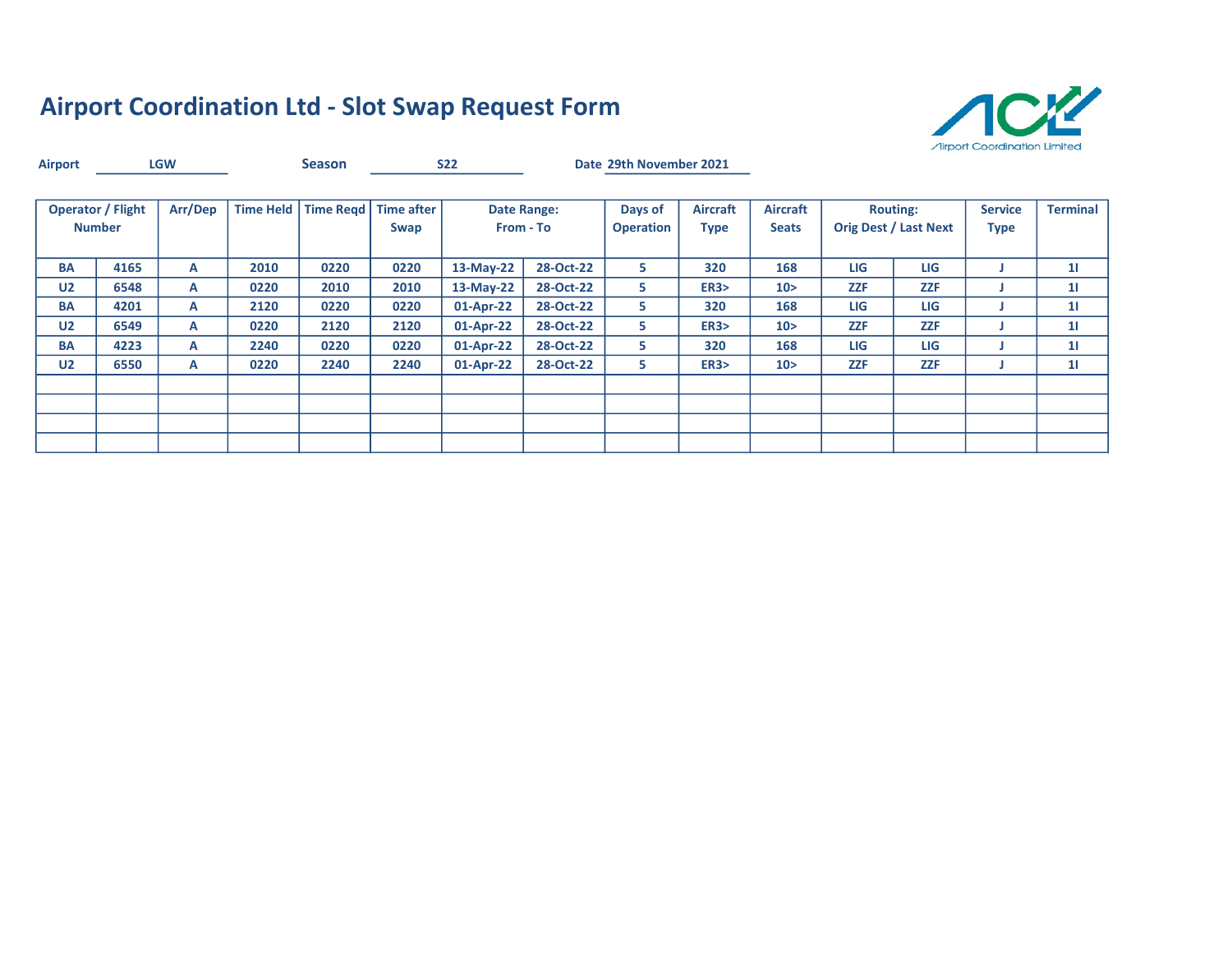

| <b>Airport</b> |                                           | <b>LGW</b> |                  | <b>Season</b> |                           | <b>S22</b> |                          | Date 29th November 2021     |                                |                                 |            |                                                 |                               |                 |
|----------------|-------------------------------------------|------------|------------------|---------------|---------------------------|------------|--------------------------|-----------------------------|--------------------------------|---------------------------------|------------|-------------------------------------------------|-------------------------------|-----------------|
|                | <b>Operator / Flight</b><br><b>Number</b> | Arr/Dep    | <b>Time Held</b> | Time Read     | <b>Time after</b><br>Swap |            | Date Range:<br>From - To | Days of<br><b>Operation</b> | <b>Aircraft</b><br><b>Type</b> | <b>Aircraft</b><br><b>Seats</b> |            | <b>Routing:</b><br><b>Orig Dest / Last Next</b> | <b>Service</b><br><b>Type</b> | <b>Terminal</b> |
| <b>BA</b>      | 4024                                      | D          | 0605             | 0310          | 0310                      | 02-Apr-22  | 29-Oct-22                | 6                           | 320                            | 168                             | <b>LIG</b> | LIG                                             |                               | 11              |
| U <sub>2</sub> | 6551                                      | D          | 0310             | 0605          | 0605                      | 02-Apr-22  | 29-Oct-22                | 6                           | <b>ER3&gt;</b>                 | 10 >                            | <b>ZZF</b> | <b>ZZF</b>                                      |                               | 11              |
| <b>BA</b>      | 4088                                      | D          | 0730             | 0310          | 0310                      | 02-Apr-22  | 29-Oct-22                | 6                           | 320                            | 168                             | LIG        | LIG                                             |                               | 11              |
| U <sub>2</sub> | 6552                                      | D          | 0310             | 0730          | 0730                      | 02-Apr-22  | 29-Oct-22                | 6                           | ER3                            | 10 >                            | <b>ZZF</b> | <b>ZZF</b>                                      |                               | 11              |
| <b>BA</b>      | 4098                                      | D          | 0750             | 0310          | 0310                      | 02-Apr-22  | 29-Oct-22                | 6                           | 320                            | 168                             | LIG        | LIG                                             |                               | 11              |
| U <sub>2</sub> | 6553                                      | D          | 0310             | 0750          | 0750                      | 02-Apr-22  | 29-Oct-22                | 6                           | <b>ER3&gt;</b>                 | 10 <sub>2</sub>                 | <b>ZZF</b> | <b>ZZF</b>                                      |                               | 11              |
| <b>BA</b>      | 4073                                      | A          | 1345             | 0215          | 0215                      | 02-Apr-22  | 29-Oct-22                | 6                           | 320                            | 168                             | LIG        | LIG                                             |                               | 11              |
| U <sub>2</sub> | 6554                                      | A          | 0215             | 1345          | 1345                      | 02-Apr-22  | 29-Oct-22                | 6                           | ER3                            | 10 <sub>2</sub>                 | <b>ZZF</b> | <b>ZZF</b>                                      |                               | 11              |
| <b>BA</b>      | 4075                                      | A          | 1345             | 0215          | 0215                      | 02-Apr-22  | 29-Oct-22                | 6                           | 320                            | 168                             | <b>LIG</b> | LIG                                             |                               | 11              |
| U <sub>2</sub> | 6555                                      | А          | 0215             | 1345          | 1345                      | 02-Apr-22  | 29-Oct-22                | 6                           | <b>ER3&gt;</b>                 | 10 <sub>2</sub>                 | <b>ZZF</b> | <b>ZZF</b>                                      |                               | 11              |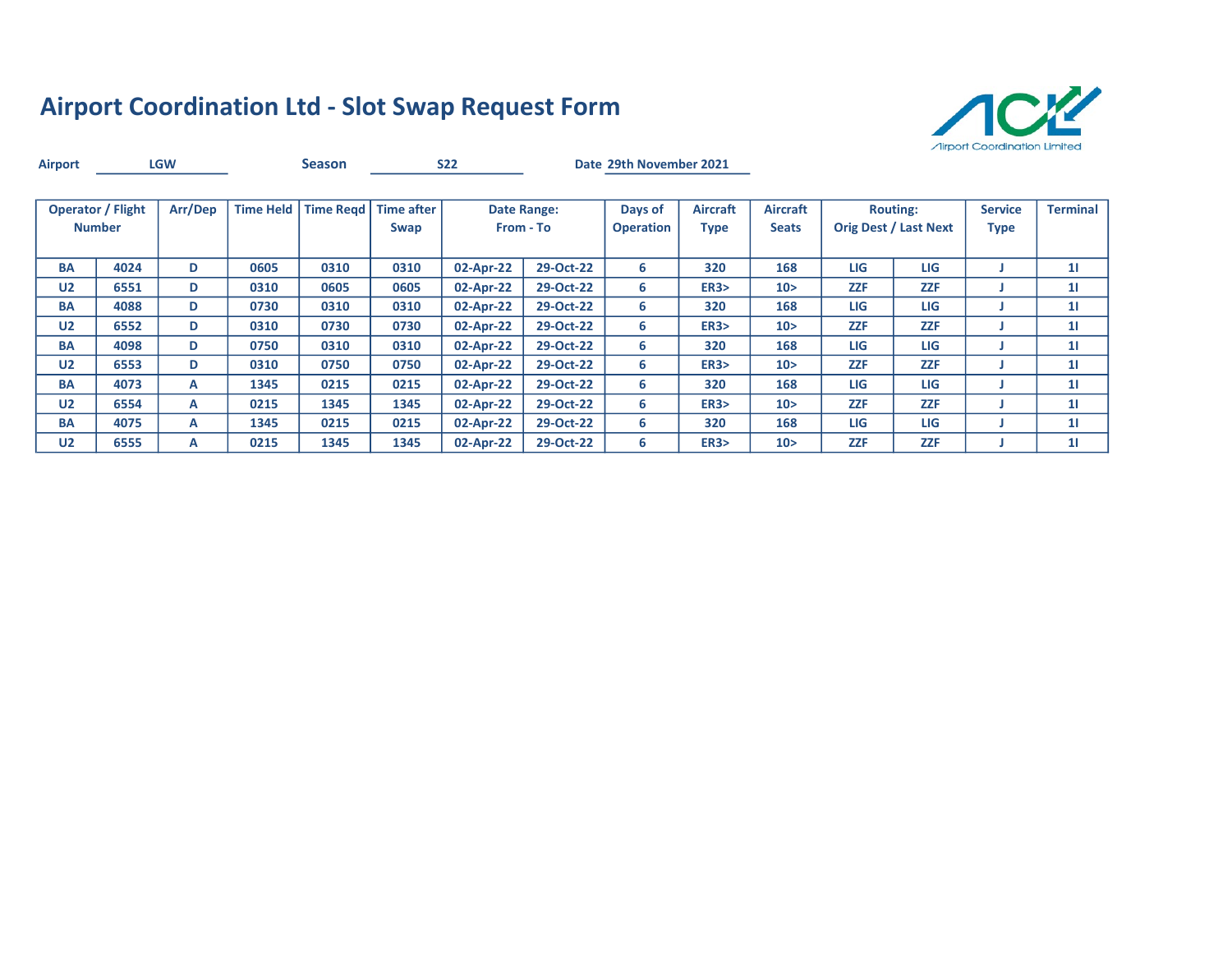

| <b>Airport</b> |                                           | <b>LGW</b> |                  | <b>Season</b>          |      | <b>S22</b> |                                 | Date 29th November 2021     |                                |                                 |            |                                                 |                               |                 |
|----------------|-------------------------------------------|------------|------------------|------------------------|------|------------|---------------------------------|-----------------------------|--------------------------------|---------------------------------|------------|-------------------------------------------------|-------------------------------|-----------------|
|                | <b>Operator / Flight</b><br><b>Number</b> | Arr/Dep    | <b>Time Held</b> | Time Regd   Time after | Swap |            | <b>Date Range:</b><br>From - To | Days of<br><b>Operation</b> | <b>Aircraft</b><br><b>Type</b> | <b>Aircraft</b><br><b>Seats</b> |            | <b>Routing:</b><br><b>Orig Dest / Last Next</b> | <b>Service</b><br><b>Type</b> | <b>Terminal</b> |
| <b>BA</b>      | 4079                                      | A          | 1355             | 0220                   | 0220 | 02-Apr-22  | 29-Oct-22                       | 6                           | 320                            | 168                             | LIG        | LIG                                             |                               | 11              |
| U <sub>2</sub> | 6556                                      | A          | 0220             | 1355                   | 1355 | 02-Apr-22  | 29-Oct-22                       | 6                           | ER3                            | 10 >                            | <b>ZZF</b> | <b>ZZF</b>                                      |                               | 11              |
| <b>BA</b>      | 4168                                      | D          | 1435             | 0315                   | 0315 | 14-May-22  | 29-Oct-22                       | 6                           | 320                            | 168                             | LIG        | LIG                                             |                               | 11              |
| U <sub>2</sub> | 6557                                      | D          | 0315             | 1435                   | 1435 | 14-May-22  | 29-Oct-22                       | 6                           | ER3                            | 10 <sub>2</sub>                 | <b>ZZF</b> | <b>ZZF</b>                                      |                               | 11              |
| <b>BA</b>      | 4170                                      | D          | 1445             | 0315                   | 0315 | 02-Apr-22  | 29-Oct-22                       | 6                           | 320                            | 168                             | LIG        | LIG                                             |                               | 11              |
| U <sub>2</sub> | 6558                                      | D          | 0315             | 1445                   | 1445 | 02-Apr-22  | 29-Oct-22                       | 6                           | ER3                            | 10 <sub>2</sub>                 | <b>ZZF</b> | <b>ZZF</b>                                      |                               | 11              |
| <b>BA</b>      | 4172                                      | D          | 1445             | 0315                   | 0315 | 02-Apr-22  | 29-Oct-22                       | 6                           | 320                            | 168                             | LIG        | LIG                                             |                               | 11              |
| U <sub>2</sub> | 6559                                      | D          | 0315             | 1445                   | 1445 | 02-Apr-22  | 29-Oct-22                       | 6                           | ER3                            | 10 <sub>2</sub>                 | <b>ZZF</b> | <b>ZZF</b>                                      |                               | 11              |
| <b>BA</b>      | 4153                                      | A          | 2000             | 0220                   | 0220 | 02-Apr-22  | 29-Oct-22                       | 6                           | 320                            | 168                             | LIG        | <b>LIG</b>                                      |                               | 11              |
| U <sub>2</sub> | 6560                                      | A          | 0220             | 2000                   | 2000 | 02-Apr-22  | 29-Oct-22                       | 6                           | ER3                            | 10 >                            | <b>ZZF</b> | <b>ZZF</b>                                      |                               | 11              |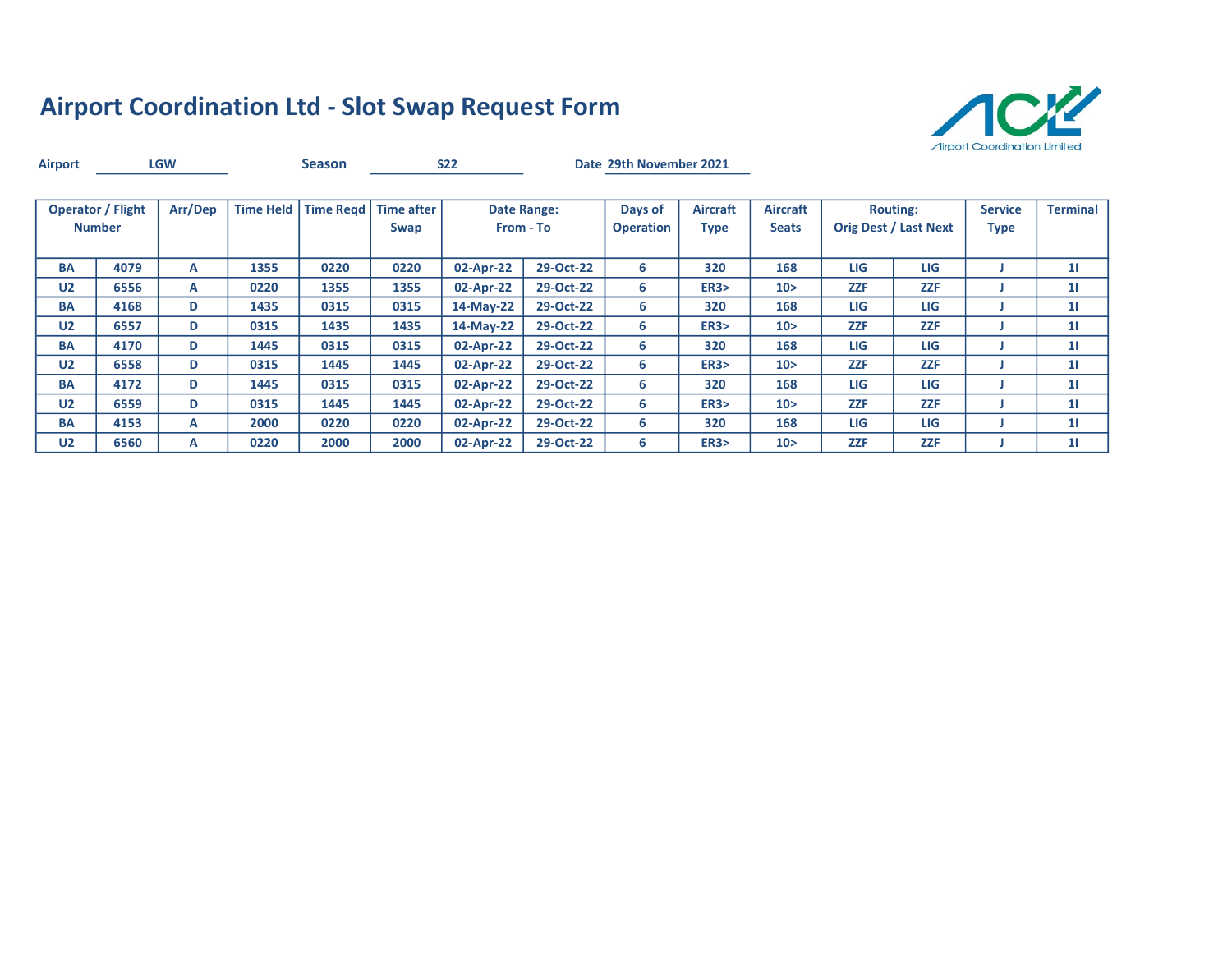

| <b>Airport</b> |                                           | <b>LGW</b> |                  | <b>Season</b> |                                | <b>S22</b>  |                                 | Date 29th November 2021     |                                |                                 |            |                                                 |                               |                 |
|----------------|-------------------------------------------|------------|------------------|---------------|--------------------------------|-------------|---------------------------------|-----------------------------|--------------------------------|---------------------------------|------------|-------------------------------------------------|-------------------------------|-----------------|
|                | <b>Operator / Flight</b><br><b>Number</b> | Arr/Dep    | <b>Time Held</b> |               | Time Regd   Time after<br>Swap |             | <b>Date Range:</b><br>From - To | Days of<br><b>Operation</b> | <b>Aircraft</b><br><b>Type</b> | <b>Aircraft</b><br><b>Seats</b> |            | <b>Routing:</b><br><b>Orig Dest / Last Next</b> | <b>Service</b><br><b>Type</b> | <b>Terminal</b> |
| <b>BA</b>      | 4211                                      | A          | 2145             | 0220          | 0220                           | 21-May-22   | 29-Oct-22                       | 6                           | 320                            | 168                             | LIG        | LIG                                             |                               | 11              |
| U <sub>2</sub> | 6561                                      | А          | 0220             | 2145          | 2145                           | $21-May-22$ | 29-Oct-22                       | 6                           | <b>ER3&gt;</b>                 | 10 <sub>2</sub>                 | <b>ZZF</b> | <b>ZZF</b>                                      |                               | 11              |
| <b>BA</b>      | 4215                                      | A          | 2150             | 0220          | 0220                           | 02-Apr-22   | 29-Oct-22                       | 6                           | 320                            | 168                             | LIG        | LIG                                             |                               | 11              |
| U <sub>2</sub> | 6562                                      | А          | 0220             | 2150          | 2150                           | 02-Apr-22   | 29-Oct-22                       | 6                           | ER3                            | 10 <sub>2</sub>                 | <b>ZZF</b> | <b>ZZF</b>                                      |                               | 11              |
|                |                                           |            |                  |               |                                |             |                                 |                             |                                |                                 |            |                                                 |                               |                 |
|                |                                           |            |                  |               |                                |             |                                 |                             |                                |                                 |            |                                                 |                               |                 |
|                |                                           |            |                  |               |                                |             |                                 |                             |                                |                                 |            |                                                 |                               |                 |
|                |                                           |            |                  |               |                                |             |                                 |                             |                                |                                 |            |                                                 |                               |                 |
|                |                                           |            |                  |               |                                |             |                                 |                             |                                |                                 |            |                                                 |                               |                 |
|                |                                           |            |                  |               |                                |             |                                 |                             |                                |                                 |            |                                                 |                               |                 |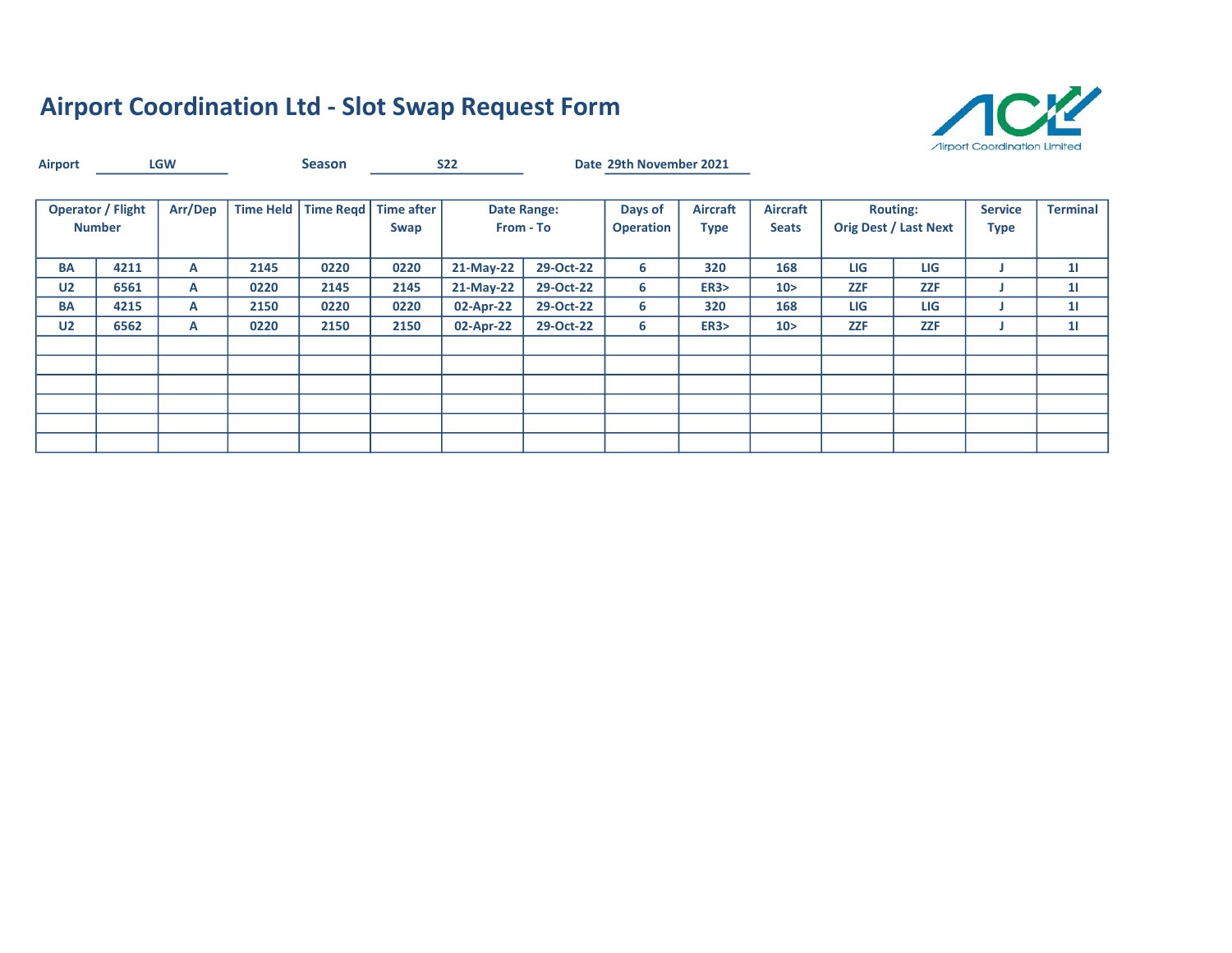

| <b>Airport</b> |                                           | <b>LGW</b> |                  | <b>Season</b> |                           | <b>S22</b>  |                          | Date 29th November 2021     |                                |                                 |            |                                                 |                               |                 |
|----------------|-------------------------------------------|------------|------------------|---------------|---------------------------|-------------|--------------------------|-----------------------------|--------------------------------|---------------------------------|------------|-------------------------------------------------|-------------------------------|-----------------|
|                | <b>Operator / Flight</b><br><b>Number</b> | Arr/Dep    | <b>Time Held</b> | Time Read     | <b>Time after</b><br>Swap |             | Date Range:<br>From - To | Days of<br><b>Operation</b> | <b>Aircraft</b><br><b>Type</b> | <b>Aircraft</b><br><b>Seats</b> |            | <b>Routing:</b><br><b>Orig Dest / Last Next</b> | <b>Service</b><br><b>Type</b> | <b>Terminal</b> |
| <b>BA</b>      | 4056                                      | D          | 0640             | 0310          | 0310                      | $01-May-22$ | 23-Oct-22                | 7                           | 320                            | 168                             | <b>LIG</b> | LIG                                             |                               | 11              |
| U <sub>2</sub> | 6563                                      | D          | 0310             | 0640          | 0640                      | $01-May-22$ | 23-Oct-22                | 7                           | <b>ER3&gt;</b>                 | 10 <sub>2</sub>                 | <b>ZZF</b> | <b>ZZF</b>                                      |                               | 11              |
| <b>BA</b>      | 4082                                      | D          | 0725             | 0310          | 0310                      | 27-Mar-22   | 23-Oct-22                | 7                           | 320                            | 168                             | LIG        | LIG                                             |                               | 11              |
| U <sub>2</sub> | 6564                                      | D          | 0310             | 0725          | 0725                      | 27-Mar-22   | 23-Oct-22                | 7                           | ER3                            | 10 >                            | <b>ZZF</b> | <b>ZZF</b>                                      |                               | 11              |
| <b>BA</b>      | 4100                                      | D          | 0750             | 0310          | 0310                      | 27-Mar-22   | 23-Oct-22                |                             | 320                            | 168                             | LIG        | LIG                                             |                               | 11              |
| U <sub>2</sub> | 6566                                      | D          | 0310             | 0750          | 0750                      | 27-Mar-22   | 23-Oct-22                |                             | ER3                            | 10 <sub>2</sub>                 | <b>ZZF</b> | <b>ZZF</b>                                      |                               | 11              |
| <b>BA</b>      | 4085                                      | A          | 1405             | 0215          | 0215                      | 27-Mar-22   | 23-Oct-22                |                             | 320                            | 168                             | LIG        | LIG                                             |                               | 11              |
| U <sub>2</sub> | 6567                                      | A          | 0215             | 1405          | 1405                      | 27-Mar-22   | 23-Oct-22                | 7                           | ER3                            | 10 <sub>2</sub>                 | <b>ZZF</b> | <b>ZZF</b>                                      |                               | 11              |
| <b>BA</b>      | 4099                                      | A          | 1420             | 0215          | 0215                      | 27-Mar-22   | 23-Oct-22                | 7                           | 320                            | 168                             | <b>LIG</b> | LIG                                             |                               | 11              |
| U <sub>2</sub> | 6568                                      | А          | 0215             | 1420          | 1420                      | 27-Mar-22   | 23-Oct-22                |                             | ER3                            | 10 <sub>2</sub>                 | <b>ZZF</b> | <b>ZZF</b>                                      |                               | 11              |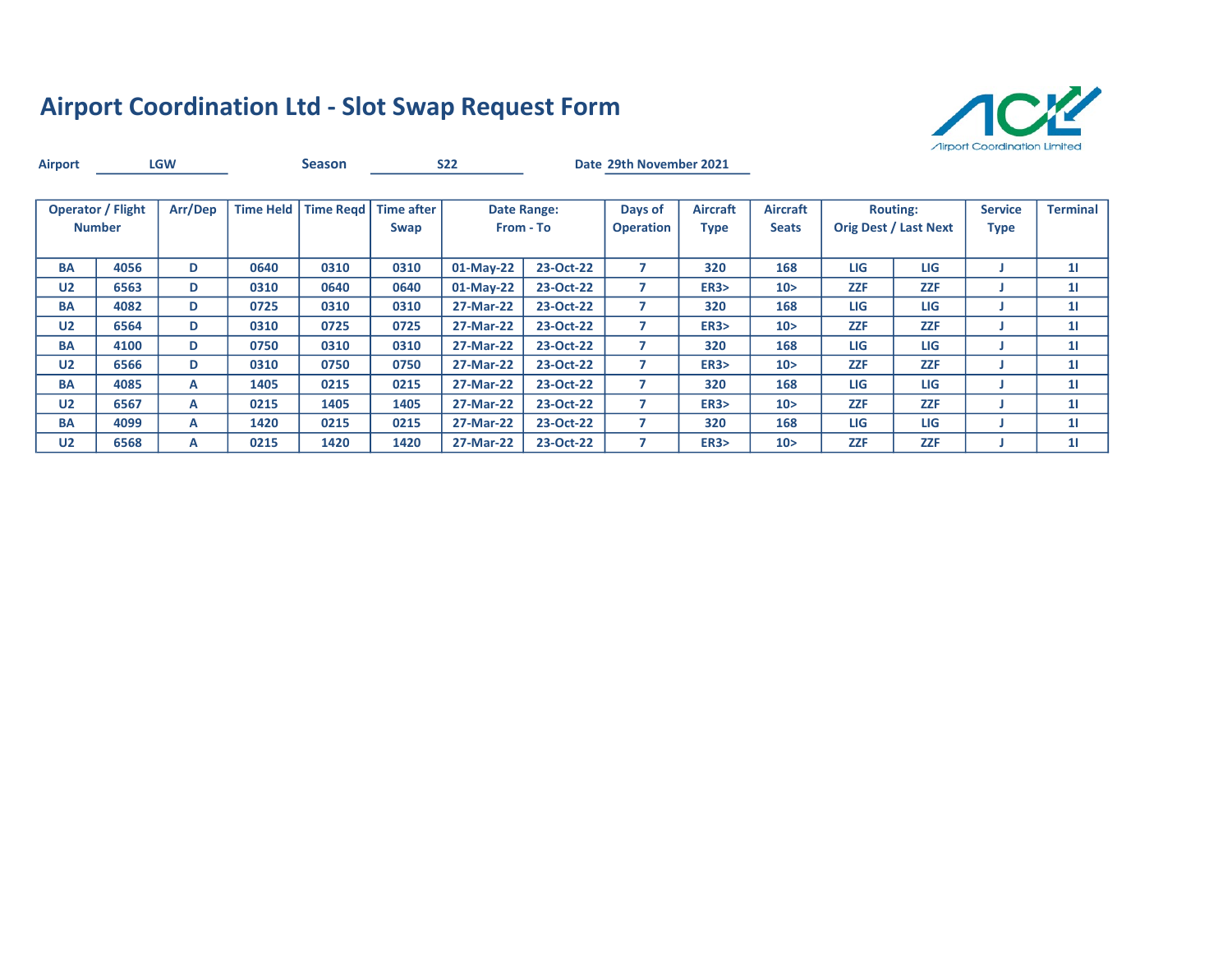

| <b>Airport</b> |                                           | <b>LGW</b> |                  | <b>Season</b> |                           | <b>S22</b>  |                          | Date 29th November 2021     |                                |                                 |            |                                                 |                               |                 |
|----------------|-------------------------------------------|------------|------------------|---------------|---------------------------|-------------|--------------------------|-----------------------------|--------------------------------|---------------------------------|------------|-------------------------------------------------|-------------------------------|-----------------|
|                | <b>Operator / Flight</b><br><b>Number</b> | Arr/Dep    | <b>Time Held</b> | Time Read     | <b>Time after</b><br>Swap |             | Date Range:<br>From - To | Days of<br><b>Operation</b> | <b>Aircraft</b><br><b>Type</b> | <b>Aircraft</b><br><b>Seats</b> |            | <b>Routing:</b><br><b>Orig Dest / Last Next</b> | <b>Service</b><br><b>Type</b> | <b>Terminal</b> |
| <b>BA</b>      | 4101                                      | A          | 1425             | 0215          | 0215                      | $01-May-22$ | 23-Oct-22                | 7                           | 320                            | 168                             | <b>LIG</b> | LIG                                             |                               | 11              |
| U <sub>2</sub> | 6569                                      | A          | 0215             | 1425          | 1425                      | $01-May-22$ | 23-Oct-22                | 7                           | <b>ER3&gt;</b>                 | 10 <sub>2</sub>                 | <b>ZZF</b> | <b>ZZF</b>                                      |                               | 11              |
| <b>BA</b>      | 4184                                      | D          | 1455             | 0310          | 0310                      | 27-Mar-22   | 23-Oct-22                | 7                           | 320                            | 168                             | LIG        | LIG                                             |                               | 11              |
| U <sub>2</sub> | 6570                                      | D          | 0310             | 1455          | 1455                      | 27-Mar-22   | 23-Oct-22                | 7                           | ER3                            | 10 >                            | <b>ZZF</b> | <b>ZZF</b>                                      |                               | 11              |
| <b>BA</b>      | 4206                                      | D          | 1540             | 0310          | 0310                      | 27-Mar-22   | 23-Oct-22                |                             | 320                            | 168                             | LIG        | LIG                                             |                               | 11              |
| U <sub>2</sub> | 6571                                      | D          | 0310             | 1540          | 1540                      | 27-Mar-22   | 23-Oct-22                |                             | ER3                            | 10 <sub>2</sub>                 | <b>ZZF</b> | <b>ZZF</b>                                      |                               | 11              |
| <b>BA</b>      | 4208                                      | D          | 1545             | 0310          | 0310                      | 01-May-22   | 23-Oct-22                |                             | 320                            | 168                             | <b>LIG</b> | LIG                                             |                               | 11              |
| U <sub>2</sub> | 6572                                      | D          | 0310             | 1545          | 1545                      | $01-May-22$ | 23-Oct-22                | 7                           | <b>ER3&gt;</b>                 | 10 <sub>2</sub>                 | <b>ZZF</b> | <b>ZZF</b>                                      |                               | 11              |
| <b>BA</b>      | 4149                                      | A          | 1950             | 0215          | 0215                      | 27-Mar-22   | 08-May-22                | 7                           | 320                            | 168                             | <b>LIG</b> | LIG                                             |                               | 11              |
| U <sub>2</sub> | 6573                                      | А          | 0215             | 1950          | 1950                      | 27-Mar-22   | 08-May-22                |                             | <b>ER3&gt;</b>                 | 10 <sub>2</sub>                 | <b>ZZF</b> | <b>ZZF</b>                                      |                               | 11              |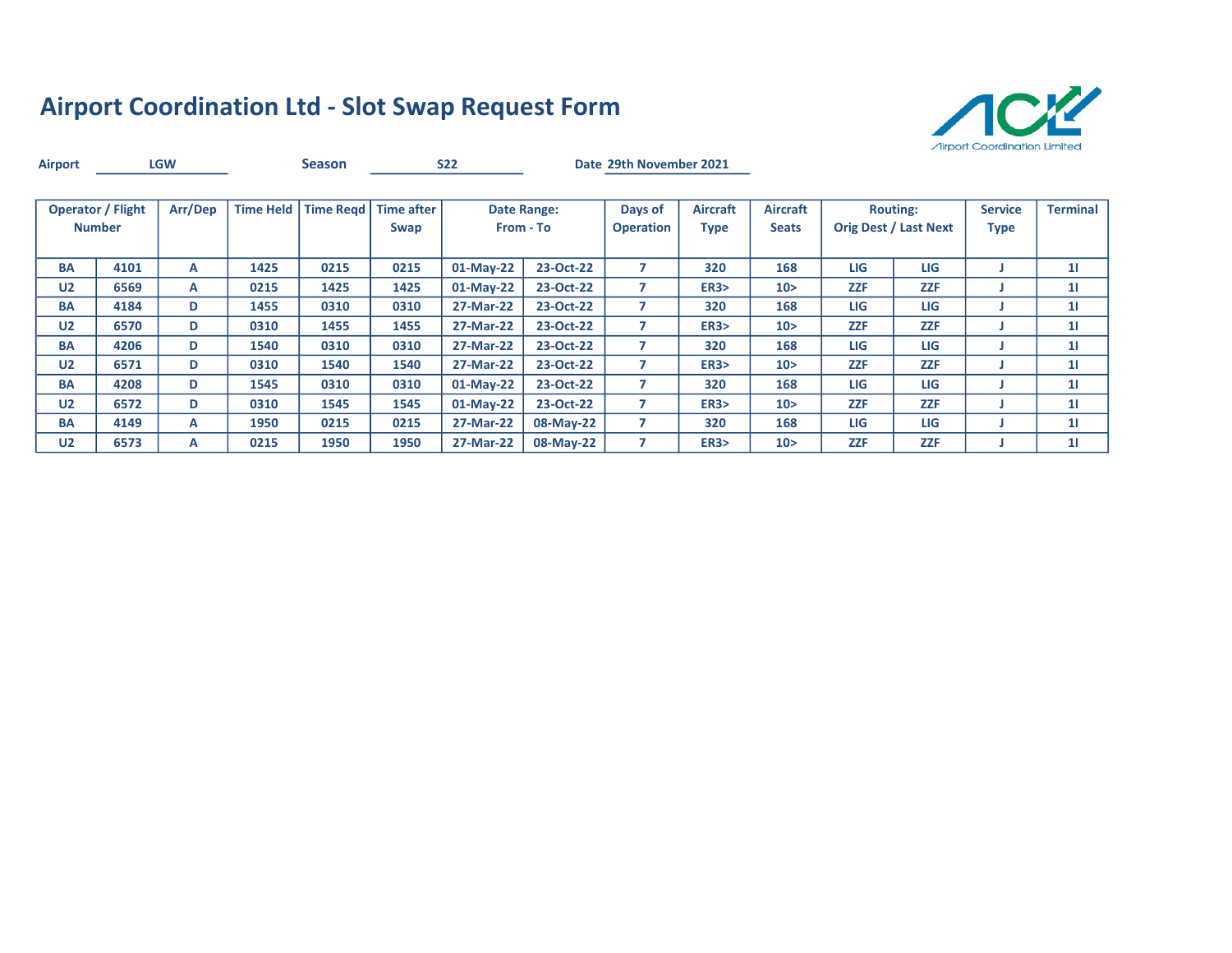

| <b>Airport</b> |                                           | <b>LGW</b> |                  | <b>Season</b> |                                | <b>S22</b> |                                 | Date 29th November 2021     |                                |                                 |            |                                                 |                               |                 |
|----------------|-------------------------------------------|------------|------------------|---------------|--------------------------------|------------|---------------------------------|-----------------------------|--------------------------------|---------------------------------|------------|-------------------------------------------------|-------------------------------|-----------------|
|                | <b>Operator / Flight</b><br><b>Number</b> | Arr/Dep    | <b>Time Held</b> |               | Time Regd   Time after<br>Swap |            | <b>Date Range:</b><br>From - To | Days of<br><b>Operation</b> | <b>Aircraft</b><br><b>Type</b> | <b>Aircraft</b><br><b>Seats</b> |            | <b>Routing:</b><br><b>Orig Dest / Last Next</b> | <b>Service</b><br><b>Type</b> | <b>Terminal</b> |
| <b>BA</b>      | 4151                                      | A          | 1950             | 0220          | 0220                           | 15-May-22  | 23-Oct-22                       | 7                           | 320                            | 168                             | LIG        | LIG                                             |                               | 11              |
| U <sub>2</sub> | 6574                                      | A          | 0220             | 1950          | 1950                           | 15-May-22  | 23-Oct-22                       | $\overline{7}$              | <b>ER3&gt;</b>                 | 10 <sub>2</sub>                 | <b>ZZF</b> | <b>ZZF</b>                                      |                               | 11              |
| <b>BA</b>      | 4173                                      | A          | 2035             | 0220          | 0220                           | 27-Mar-22  | 23-Oct-22                       | 7                           | 320                            | 168                             | LIG        | LIG                                             |                               | 11              |
| U <sub>2</sub> | 6575                                      | A          | 0220             | 2035          | 2035                           | 27-Mar-22  | 23-Oct-22                       | 7                           | <b>ER3&gt;</b>                 | 10 <sub>2</sub>                 | <b>ZZF</b> | <b>ZZF</b>                                      |                               | 11              |
| <b>BA</b>      | 4195                                      | A          | 2115             | 0220          | 0220                           | 27-Mar-22  | 23-Oct-22                       | 7                           | 320                            | 168                             | LIG        | LIG                                             |                               | 11              |
| U <sub>2</sub> | 6576                                      | A          | 0220             | 2115          | 2115                           | 27-Mar-22  | 23-Oct-22                       | 7                           | <b>ER3&gt;</b>                 | 10 <sub>2</sub>                 | <b>ZZF</b> | <b>ZZF</b>                                      |                               | 11              |
|                |                                           |            |                  |               |                                |            |                                 |                             |                                |                                 |            |                                                 |                               |                 |
|                |                                           |            |                  |               |                                |            |                                 |                             |                                |                                 |            |                                                 |                               |                 |
|                |                                           |            |                  |               |                                |            |                                 |                             |                                |                                 |            |                                                 |                               |                 |
|                |                                           |            |                  |               |                                |            |                                 |                             |                                |                                 |            |                                                 |                               |                 |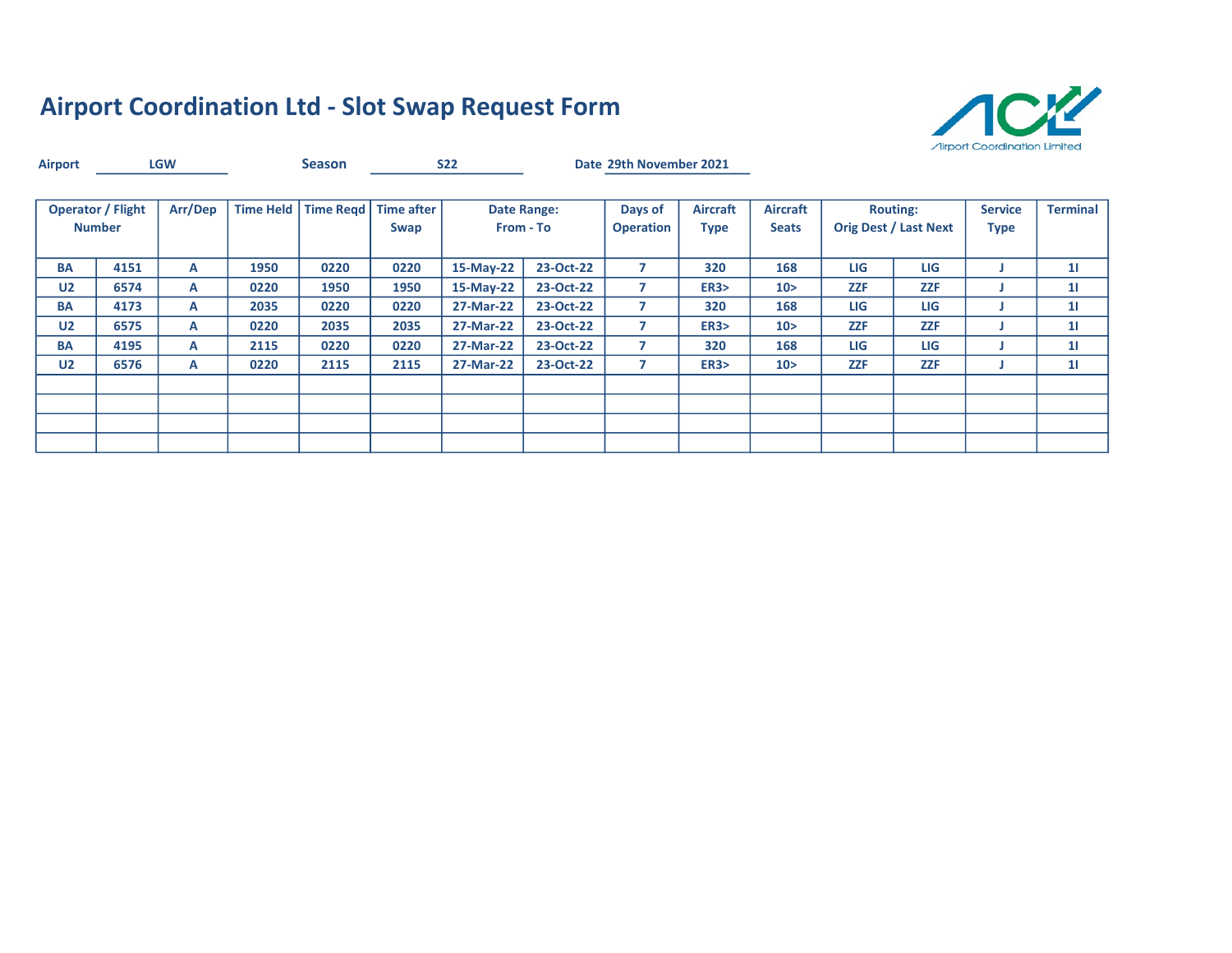

| <b>Airport</b> |                                           | <b>LGW</b> |                  | <b>Season</b> |                           | <b>S22</b> |                          | Date 29th November 2021     |                                |                                 |            |                                                 |                               |                 |
|----------------|-------------------------------------------|------------|------------------|---------------|---------------------------|------------|--------------------------|-----------------------------|--------------------------------|---------------------------------|------------|-------------------------------------------------|-------------------------------|-----------------|
|                | <b>Operator / Flight</b><br><b>Number</b> | Arr/Dep    | <b>Time Held</b> | Time Read     | <b>Time after</b><br>Swap |            | Date Range:<br>From - To | Days of<br><b>Operation</b> | <b>Aircraft</b><br><b>Type</b> | <b>Aircraft</b><br><b>Seats</b> |            | <b>Routing:</b><br><b>Orig Dest / Last Next</b> | <b>Service</b><br><b>Type</b> | <b>Terminal</b> |
| <b>BA</b>      | 4150                                      | D          | 1300             | 0325          | 0325                      | 02-May-22  | 24-Oct-22                | 1                           | 320                            | 168                             | <b>LIG</b> | LIG                                             |                               | 11              |
| U <sub>2</sub> | 6582                                      | D          | 0325             | 1300          | 1300                      | 02-May-22  | 24-Oct-22                | $\mathbf{1}$                | <b>ER3&gt;</b>                 | 10 <sub>2</sub>                 | <b>ZZF</b> | <b>ZZF</b>                                      |                               | 11              |
| <b>BA</b>      | 4113                                      | А          | 1535             | 0225          | 0225                      | 28-Mar-22  | 24-Oct-22                | 1                           | 320                            | 168                             | LIG        | LIG                                             |                               | 11              |
| U <sub>2</sub> | 6583                                      | А          | 0225             | 1535          | 1535                      | 28-Mar-22  | 24-Oct-22                | 1                           | ER3                            | 10 >                            | <b>ZZF</b> | <b>ZZF</b>                                      |                               | 11              |
| <b>BA</b>      | 4214                                      | D          | 1610             | 0325          | 0325                      | 28-Mar-22  | 24-Oct-22                | 1                           | 320                            | 168                             | LIG        | LIG                                             |                               | 11              |
| U <sub>2</sub> | 6584                                      | D          | 0325             | 1610          | 1610                      | 28-Mar-22  | 24-Oct-22                | $\mathbf{1}$                | ER3                            | 10 <sub>2</sub>                 | <b>ZZF</b> | <b>ZZF</b>                                      |                               | 11              |
| <b>BA</b>      | 4203                                      | A          | 2125             | 0225          | 0225                      | 28-Mar-22  | 24-Oct-22                | 1                           | 320                            | 168                             | LIG        | LIG                                             |                               | 11              |
| U <sub>2</sub> | 6585                                      | A          | 0225             | 2125          | 2125                      | 28-Mar-22  | 24-Oct-22                | 1                           | ER3                            | 10 <sub>2</sub>                 | <b>ZZF</b> | <b>ZZF</b>                                      |                               | 11              |
| <b>BA</b>      | 4205                                      | A          | 2135             | 0225          | 0225                      | 28-Mar-22  | 24-Oct-22                | 1                           | 320                            | 168                             | <b>LIG</b> | LIG                                             |                               | 11              |
| U <sub>2</sub> | 6586                                      | А          | 0225             | 2135          | 2135                      | 28-Mar-22  | 24-Oct-22                | 1                           | <b>ER3&gt;</b>                 | 10 <sub>2</sub>                 | <b>ZZF</b> | <b>ZZF</b>                                      |                               | 11              |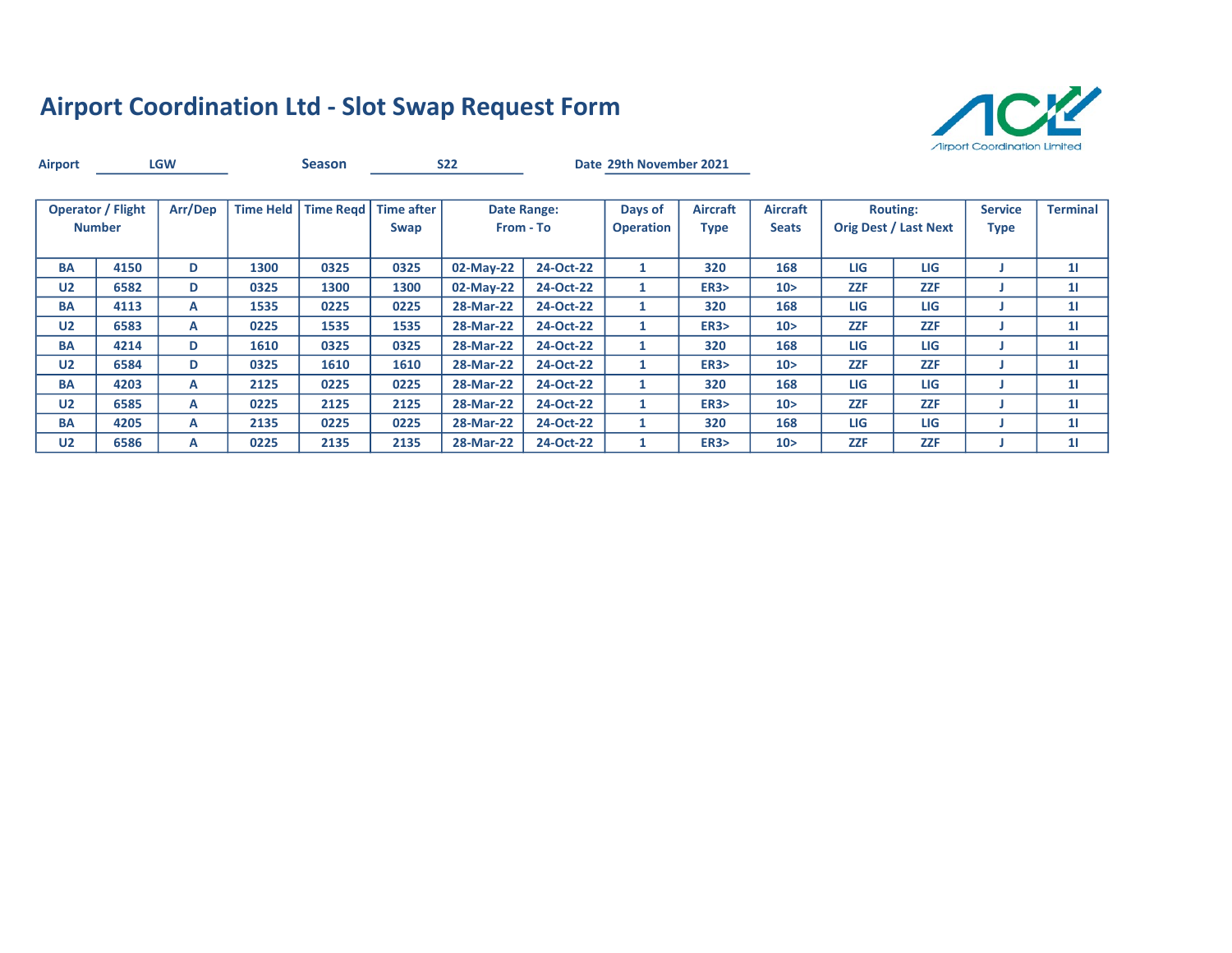

| <b>Airport</b> |                                           | <b>LGW</b> |                  | <b>Season</b> |                           | <b>S22</b> |                          | Date 29th November 2021     |                                |                                 |            |                                                 |                               |                 |
|----------------|-------------------------------------------|------------|------------------|---------------|---------------------------|------------|--------------------------|-----------------------------|--------------------------------|---------------------------------|------------|-------------------------------------------------|-------------------------------|-----------------|
|                | <b>Operator / Flight</b><br><b>Number</b> | Arr/Dep    | <b>Time Held</b> | Time Read     | <b>Time after</b><br>Swap |            | Date Range:<br>From - To | Days of<br><b>Operation</b> | <b>Aircraft</b><br><b>Type</b> | <b>Aircraft</b><br><b>Seats</b> |            | <b>Routing:</b><br><b>Orig Dest / Last Next</b> | <b>Service</b><br><b>Type</b> | <b>Terminal</b> |
| <b>BA</b>      | 4006                                      | D          | 0525             | 0325          | 0325                      | 28-Mar-22  | 24-Oct-22                | 1                           | 320                            | 168                             | <b>LIG</b> | LIG                                             |                               | 11              |
| U <sub>2</sub> | 6577                                      | D          | 0325             | 0525          | 0525                      | 28-Mar-22  | 24-Oct-22                | $\mathbf{1}$                | <b>ER3&gt;</b>                 | 10 >                            | <b>ZZF</b> | <b>ZZF</b>                                      |                               | 11              |
| <b>BA</b>      | 4022                                      | D          | 0605             | 0325          | 0325                      | 28-Mar-22  | 24-Oct-22                | 1                           | 320                            | 168                             | LIG        | LIG                                             |                               | 11              |
| U <sub>2</sub> | 6578                                      | D          | 0325             | 0605          | 0605                      | 28-Mar-22  | 24-Oct-22                | $\mathbf{1}$                | ER3                            | 10 >                            | <b>ZZF</b> | <b>ZZF</b>                                      |                               | 11              |
| <b>BA</b>      | 4007                                      | А          | 0955             | 0225          | 0225                      | 28-Mar-22  | 24-Oct-22                | 1                           | 320                            | 168                             | LIG        | LIG                                             |                               | 11              |
| U <sub>2</sub> | 6579                                      | А          | 0225             | 0955          | 0955                      | 28-Mar-22  | 24-Oct-22                | $\mathbf{1}$                | ER3                            | 10 <sub>2</sub>                 | <b>ZZF</b> | <b>ZZF</b>                                      |                               | 11              |
| <b>BA</b>      | 4112                                      | D          | 1050             | 0325          | 0325                      | 28-Mar-22  | 24-Oct-22                | 1                           | 320                            | 168                             | LIG        | LIG                                             |                               | 11              |
| U <sub>2</sub> | 6580                                      | D          | 0325             | 1050          | 1050                      | 28-Mar-22  | 24-Oct-22                | 1                           | ER3                            | 10 <sub>2</sub>                 | <b>ZZF</b> | <b>ZZF</b>                                      |                               | 11              |
| <b>BA</b>      | 4043                                      | A          | 1205             | 0225          | 0225                      | 28-Mar-22  | 24-Oct-22                | 1                           | 320                            | 168                             | <b>LIG</b> | LIG                                             |                               | 11              |
| U <sub>2</sub> | 6581                                      | А          | 0225             | 1205          | 1205                      | 28-Mar-22  | 24-Oct-22                | 1                           | <b>ER3&gt;</b>                 | 10 <sub>2</sub>                 | <b>ZZF</b> | <b>ZZF</b>                                      |                               | 11              |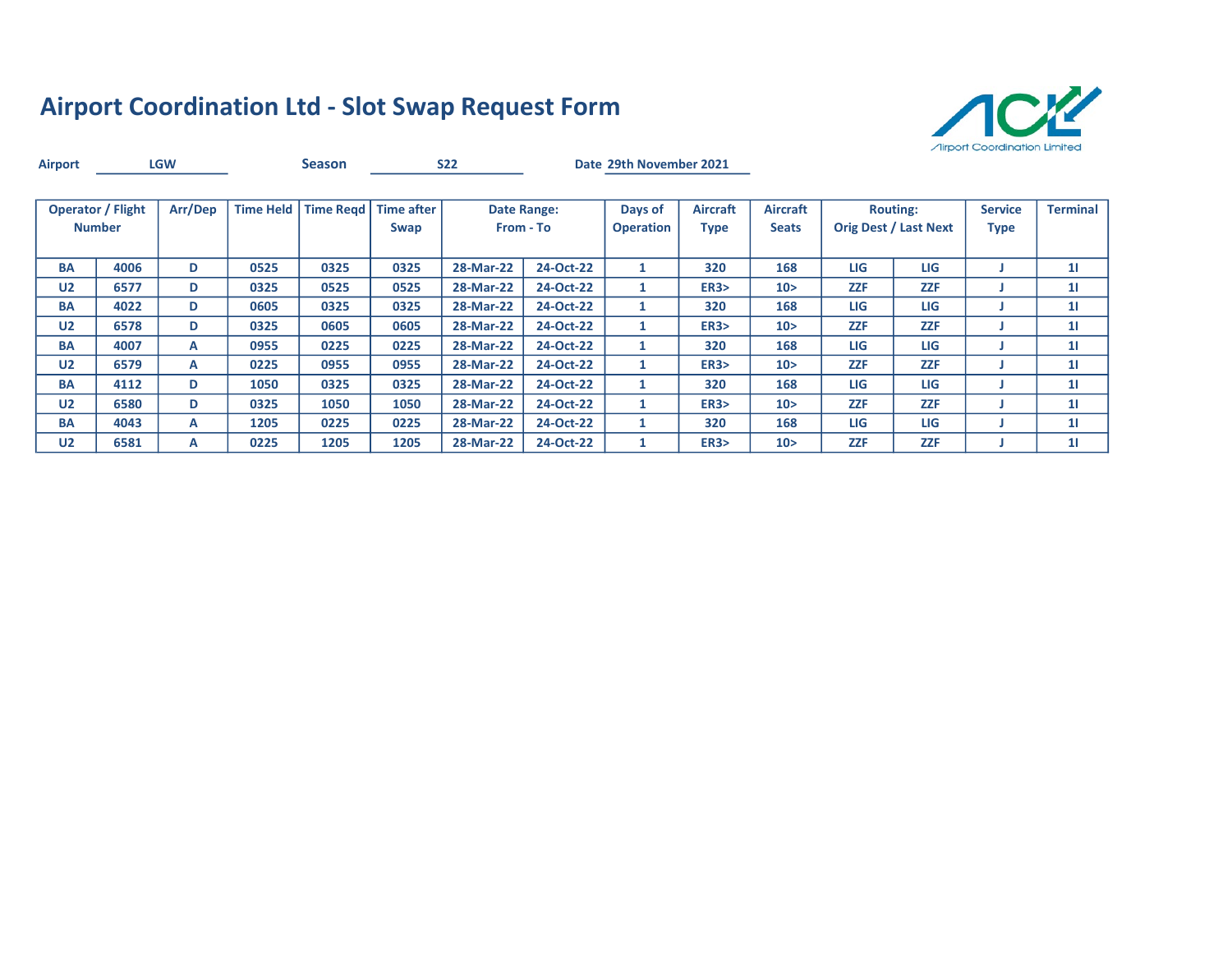

| <b>Airport</b> |                                           | <b>LGW</b> |                  | <b>Season</b> |                           | <b>S22</b> |                          | Date 29th November 2021     |                                |                                 |            |                                                 |                               |                 |
|----------------|-------------------------------------------|------------|------------------|---------------|---------------------------|------------|--------------------------|-----------------------------|--------------------------------|---------------------------------|------------|-------------------------------------------------|-------------------------------|-----------------|
|                | <b>Operator / Flight</b><br><b>Number</b> | Arr/Dep    | <b>Time Held</b> | Time Read     | <b>Time after</b><br>Swap |            | Date Range:<br>From - To | Days of<br><b>Operation</b> | <b>Aircraft</b><br><b>Type</b> | <b>Aircraft</b><br><b>Seats</b> |            | <b>Routing:</b><br><b>Orig Dest / Last Next</b> | <b>Service</b><br><b>Type</b> | <b>Terminal</b> |
| <b>BA</b>      | 4042                                      | D          | 0625             | 0325          | 0325                      | 10-May-22  | 25-Oct-22                | $\mathbf{2}$                | 320                            | 168                             | <b>LIG</b> | LIG                                             |                               | 11              |
| U <sub>2</sub> | 6587                                      | D          | 0325             | 0625          | 0625                      | 10-May-22  | 25-Oct-22                | $\mathbf{2}$                | <b>ER3&gt;</b>                 | 10 <sub>2</sub>                 | <b>ZZF</b> | <b>ZZF</b>                                      |                               | 11              |
| <b>BA</b>      | 4092                                      | D          | 0740             | 0325          | 0325                      | 29-Mar-22  | 25-Oct-22                | $\mathbf{2}$                | 320                            | 168                             | LIG        | LIG                                             |                               | 11              |
| U <sub>2</sub> | 6588                                      | D          | 0325             | 0740          | 0740                      | 29-Mar-22  | 25-Oct-22                | $\overline{2}$              | ER3                            | 10 >                            | <b>ZZF</b> | <b>ZZF</b>                                      |                               | 11              |
| <b>BA</b>      | 4049                                      | А          | 1240             | 0225          | 0225                      | 29-Mar-22  | 25-Oct-22                | $\mathbf{2}$                | 320                            | 168                             | LIG        | LIG                                             |                               | 11              |
| U <sub>2</sub> | 6589                                      | А          | 0225             | 1240          | 1240                      | 29-Mar-22  | 25-Oct-22                | $\overline{2}$              | ER3                            | 10 <sub>2</sub>                 | <b>ZZF</b> | <b>ZZF</b>                                      |                               | 11              |
| <b>BA</b>      | 4152                                      | D          | 1325             | 0325          | 0325                      | 29-Mar-22  | 25-Oct-22                | $\mathbf{2}$                | 320                            | 168                             | <b>LIG</b> | LIG                                             |                               | 11              |
| U <sub>2</sub> | 6590                                      | D          | 0325             | 1325          | 1325                      | 29-Mar-22  | 25-Oct-22                | $\overline{2}$              | ER3                            | 10 <sub>2</sub>                 | <b>ZZF</b> | <b>ZZF</b>                                      |                               | 11              |
| <b>BA</b>      | 4089                                      | A          | 1410             | 0225          | 0225                      | 29-Mar-22  | 25-Oct-22                | $\mathbf{2}$                | 320                            | 168                             | <b>LIG</b> | LIG                                             |                               | 11              |
| U <sub>2</sub> | 6591                                      | А          | 0225             | 1410          | 1410                      | 29-Mar-22  | 25-Oct-22                | $\overline{2}$              | ER3                            | 10 <sub>2</sub>                 | <b>ZZF</b> | <b>ZZF</b>                                      |                               | 11              |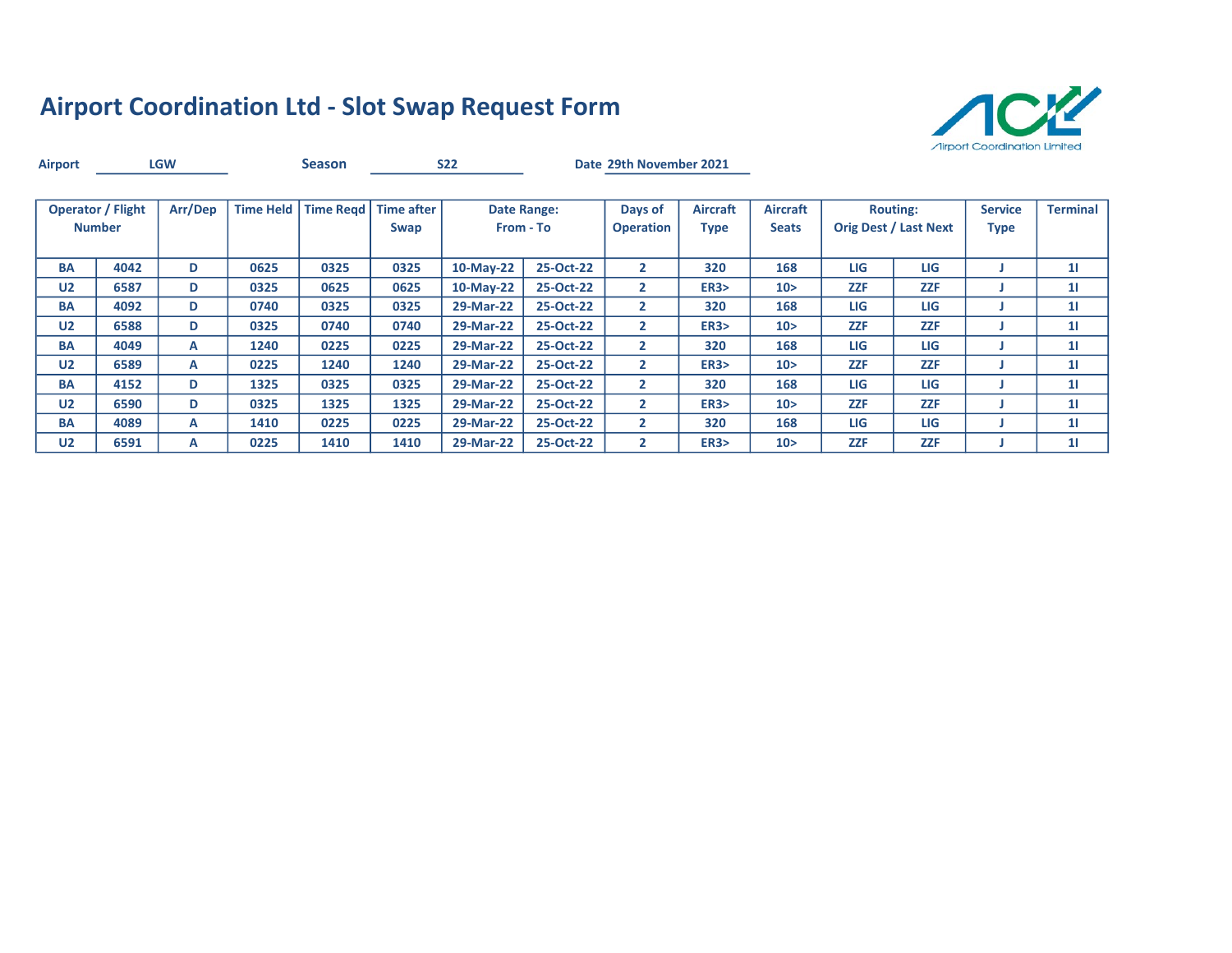

| <b>Airport</b> |                                           | <b>LGW</b> |                  | <b>Season</b> |                                | <b>S22</b> |                                 | Date 29th November 2021     |                                |                                 |            |                                                 |                               |                 |
|----------------|-------------------------------------------|------------|------------------|---------------|--------------------------------|------------|---------------------------------|-----------------------------|--------------------------------|---------------------------------|------------|-------------------------------------------------|-------------------------------|-----------------|
|                | <b>Operator / Flight</b><br><b>Number</b> | Arr/Dep    | <b>Time Held</b> |               | Time Regd   Time after<br>Swap |            | <b>Date Range:</b><br>From - To | Days of<br><b>Operation</b> | <b>Aircraft</b><br><b>Type</b> | <b>Aircraft</b><br><b>Seats</b> |            | <b>Routing:</b><br><b>Orig Dest / Last Next</b> | <b>Service</b><br><b>Type</b> | <b>Terminal</b> |
| <b>BA</b>      | 4186                                      | D          | 1455             | 0325          | 0325                           | 29-Mar-22  | 25-Oct-22                       | $\mathbf{2}$                | 320                            | 168                             | <b>LIG</b> | LIG                                             |                               | 11              |
| U <sub>2</sub> | 6592                                      | D          | 0325             | 1455          | 1455                           | 29-Mar-22  | 25-Oct-22                       | $\mathbf{2}$                | <b>ER3&gt;</b>                 | 10 <sub>2</sub>                 | <b>ZZF</b> | <b>ZZF</b>                                      |                               | 11              |
| <b>BA</b>      | 4121                                      | А          | 1750             | 0225          | 0225                           | 29-Mar-22  | 25-Oct-22                       | $\mathbf{2}$                | 320                            | 168                             | <b>LIG</b> | LIG                                             |                               | 11              |
| U <sub>2</sub> | 6593                                      | A          | 0225             | 1750          | 1750                           | 29-Mar-22  | 25-Oct-22                       | $\mathbf{2}$                | <b>ER3&gt;</b>                 | 10 <sub>2</sub>                 | <b>ZZF</b> | <b>ZZF</b>                                      |                               | 11              |
| <b>BA</b>      | 4129                                      | A          | 1910             | 0225          | 0225                           | 03-May-22  | 25-Oct-22                       | $\mathbf{2}$                | 320                            | 168                             | LIG        | LIG                                             |                               | 11              |
| U <sub>2</sub> | 6594                                      | A          | 0225             | 1910          | 1910                           | 03-May-22  | 25-Oct-22                       | $\mathbf{2}$                | <b>ER3&gt;</b>                 | 10 <sub>2</sub>                 | <b>ZZF</b> | <b>ZZF</b>                                      |                               | 11              |
|                |                                           |            |                  |               |                                |            |                                 |                             |                                |                                 |            |                                                 |                               |                 |
|                |                                           |            |                  |               |                                |            |                                 |                             |                                |                                 |            |                                                 |                               |                 |
|                |                                           |            |                  |               |                                |            |                                 |                             |                                |                                 |            |                                                 |                               |                 |
|                |                                           |            |                  |               |                                |            |                                 |                             |                                |                                 |            |                                                 |                               |                 |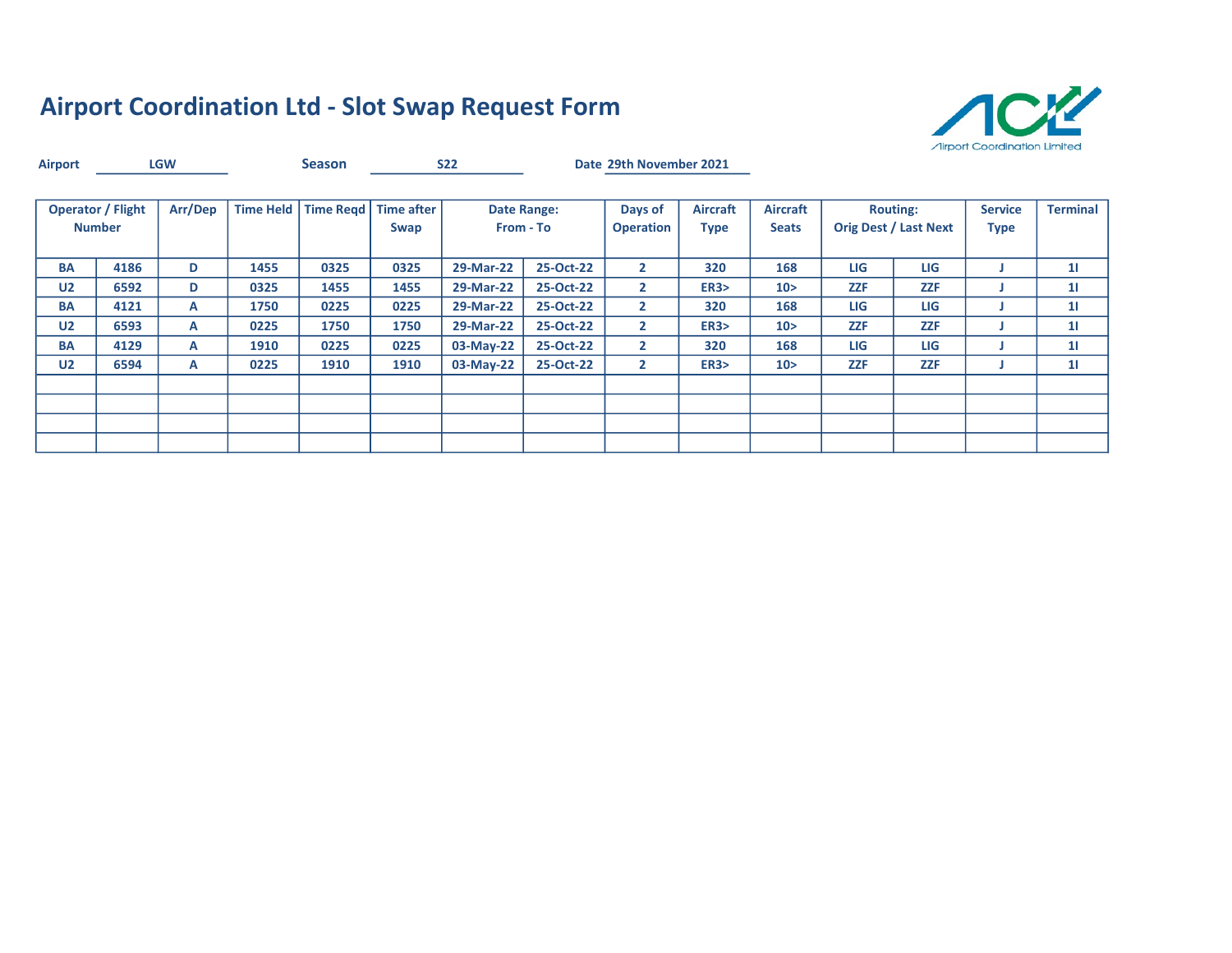

| <b>Airport</b> |                                           | <b>LGW</b> |                  | <b>Season</b> |                           | <b>S22</b> |                          | Date 29th November 2021     |                                |                                 |            |                                                 |                               |                 |
|----------------|-------------------------------------------|------------|------------------|---------------|---------------------------|------------|--------------------------|-----------------------------|--------------------------------|---------------------------------|------------|-------------------------------------------------|-------------------------------|-----------------|
|                | <b>Operator / Flight</b><br><b>Number</b> | Arr/Dep    | <b>Time Held</b> | Time Read     | <b>Time after</b><br>Swap |            | Date Range:<br>From - To | Days of<br><b>Operation</b> | <b>Aircraft</b><br><b>Type</b> | <b>Aircraft</b><br><b>Seats</b> |            | <b>Routing:</b><br><b>Orig Dest / Last Next</b> | <b>Service</b><br><b>Type</b> | <b>Terminal</b> |
| <b>BA</b>      | 4034                                      | D          | 0615             | 0325          | 0325                      | 30-Mar-22  | 26-Oct-22                | 3                           | 320                            | 168                             | <b>LIG</b> | LIG                                             |                               | 11              |
| U <sub>2</sub> | 6595                                      | D          | 0325             | 0615          | 0615                      | 30-Mar-22  | 26-Oct-22                | 3                           | <b>ER3&gt;</b>                 | 10 >                            | <b>ZZF</b> | <b>ZZF</b>                                      |                               | 11              |
| <b>BA</b>      | 4054                                      | D          | 0640             | 0325          | 0325                      | 18-May-22  | 26-Oct-22                | 3                           | 320                            | 168                             | LIG        | LIG                                             |                               | 11              |
| U <sub>2</sub> | 6596                                      | D          | 0325             | 0640          | 0640                      | 18-May-22  | 26-Oct-22                | 3                           | <b>ER3&gt;</b>                 | 10 <sub>2</sub>                 | <b>ZZF</b> | <b>ZZF</b>                                      |                               | 11              |
| <b>BA</b>      | 4035                                      | А          | 1125             | 0225          | 0225                      | 11-May-22  | 26-Oct-22                | 3                           | 320                            | 168                             | LIG        | LIG                                             |                               | 11              |
| U <sub>2</sub> | 6597                                      | А          | 0225             | 1125          | 1125                      | 11-May-22  | 26-Oct-22                | 3                           | <b>ER3&gt;</b>                 | 10 <sub>2</sub>                 | <b>ZZF</b> | <b>ZZF</b>                                      |                               | 11              |
| <b>BA</b>      | 4132                                      | D          | 1215             | 0325          | 0325                      | 30-Mar-22  | 26-Oct-22                | 3                           | 320                            | 168                             | LIG        | LIG                                             |                               | 11              |
| U <sub>2</sub> | 6598                                      | D          | 0325             | 1215          | 1215                      | 30-Mar-22  | 26-Oct-22                | 3                           | ER3                            | 10 <sub>2</sub>                 | <b>ZZF</b> | <b>ZZF</b>                                      |                               | 11              |
| <b>BA</b>      | 4051                                      | A          | 1245             | 0225          | 0225                      | 30-Mar-22  | 26-Oct-22                | 3                           | 320                            | 168                             | <b>LIG</b> | LIG                                             |                               | 11              |
| U <sub>2</sub> | 6599                                      | А          | 0225             | 1245          | 1245                      | 30-Mar-22  | 26-Oct-22                | 3                           | ER3                            | 10 <sub>2</sub>                 | <b>ZZF</b> | <b>ZZF</b>                                      |                               | 11              |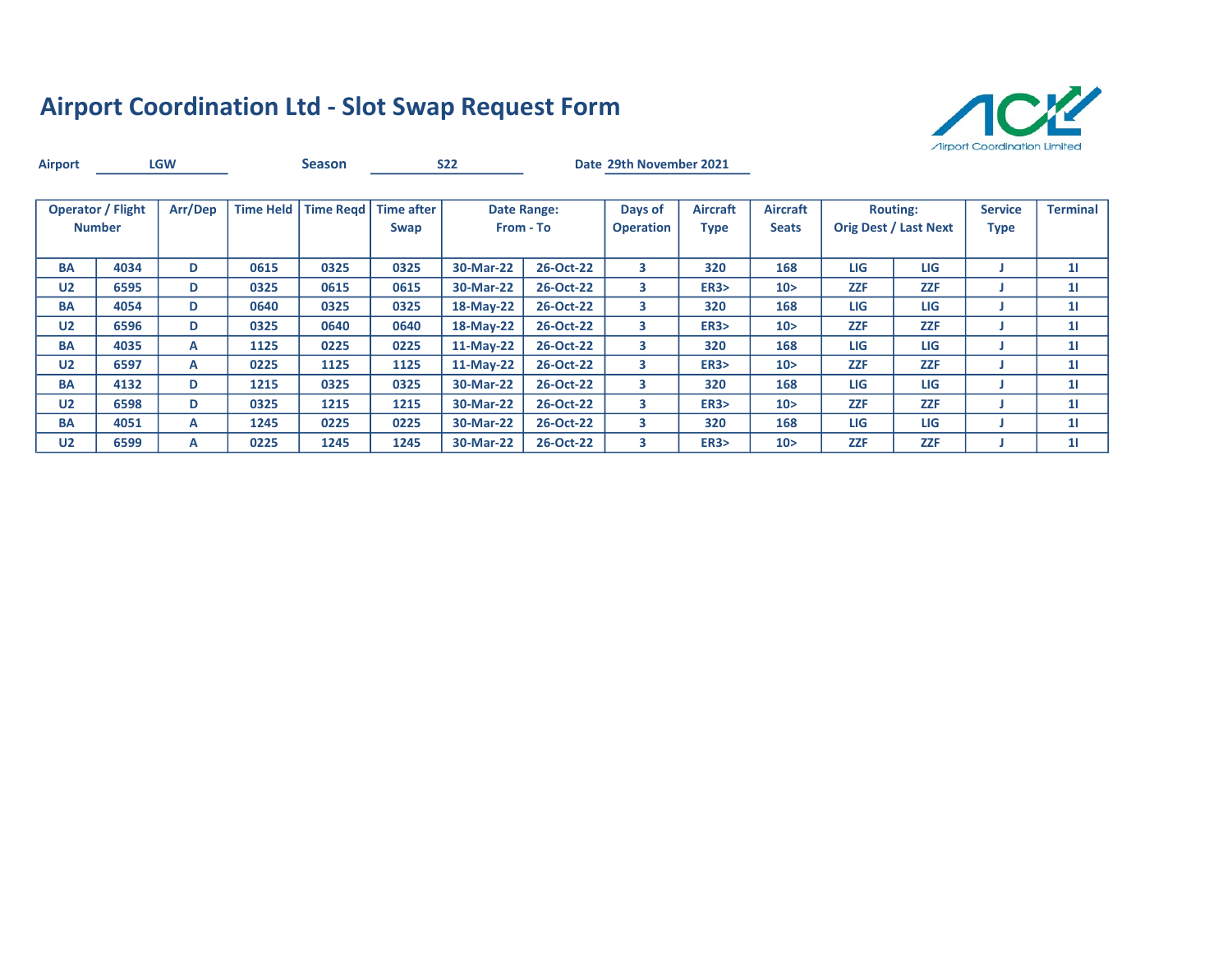

| <b>Airport</b> |                                           | <b>LGW</b> |                  | <b>Season</b> |                                | <b>S22</b> |                                 | Date 29th November 2021     |                                |                                 |            |                                                 |                               |                 |
|----------------|-------------------------------------------|------------|------------------|---------------|--------------------------------|------------|---------------------------------|-----------------------------|--------------------------------|---------------------------------|------------|-------------------------------------------------|-------------------------------|-----------------|
|                | <b>Operator / Flight</b><br><b>Number</b> | Arr/Dep    | <b>Time Held</b> |               | Time Regd   Time after<br>Swap |            | <b>Date Range:</b><br>From - To | Days of<br><b>Operation</b> | <b>Aircraft</b><br><b>Type</b> | <b>Aircraft</b><br><b>Seats</b> |            | <b>Routing:</b><br><b>Orig Dest / Last Next</b> | <b>Service</b><br><b>Type</b> | <b>Terminal</b> |
| <b>BA</b>      | 4158                                      | D          | 1350             | 0325          | 0325                           | 18-May-22  | 26-Oct-22                       | 3                           | 320                            | 168                             | <b>LIG</b> | LIG                                             |                               | 11              |
| U <sub>2</sub> | 6600                                      | D          | 0325             | 1350          | 1350                           | 18-May-21  | 26-Oct-21                       | 3                           | <b>ER3&gt;</b>                 | 10 <sub>2</sub>                 | <b>ZZF</b> | <b>ZZF</b>                                      |                               | 11              |
| <b>BA</b>      | 4167                                      | A          | 2015             | 0225          | 0225                           | 30-Mar-22  | 26-Oct-22                       | 3                           | 320                            | 168                             | <b>LIG</b> | LIG                                             |                               | 11              |
| U <sub>2</sub> | 6601                                      | A          | 0225             | 2015          | 2015                           | 30-Mar-22  | 26-Oct-22                       | 3                           | <b>ER3&gt;</b>                 | 10 <sub>2</sub>                 | <b>ZZF</b> | <b>ZZF</b>                                      |                               | 11              |
| <b>BA</b>      | 4175                                      | A          | 2035             | 0225          | 0225                           | 30-Mar-22  | 26-Oct-22                       | 3                           | 320                            | 168                             | <b>LIG</b> | LIG                                             |                               | 11              |
| U <sub>2</sub> | 6602                                      | A          | 0225             | 2035          | 2035                           | 30-Mar-22  | 26-Oct-22                       | 3                           | <b>ER3&gt;</b>                 | 10 <sub>2</sub>                 | <b>ZZF</b> | <b>ZZF</b>                                      |                               | 11              |
|                |                                           |            |                  |               |                                |            |                                 |                             |                                |                                 |            |                                                 |                               |                 |
|                |                                           |            |                  |               |                                |            |                                 |                             |                                |                                 |            |                                                 |                               |                 |
|                |                                           |            |                  |               |                                |            |                                 |                             |                                |                                 |            |                                                 |                               |                 |
|                |                                           |            |                  |               |                                |            |                                 |                             |                                |                                 |            |                                                 |                               |                 |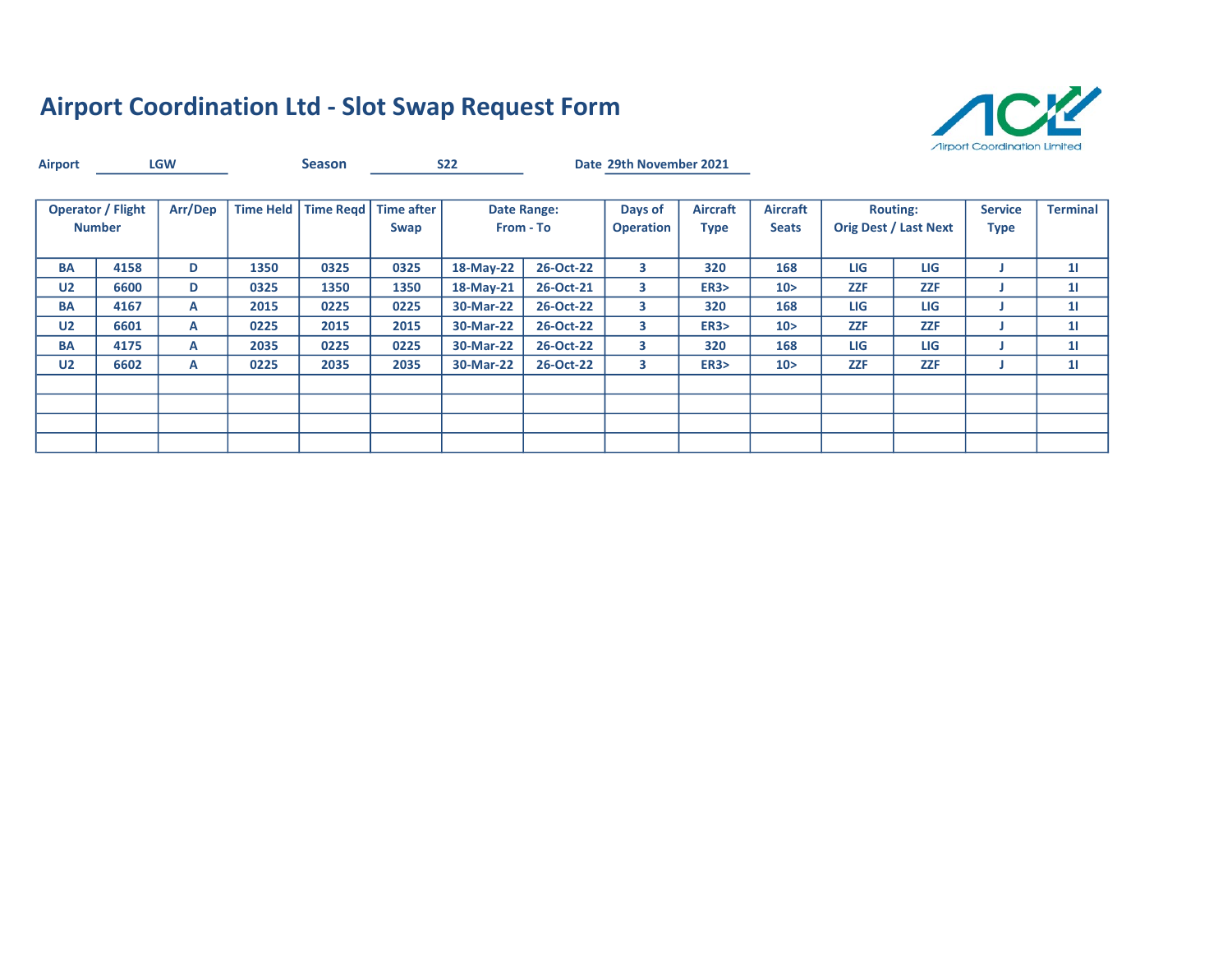

| <b>Airport</b> |                                           | <b>LGW</b> |                  | <b>Season</b>          |      | <b>S22</b> |                                 | Date 29th November 2021     |                         |                                 |            |                                                 |                               |                 |
|----------------|-------------------------------------------|------------|------------------|------------------------|------|------------|---------------------------------|-----------------------------|-------------------------|---------------------------------|------------|-------------------------------------------------|-------------------------------|-----------------|
|                | <b>Operator / Flight</b><br><b>Number</b> | Arr/Dep    | <b>Time Held</b> | Time Regd   Time after | Swap |            | <b>Date Range:</b><br>From - To | Days of<br><b>Operation</b> | Aircraft<br><b>Type</b> | <b>Aircraft</b><br><b>Seats</b> |            | <b>Routing:</b><br><b>Orig Dest / Last Next</b> | <b>Service</b><br><b>Type</b> | <b>Terminal</b> |
| <b>BA</b>      | 4002                                      | D          | 0520             | 0325                   | 0325 | 31-Mar-22  | 27-Oct-22                       | 4                           | 320                     | 168                             | <b>LIG</b> | LIG                                             |                               | 11              |
| U <sub>2</sub> | 6603                                      | D          | 0325             | 0520                   | 0520 | 31-Mar-22  | 27-Oct-22                       | 4                           | ER3                     | 10 >                            | <b>ZZF</b> | <b>ZZF</b>                                      |                               | 11              |
| <b>BA</b>      | 4014                                      | D          | 0540             | 0325                   | 0325 | 31-Mar-22  | 27-Oct-22                       | 4                           | 320                     | 168                             | LIG        | LIG                                             |                               | 11              |
| U <sub>2</sub> | 6604                                      | D          | 0325             | 0540                   | 0540 | 31-Mar-22  | 27-Oct-22                       | 4                           | ER3                     | 10 <sub>2</sub>                 | <b>ZZF</b> | <b>ZZF</b>                                      |                               | 11              |
| <b>BA</b>      | 4015                                      | A          | 1000             | 0225                   | 0225 | 31-Mar-22  | 27-Oct-22                       | 4                           | 320                     | 168                             | LIG        | LIG                                             |                               | 11              |
| U <sub>2</sub> | 6605                                      | A          | 0225             | 1000                   | 1000 | 31-Mar-22  | 27-Oct-22                       | 4                           | ER3                     | 10 <sub>2</sub>                 | <b>ZZF</b> | <b>ZZF</b>                                      |                               | 11              |
| <b>BA</b>      | 4116                                      | D          | 1110             | 0325                   | 0325 | 31-Mar-22  | 27-Oct-22                       | 4                           | 320                     | 168                             | <b>LIG</b> | LIG                                             |                               | 11              |
| U <sub>2</sub> | 6606                                      | D          | 0325             | 1110                   | 1110 | 31-Mar-22  | 27-Oct-22                       | 4                           | ER3                     | 10 <sub>2</sub>                 | <b>ZZF</b> | <b>ZZF</b>                                      |                               | 11              |
| <b>BA</b>      | 4045                                      | A          | 1205             | 0225                   | 0225 | 31-Mar-22  | 27-Oct-22                       | 4                           | 320                     | 168                             | <b>LIG</b> | <b>LIG</b>                                      |                               | 11              |
| U <sub>2</sub> | 6607                                      | A          | 0225             | 1205                   | 1205 | 31-Mar-22  | 27-Oct-22                       | 4                           | ER3                     | 10 >                            | <b>ZZF</b> | <b>ZZF</b>                                      |                               | 11              |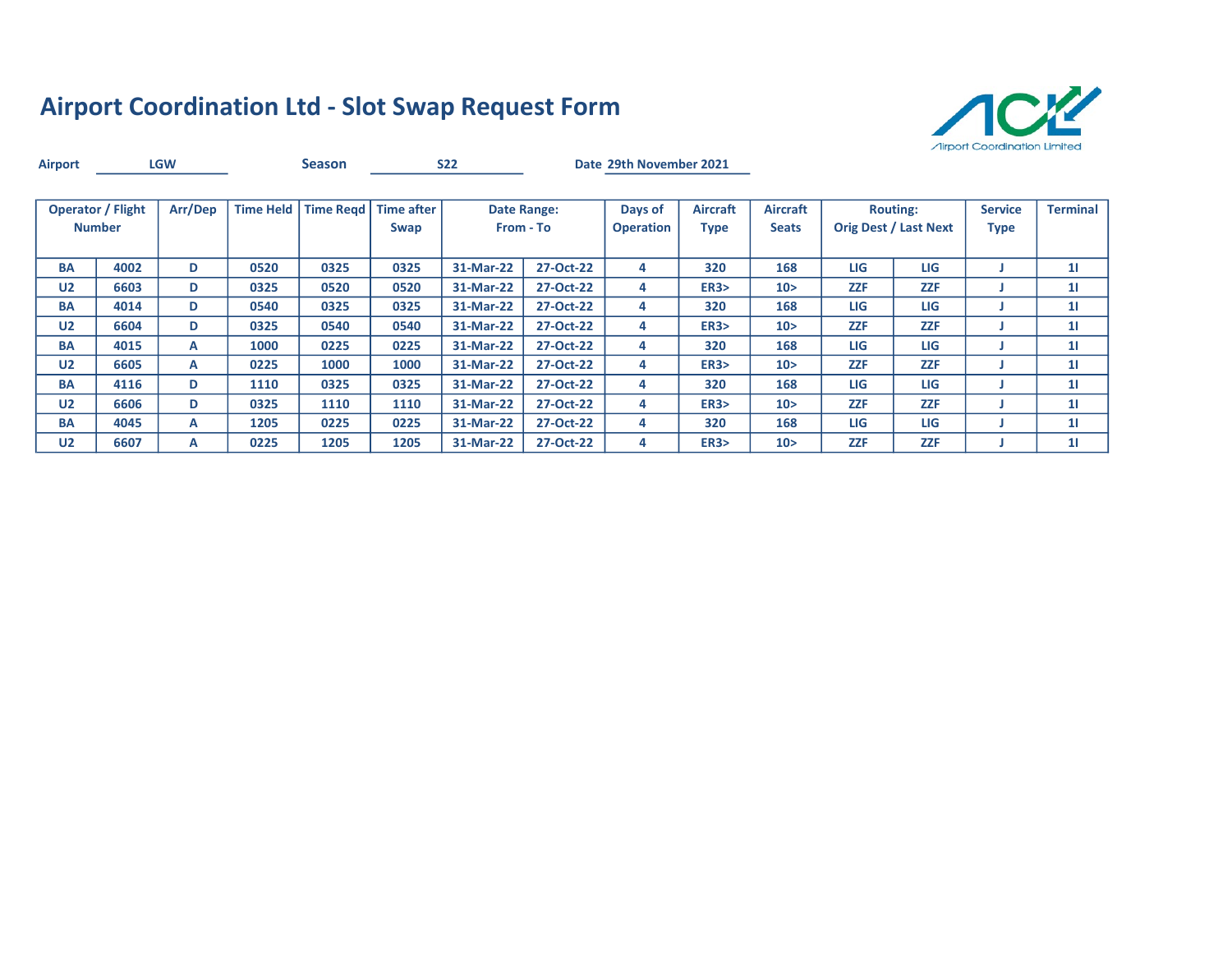

| <b>Airport</b>                            | <b>LGW</b> |         | <b>Season</b>                 |      | <b>S22</b>                                     |           | Date 29th November 2021 |                             |                                |                                 |                                                 |            |                               |                 |
|-------------------------------------------|------------|---------|-------------------------------|------|------------------------------------------------|-----------|-------------------------|-----------------------------|--------------------------------|---------------------------------|-------------------------------------------------|------------|-------------------------------|-----------------|
| <b>Operator / Flight</b><br><b>Number</b> |            | Arr/Dep | <b>Time Held</b><br>Time Read |      | Time after<br>Date Range:<br>From - To<br>Swap |           |                         | Days of<br><b>Operation</b> | <b>Aircraft</b><br><b>Type</b> | <b>Aircraft</b><br><b>Seats</b> | <b>Routing:</b><br><b>Orig Dest / Last Next</b> |            | <b>Service</b><br><b>Type</b> | <b>Terminal</b> |
| <b>BA</b>                                 | 4148       | D       | 1300                          | 0325 | 0325                                           | 31-Mar-22 | 28-Apr-22               | 4                           | 320                            | 168                             | <b>LIG</b>                                      | LIG        |                               | 11              |
| U <sub>2</sub>                            | 6608       | D       | 0325                          | 1300 | 1300                                           | 31-Mar-22 | 28-Apr-22               | 4                           | <b>ER3&gt;</b>                 | 10 <sub>2</sub>                 | <b>ZZF</b>                                      | <b>ZZF</b> |                               | 11              |
| <b>BA</b>                                 | 4150       | D       | 1300                          | 0325 | 0325                                           | 05-May-22 | 27-Oct-22               | 4                           | 320                            | 168                             | LIG                                             | LIG        |                               | 11              |
| U <sub>2</sub>                            | 6609       | D       | 0325                          | 1300 | 1300                                           | 05-May-22 | 27-Oct-22               | 4                           | ER3                            | 10 <sub>2</sub>                 | <b>ZZF</b>                                      | <b>ZZF</b> |                               | 11              |
| <b>BA</b>                                 | 4181       | А       | 2045                          | 0225 | 0225                                           | 31-Mar-22 | 27-Oct-22               | 4                           | 320                            | 168                             | LIG                                             | LIG        |                               | 11              |
| U <sub>2</sub>                            | 6610       | A       | 0225                          | 2045 | 2045                                           | 31-Mar-22 | 27-Oct-22               | 4                           | ER3                            | 10 <sub>2</sub>                 | <b>ZZF</b>                                      | <b>ZZF</b> |                               | 11              |
| <b>BA</b>                                 | 4193       | A       | 2110                          | 0225 | 0225                                           | 31-Mar-22 | 27-Oct-22               | 4                           | 320                            | 168                             | LIG                                             | LIG        |                               | 11              |
| U <sub>2</sub>                            | 6611       | A       | 0225                          | 2110 | 2110                                           | 31-Mar-22 | 27-Oct-22               | 4                           | ER3                            | 10 <sub>2</sub>                 | <b>ZZF</b>                                      | <b>ZZF</b> |                               | 11              |
|                                           |            |         |                               |      |                                                |           |                         |                             |                                |                                 |                                                 |            |                               |                 |
|                                           |            |         |                               |      |                                                |           |                         |                             |                                |                                 |                                                 |            |                               |                 |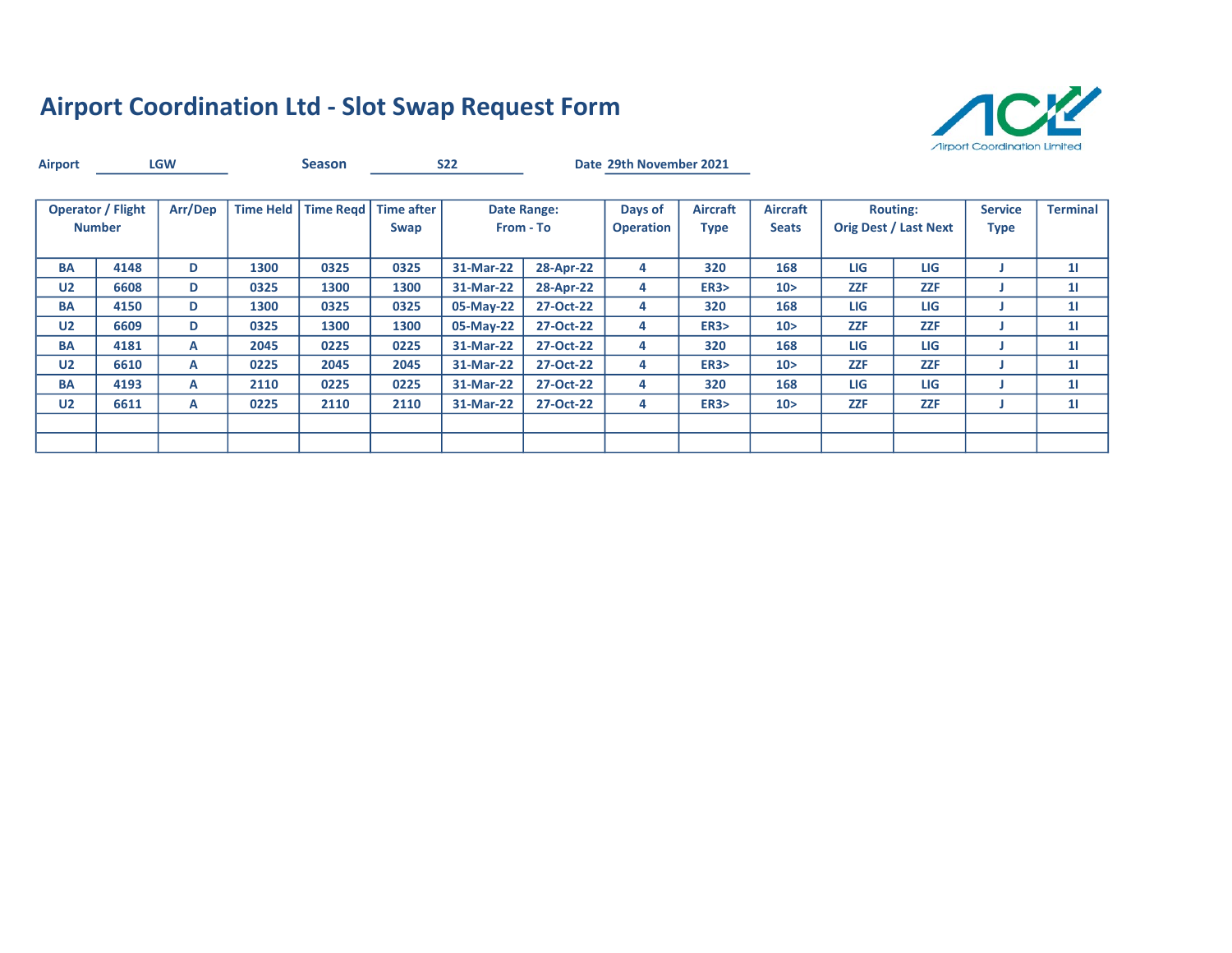

| <b>Airport</b>                            | <b>LGW</b> |         |                               | <b>Season</b> |                                                       | <b>S22</b> |                             | Date 29th November 2021 |                                |                                 |                                                 |            |                               |                 |
|-------------------------------------------|------------|---------|-------------------------------|---------------|-------------------------------------------------------|------------|-----------------------------|-------------------------|--------------------------------|---------------------------------|-------------------------------------------------|------------|-------------------------------|-----------------|
| <b>Operator / Flight</b><br><b>Number</b> |            | Arr/Dep | Time Read<br><b>Time Held</b> |               | <b>Time after</b><br>Date Range:<br>From - To<br>Swap |            | Days of<br><b>Operation</b> |                         | <b>Aircraft</b><br><b>Type</b> | <b>Aircraft</b><br><b>Seats</b> | <b>Routing:</b><br><b>Orig Dest / Last Next</b> |            | <b>Service</b><br><b>Type</b> | <b>Terminal</b> |
| <b>BA</b>                                 | 4012       | D       | 0535                          | 0340          | 0340                                                  | 01-Apr-22  | 28-Oct-22                   | 5.                      | 320                            | 168                             | <b>LIG</b>                                      | LIG        |                               | 11              |
| U <sub>2</sub>                            | 6612       | D       | 0340                          | 0535          | 0535                                                  | 01-Apr-22  | 28-Oct-22                   | 5.                      | <b>ER3&gt;</b>                 | 10 >                            | <b>ZZF</b>                                      | <b>ZZF</b> |                               | 11              |
| <b>BA</b>                                 | 4044       | D       | 0630                          | 0340          | 0340                                                  | 01-Apr-22  | 28-Oct-22                   | 5.                      | 320                            | 168                             | LIG                                             | LIG        |                               | 11              |
| U <sub>2</sub>                            | 6613       | D       | 0340                          | 0630          | 0630                                                  | 01-Apr-22  | 28-Oct-22                   | 5.                      | ER3                            | 10 >                            | <b>ZZF</b>                                      | <b>ZZF</b> |                               | 11              |
| <b>BA</b>                                 | 4021       | А       | 1035                          | 0225          | 0225                                                  | 01-Apr-22  | 28-Oct-22                   | 5.                      | 320                            | 168                             | LIG                                             | LIG        |                               | 11              |
| U <sub>2</sub>                            | 6614       | А       | 0225                          | 1035          | 1035                                                  | 01-Apr-22  | 28-Oct-22                   | 5.                      | ER3                            | 10 <sub>2</sub>                 | <b>ZZF</b>                                      | <b>ZZF</b> |                               | 11              |
| <b>BA</b>                                 | 4140       | D       | 1225                          | 0340          | 0340                                                  | 01-Apr-22  | 28-Oct-22                   | 5.                      | 320                            | 168                             | LIG                                             | LIG        |                               | 11              |
| U <sub>2</sub>                            | 6615       | D       | 0340                          | 1225          | 1225                                                  | 01-Apr-22  | 28-Oct-22                   | 5.                      | ER3                            | 10 <sub>2</sub>                 | <b>ZZF</b>                                      | <b>ZZF</b> |                               | 11              |
| <b>BA</b>                                 | 4087       | A       | 1405                          | 0225          | 0225                                                  | 01-Apr-22  | 28-Oct-22                   | 5.                      | 320                            | 168                             | <b>LIG</b>                                      | LIG        |                               | 11              |
| U <sub>2</sub>                            | 6616       | А       | 0225                          | 1405          | 1405                                                  | 01-Apr-22  | 28-Oct-22                   | 5.                      | ER3                            | 10 <sub>2</sub>                 | <b>ZZF</b>                                      | <b>ZZF</b> |                               | 11              |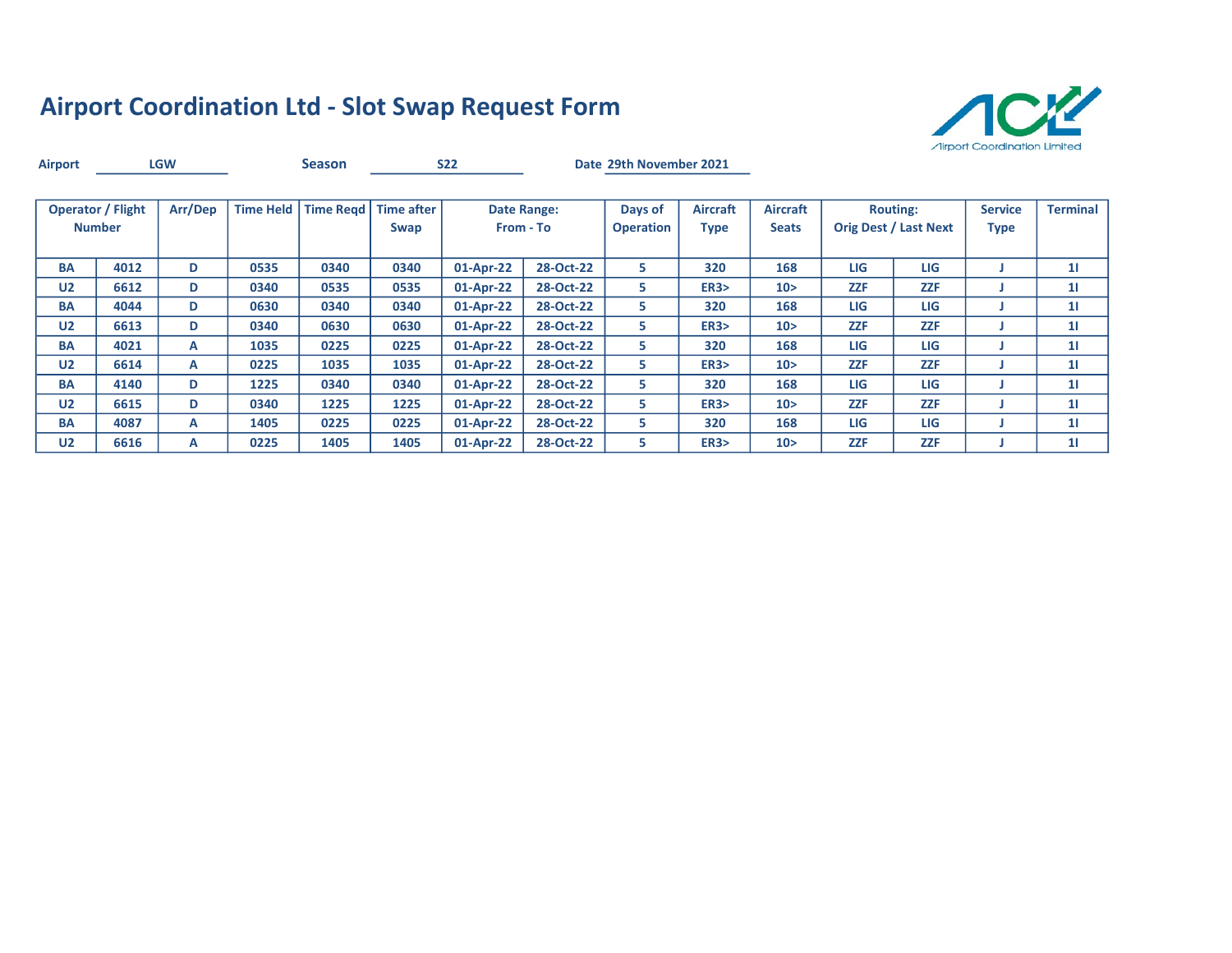

| <b>Airport</b>                            | <b>LGW</b> |         |                  | <b>Season</b>          | <b>S22</b> |           |                                 | Date 29th November 2021 |                                |                                 |            |                                                 |                               |                 |
|-------------------------------------------|------------|---------|------------------|------------------------|------------|-----------|---------------------------------|-------------------------|--------------------------------|---------------------------------|------------|-------------------------------------------------|-------------------------------|-----------------|
| <b>Operator / Flight</b><br><b>Number</b> |            | Arr/Dep | <b>Time Held</b> | Time Regd   Time after | Swap       |           | <b>Date Range:</b><br>From - To |                         | <b>Aircraft</b><br><b>Type</b> | <b>Aircraft</b><br><b>Seats</b> |            | <b>Routing:</b><br><b>Orig Dest / Last Next</b> | <b>Service</b><br><b>Type</b> | <b>Terminal</b> |
| <b>BA</b>                                 | 4190       | D       | 1500             | 0340                   | 0340       | 01-Apr-22 | 28-Oct-22                       | 5.                      | 320                            | 168                             | LIG        | LIG                                             |                               | 11              |
| U <sub>2</sub>                            | 6617       | D       | 0340             | 1500                   | 1500       | 01-Apr-22 | 28-Oct-22                       | 5.                      | <b>ER3&gt;</b>                 | 10 <sub>2</sub>                 | <b>ZZF</b> | <b>ZZF</b>                                      |                               | 11              |
| <b>BA</b>                                 | 4177       | A       | 2035             | 0225                   | 0225       | 01-Apr-22 | 28-Oct-22                       | 5.                      | 320                            | 168                             | LIG        | LIG                                             |                               | 11              |
| U <sub>2</sub>                            | 6618       | A       | 0225             | 2035                   | 2035       | 01-Apr-22 | 28-Oct-22                       | 5.                      | <b>ER3&gt;</b>                 | 10 <sub>2</sub>                 | <b>ZZF</b> | <b>ZZF</b>                                      |                               | 11              |
| <b>BA</b>                                 | 4197       | A       | 2115             | 0225                   | 0225       | 01-Apr-22 | 28-Oct-22                       | 5.                      | 320                            | 168                             | LIG        | LIG                                             |                               | 11              |
| U <sub>2</sub>                            | 6619       | A       | 0225             | 2115                   | 2115       | 01-Apr-22 | 28-Oct-22                       | 5.                      | <b>ER3&gt;</b>                 | 10 <sub>2</sub>                 | <b>ZZF</b> | <b>ZZF</b>                                      |                               | 11              |
|                                           |            |         |                  |                        |            |           |                                 |                         |                                |                                 |            |                                                 |                               |                 |
|                                           |            |         |                  |                        |            |           |                                 |                         |                                |                                 |            |                                                 |                               |                 |
|                                           |            |         |                  |                        |            |           |                                 |                         |                                |                                 |            |                                                 |                               |                 |
|                                           |            |         |                  |                        |            |           |                                 |                         |                                |                                 |            |                                                 |                               |                 |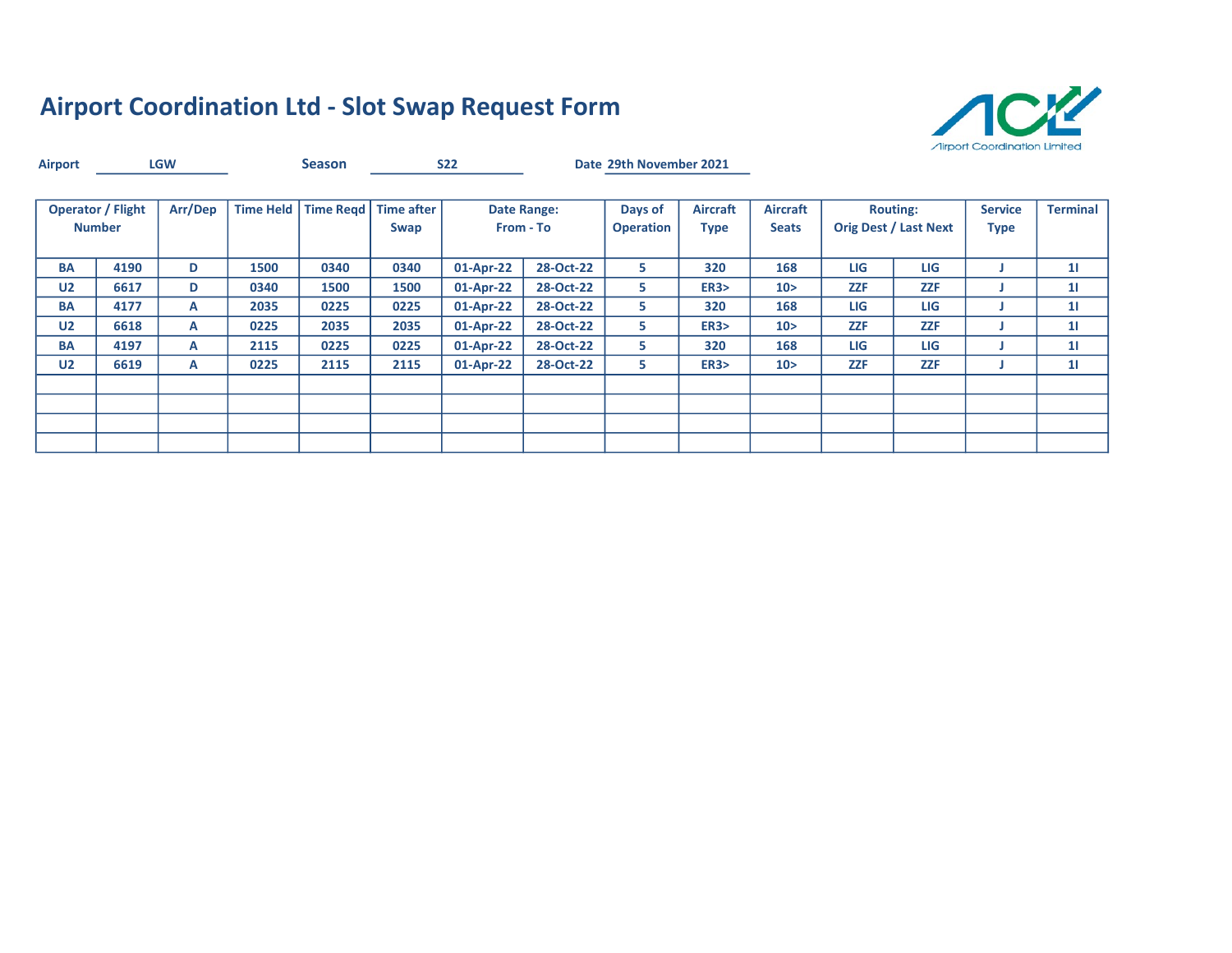

| <b>Airport</b>                            | <b>LGW</b> |         | <b>Season</b>                 |      | <b>S22</b>                                            |           |                             | Date 29th November 2021 |                                |                                 |                                                 |            |                               |                 |
|-------------------------------------------|------------|---------|-------------------------------|------|-------------------------------------------------------|-----------|-----------------------------|-------------------------|--------------------------------|---------------------------------|-------------------------------------------------|------------|-------------------------------|-----------------|
| <b>Operator / Flight</b><br><b>Number</b> |            | Arr/Dep | Time Read<br><b>Time Held</b> |      | <b>Time after</b><br>Date Range:<br>From - To<br>Swap |           | Days of<br><b>Operation</b> |                         | <b>Aircraft</b><br><b>Type</b> | <b>Aircraft</b><br><b>Seats</b> | <b>Routing:</b><br><b>Orig Dest / Last Next</b> |            | <b>Service</b><br><b>Type</b> | <b>Terminal</b> |
| <b>BA</b>                                 | 4080       | D       | 0725                          | 0340 | 0340                                                  | 02-Apr-22 | 29-Oct-22                   | 6                       | 320                            | 168                             | <b>LIG</b>                                      | LIG        |                               | 11              |
| U <sub>2</sub>                            | 6620       | D       | 0340                          | 0725 | 0725                                                  | 02-Apr-22 | 29-Oct-22                   | 6                       | <b>ER3&gt;</b>                 | 10 >                            | <b>ZZF</b>                                      | <b>ZZF</b> |                               | 11              |
| <b>BA</b>                                 | 4090       | D       | 0740                          | 0340 | 0340                                                  | 02-Apr-22 | 29-Oct-22                   | 6                       | 320                            | 168                             | LIG                                             | LIG        |                               | 11              |
| U <sub>2</sub>                            | 6621       | D       | 0340                          | 0740 | 0740                                                  | 02-Apr-22 | 29-Oct-22                   | 6                       | ER3                            | 10 >                            | <b>ZZF</b>                                      | <b>ZZF</b> |                               | 11              |
| <b>BA</b>                                 | 4071       | А       | 1345                          | 0225 | 0225                                                  | 02-Apr-22 | 29-Oct-22                   | 6                       | 320                            | 168                             | LIG                                             | LIG        |                               | 11              |
| U <sub>2</sub>                            | 6622       | А       | 0225                          | 1345 | 1345                                                  | 02-Apr-22 | 29-Oct-22                   | 6                       | <b>ER3&gt;</b>                 | 10 <sub>2</sub>                 | <b>ZZF</b>                                      | <b>ZZF</b> |                               | 11              |
| <b>BA</b>                                 | 4097       | A       | 1415                          | 0225 | 0225                                                  | 07-May-22 | 29-Oct-22                   | 6                       | 320                            | 168                             | <b>LIG</b>                                      | LIG        |                               | 11              |
| U <sub>2</sub>                            | 6624       | A       | 0225                          | 1415 | 1415                                                  | 07-May-22 | 29-Oct-22                   | 6                       | <b>ER3&gt;</b>                 | 10 <sub>2</sub>                 | <b>ZZF</b>                                      | <b>ZZF</b> |                               | 11              |
| <b>BA</b>                                 | 4174       | D       | 1445                          | 0340 | 0340                                                  | 02-Apr-22 | 29-Oct-22                   | 6                       | 320                            | 168                             | <b>LIG</b>                                      | LIG        |                               | 11              |
| U <sub>2</sub>                            | 6625       | D       | 0340                          | 1445 | 1445                                                  | 02-Apr-22 | 29-Oct-22                   | 6                       | <b>ER3&gt;</b>                 | 10 <sub>2</sub>                 | <b>ZZF</b>                                      | <b>ZZF</b> |                               | 11              |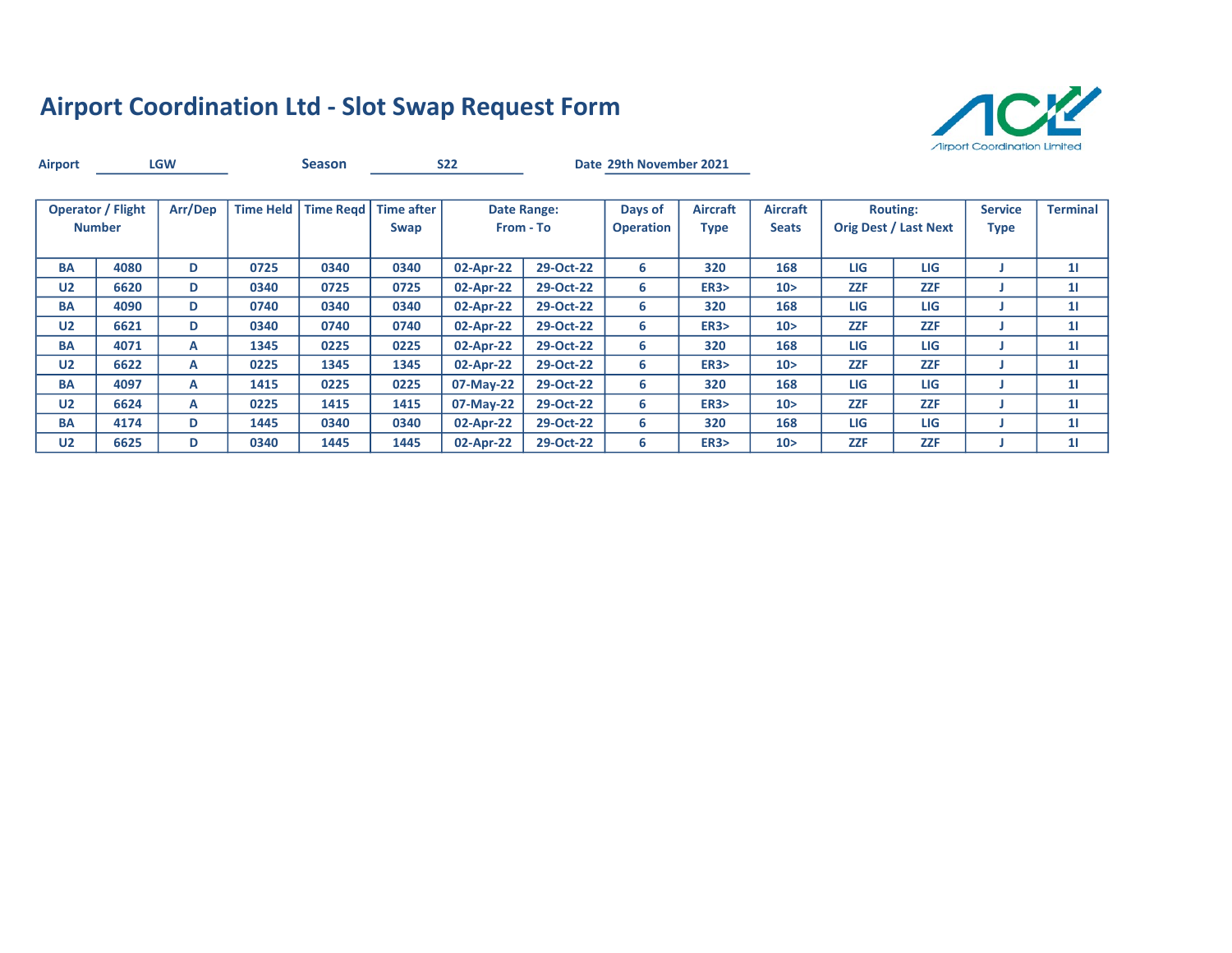

| <b>Airport</b>                            |      | <b>LGW</b> | <b>Season</b>                              |      | <b>S22</b>                              |           |           | Date 29th November 2021     |                                |                                 |                                                 |            |                               |                 |
|-------------------------------------------|------|------------|--------------------------------------------|------|-----------------------------------------|-----------|-----------|-----------------------------|--------------------------------|---------------------------------|-------------------------------------------------|------------|-------------------------------|-----------------|
| <b>Operator / Flight</b><br><b>Number</b> |      | Arr/Dep    | Time Regd   Time after<br><b>Time Held</b> |      | <b>Date Range:</b><br>From - To<br>Swap |           |           | Days of<br><b>Operation</b> | <b>Aircraft</b><br><b>Type</b> | <b>Aircraft</b><br><b>Seats</b> | <b>Routing:</b><br><b>Orig Dest / Last Next</b> |            | <b>Service</b><br><b>Type</b> | <b>Terminal</b> |
| <b>BA</b>                                 | 4198 | D          | 1510                                       | 0340 | 0340                                    | 02-Apr-22 | 29-Oct-22 | 6                           | 320                            | 168                             | LIG                                             | LIG        |                               | 11              |
| U <sub>2</sub>                            | 6626 | D          | 0340                                       | 1510 | 1510                                    | 02-Apr-22 | 29-Oct-22 | 6                           | <b>ER3&gt;</b>                 | 10 <sub>2</sub>                 | <b>ZZF</b>                                      | <b>ZZF</b> |                               | 11              |
| <b>BA</b>                                 | 4225 | А          | 2250                                       | 0225 | 0225                                    | 07-May-22 | 29-Oct-22 | 6                           | 320                            | 168                             | <b>LIG</b>                                      | LIG        |                               | 11              |
| U <sub>2</sub>                            | 6627 | А          | 0225                                       | 2250 | 2250                                    | 07-May-22 | 29-Oct-22 | 6                           | <b>ER3&gt;</b>                 | 10 <sub>2</sub>                 | <b>ZZF</b>                                      | <b>ZZF</b> |                               | 11              |
| BA                                        | 4227 | А          | 2340                                       | 0225 | 0225                                    | 14-May-22 | 29-Oct-22 | 6                           | 320                            | 168                             | <b>LIG</b>                                      | LIG        |                               | 11              |
| U <sub>2</sub>                            | 6628 | А          | 0225                                       | 2340 | 2340                                    | 14-May-22 | 29-Oct-22 | 6                           | <b>ER3&gt;</b>                 | 10 <sub>2</sub>                 | <b>ZZF</b>                                      | <b>ZZF</b> |                               | 11              |
|                                           |      |            |                                            |      |                                         |           |           |                             |                                |                                 |                                                 |            |                               |                 |
|                                           |      |            |                                            |      |                                         |           |           |                             |                                |                                 |                                                 |            |                               |                 |
|                                           |      |            |                                            |      |                                         |           |           |                             |                                |                                 |                                                 |            |                               |                 |
|                                           |      |            |                                            |      |                                         |           |           |                             |                                |                                 |                                                 |            |                               |                 |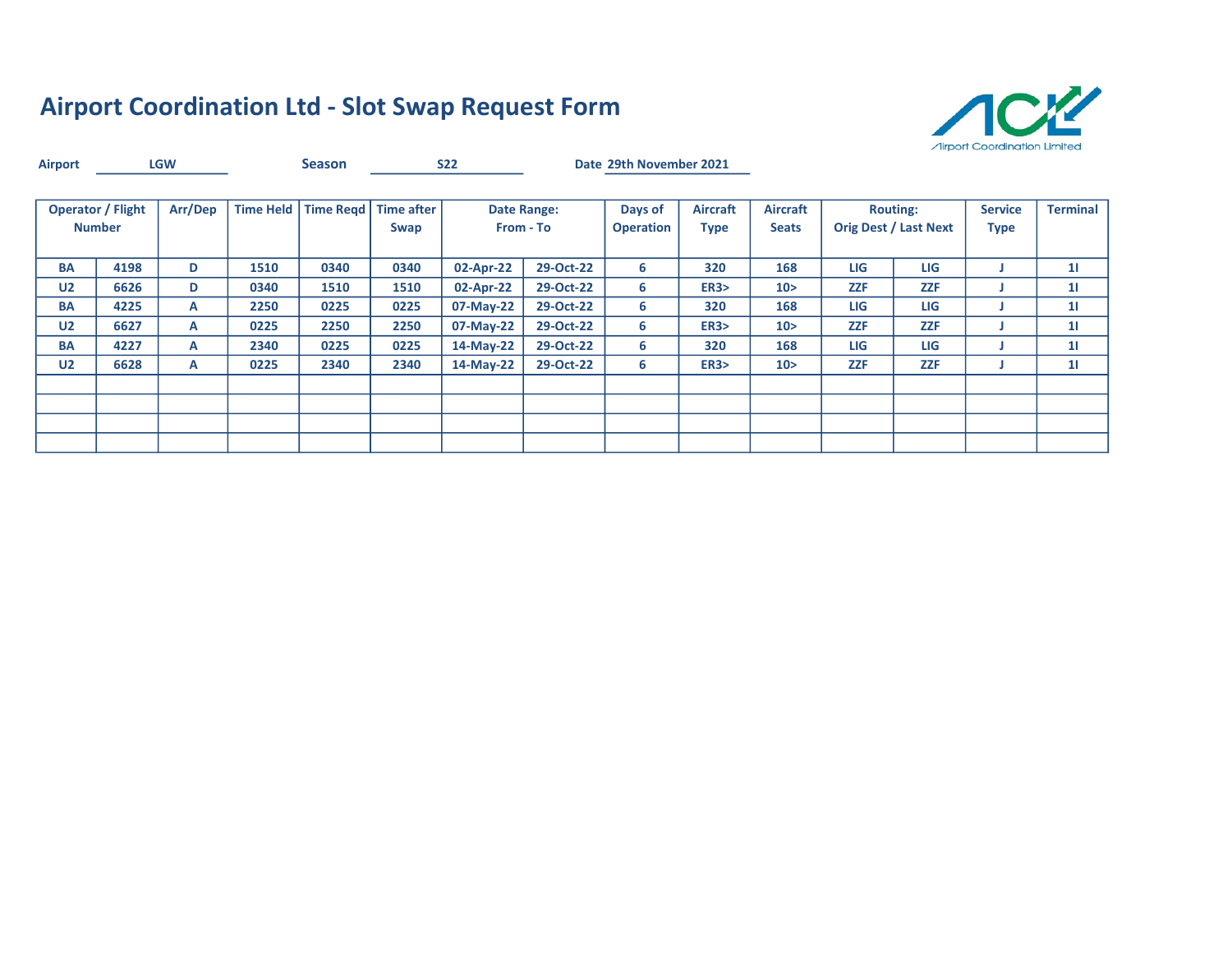

| <b>Airport</b>                            | <b>LGW</b> |         | <b>Season</b>    |           | <b>S22</b>                |                          |           | Date 29th November 2021     |                                |                                 |            |                                                 |                               |                 |
|-------------------------------------------|------------|---------|------------------|-----------|---------------------------|--------------------------|-----------|-----------------------------|--------------------------------|---------------------------------|------------|-------------------------------------------------|-------------------------------|-----------------|
| <b>Operator / Flight</b><br><b>Number</b> |            | Arr/Dep | <b>Time Held</b> | Time Read | <b>Time after</b><br>Swap | Date Range:<br>From - To |           | Days of<br><b>Operation</b> | <b>Aircraft</b><br><b>Type</b> | <b>Aircraft</b><br><b>Seats</b> |            | <b>Routing:</b><br><b>Orig Dest / Last Next</b> | <b>Service</b><br><b>Type</b> | <b>Terminal</b> |
| <b>BA</b>                                 | 4016       | D       | 0540             | 0340      | 0340                      | 27-Mar-22                | 24-Apr-22 | 7                           | 320                            | 168                             | <b>LIG</b> | LIG                                             |                               | 11              |
| U <sub>2</sub>                            | 6629       | D       | 0340             | 0540      | 0540                      | 27-Mar-22                | 24-Apr-22 | 7                           | <b>ER3&gt;</b>                 | 10 >                            | <b>ZZF</b> | <b>ZZF</b>                                      |                               | 11              |
| <b>BA</b>                                 | 4018       | D       | 0550             | 0340      | 0340                      | $01-May-22$              | 23-Oct-22 | 7                           | 320                            | 168                             | LIG        | LIG                                             |                               | 11              |
| U <sub>2</sub>                            | 6630       | D       | 0340             | 0550      | 0550                      | $01-May-22$              | 23-Oct-22 | 7                           | <b>ER3&gt;</b>                 | 10 <sub>2</sub>                 | <b>ZZF</b> | <b>ZZF</b>                                      |                               | 11              |
| <b>BA</b>                                 | 4072       | D       | 0710             | 0340      | 0340                      | 08-May-22                | 23-Oct-22 |                             | 320                            | 168                             | LIG        | LIG                                             |                               | 11              |
| U <sub>2</sub>                            | 6631       | D       | 0340             | 0710      | 0710                      | 08-May-22                | 23-Oct-22 |                             | <b>ER3&gt;</b>                 | 10 <sub>2</sub>                 | <b>ZZF</b> | <b>ZZF</b>                                      |                               | 11              |
| <b>BA</b>                                 | 4067       | A       | 1340             | 0225      | 0225                      | 01-May-22                | 23-Oct-22 |                             | 320                            | 168                             | <b>LIG</b> | LIG                                             |                               | 11              |
| U <sub>2</sub>                            | 6632       | A       | 0225             | 1340      | 1340                      | $01-May-22$              | 23-Oct-22 | 7                           | <b>ER3&gt;</b>                 | 10 <sub>2</sub>                 | <b>ZZF</b> | <b>ZZF</b>                                      |                               | 11              |
| <b>BA</b>                                 | 4166       | D       | 1430             | 0340      | 0340                      | 27-Mar-22                | 23-Oct-22 | 7                           | 320                            | 168                             | <b>LIG</b> | LIG                                             |                               | 11              |
| U <sub>2</sub>                            | 6633       | D       | 0340             | 1430      | 1430                      | 27-Mar-22                | 23-Oct-22 |                             | <b>ER3&gt;</b>                 | 10 <sub>2</sub>                 | <b>ZZF</b> | <b>ZZF</b>                                      |                               | 11              |